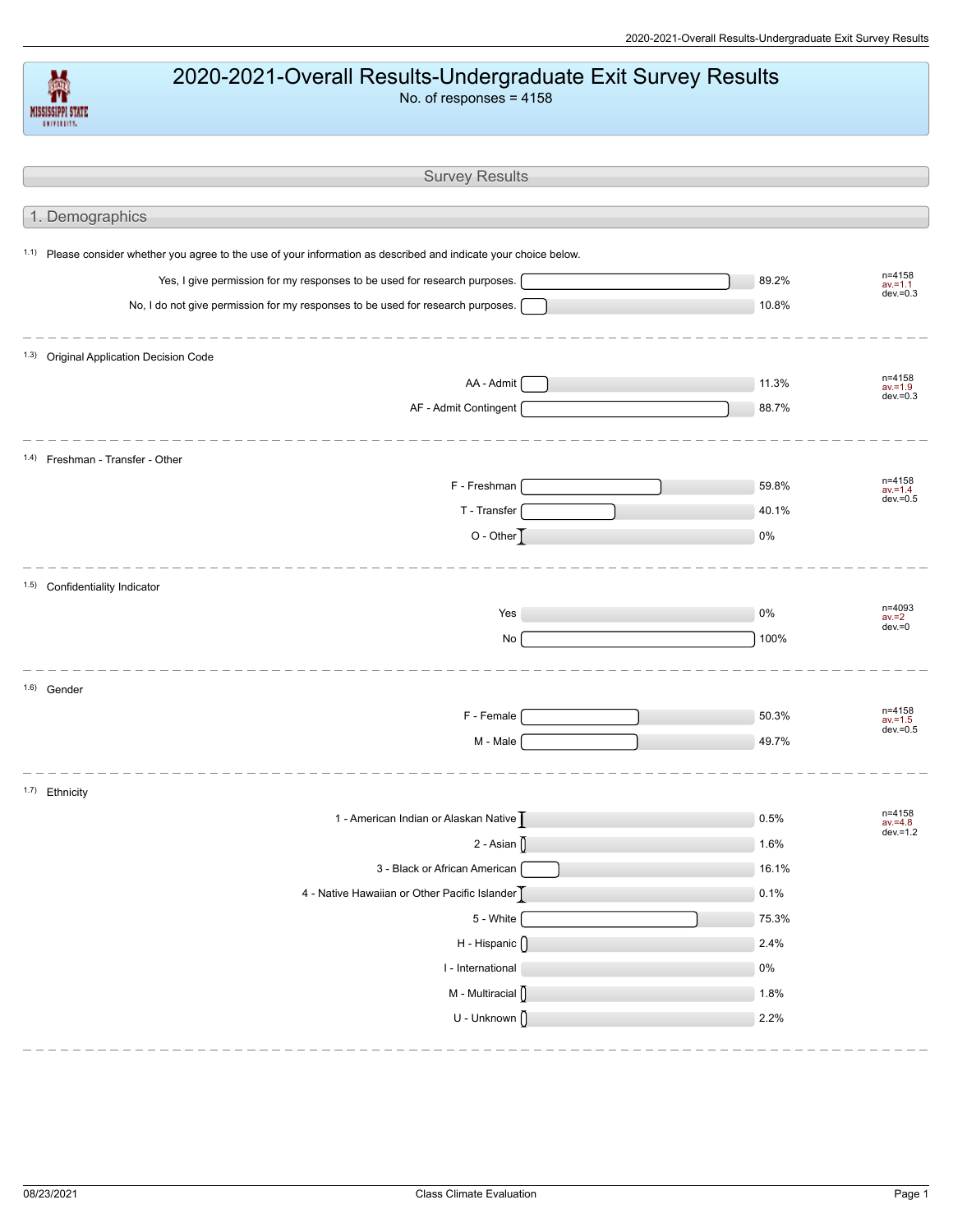| 1.8) Marital Status                               |    |                                        |  |
|---------------------------------------------------|----|----------------------------------------|--|
| D - Divorced                                      |    | n=1762<br>av.=5<br>dev.=0.4<br>0.1%    |  |
| E - Separated                                     |    | $0\%$                                  |  |
| M - Married $\bigcap$                             |    | 3.5%                                   |  |
| P - Domestic Partner                              |    | $0\%$                                  |  |
| S - Single                                        |    | 92.7%                                  |  |
| $U$ - Unknown $\bigcap$                           |    | 3.7%                                   |  |
| W - Widowed                                       |    | $0\%$                                  |  |
|                                                   |    |                                        |  |
| 1.9) Residency                                    |    |                                        |  |
| $1-85$ - Instate                                  |    | n=4156<br>av.=1.3<br>dev.=0.5<br>71.4% |  |
| 100-199 - Outstate                                |    | 26.8%                                  |  |
| 200-999 - International ()                        |    | 1.8%                                   |  |
|                                                   |    |                                        |  |
| 1.10) Composite ACT/SAT                           |    |                                        |  |
| 12                                                |    | n=3769<br>$0\%$                        |  |
| 13                                                |    | 0.1%                                   |  |
| 14                                                |    | 0.3%                                   |  |
| 15                                                |    | 0.8%                                   |  |
| 16 []                                             |    | 1.3%                                   |  |
| $17$ $\bigcap$                                    |    | $3\%$                                  |  |
| $18$ $\bigcirc$                                   |    | 4.9%                                   |  |
| $19$ $\Box$                                       |    | 5.1%                                   |  |
| $20 \boxed{ }$                                    |    | 6.7%                                   |  |
| 21                                                |    | 8.6%                                   |  |
| 22                                                |    | $8\%$                                  |  |
| 23 <sup>2</sup>                                   |    | 7.6%                                   |  |
| 24                                                |    | $8\%$                                  |  |
|                                                   | 25 | 6.9%                                   |  |
|                                                   | 26 | 6.6%                                   |  |
|                                                   | 27 | 6.3%                                   |  |
| 28                                                |    | 5.4%                                   |  |
| 29                                                |    | 4.9%                                   |  |
|                                                   |    | 5.2%                                   |  |
| $30\bigcap$<br>31                                 |    | 2.9%                                   |  |
|                                                   |    | 2.7%                                   |  |
| 32()                                              |    |                                        |  |
| $33\begin{array}{ c } \hline \end{array}$<br>34() |    | $2\%$<br>1.6%                          |  |
|                                                   |    |                                        |  |
| $35$ $\bar{\rm I}$                                |    | 0.7%                                   |  |
| 36                                                |    | 0.2%                                   |  |
|                                                   |    |                                        |  |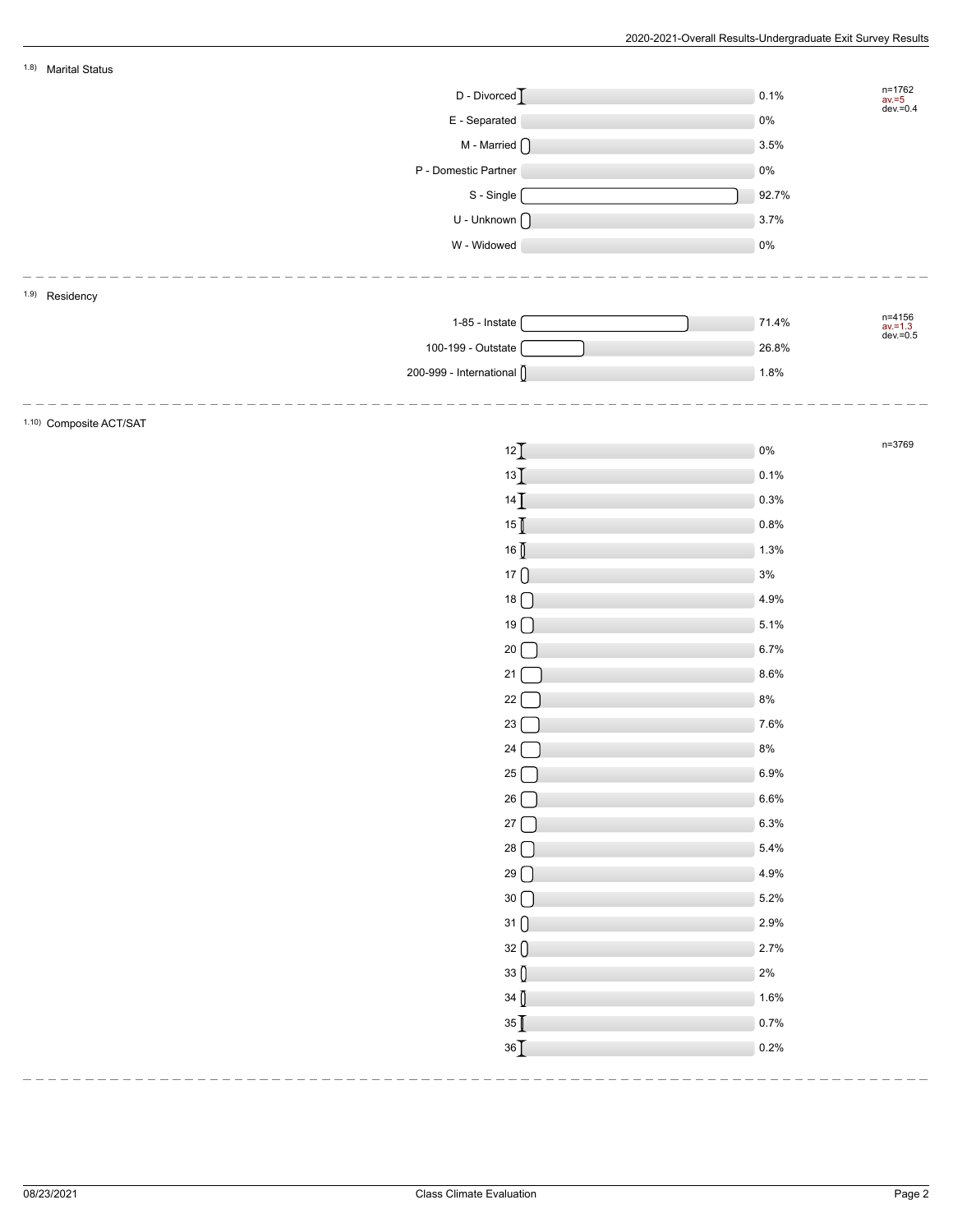| 1.11) Term Graduating             |       |                                  |
|-----------------------------------|-------|----------------------------------|
| 202020                            | 11.2% | n=4158                           |
| 202030                            | 25.7% |                                  |
| 202110                            | 63.1% |                                  |
|                                   |       |                                  |
| 1.12) Campus of Degree            |       |                                  |
| 0 - Geosciences                   | $0\%$ | n=4158<br>av.=1.2<br>dev.=0.9    |
| 1 - Starkville                    | 93.5% |                                  |
| 2 - Meridian ()                   | 2.1%  |                                  |
| 3 - Vicksburg                     | 0%    |                                  |
| 4 - Stennis                       | $0\%$ |                                  |
| 5 - Academic Outreach ()          | 3.3%  |                                  |
| 6 - Cont Education                | 0.4%  |                                  |
| 7 - Veterinary Medicine           | 0.7%  |                                  |
| 8 - Study Abroad/Exchange         | $0\%$ |                                  |
| 9 - Independent Study             | $0\%$ |                                  |
|                                   |       |                                  |
| 1.13) College                     |       |                                  |
| 1 - Business $\bigcap$            | 2.5%  | n=4158<br>$av = 5$<br>dev. = 2.1 |
| 2 - Ag & Life Sciences            | 11%   |                                  |
| 3 - Architecture, Art & Design () | 3.6%  |                                  |
| 4 - Arts & Sciences               | 27%   |                                  |
| 5 - Business                      | 15.3% |                                  |
| 6 - Education                     | 15.9% |                                  |
| 7 - Engineering                   | 20.1% |                                  |
| 8 - Forest Resources ()           | 2.8%  |                                  |
| 9 - Veterinary Medicine           | 0.7%  |                                  |
| 15 - Academic Affairs             | 1.2%  |                                  |
|                                   |       |                                  |
| $1.14)$ Degree                    |       |                                  |
| BS - 1Bachelor                    | 66.5% | n=4158<br>$av = 1$               |
| BA - 1Bachelor                    | 10.7% | $dev = 0$                        |
| BACC - 1Bachelor (                | 2.5%  |                                  |
| BAS - 1Bachelor                   | 0.1%  |                                  |
| BLA - 1Bachelor                   | 0.5%  |                                  |
| BARC - 1Bachelor                  | 1.1%  |                                  |
| BFA - 1Bachelor                   | 1%    |                                  |
| BSW - 1Bachelor                   | 0.9%  |                                  |
| BBA - 1Bachelor                   | 15.3% |                                  |
| BME - 1Bachelor <sup>T</sup>      | 0.4%  |                                  |
| BAT - 1Bachelor                   | $0\%$ |                                  |
| BUS - 1Bachelor                   | 1.1%  |                                  |
|                                   |       |                                  |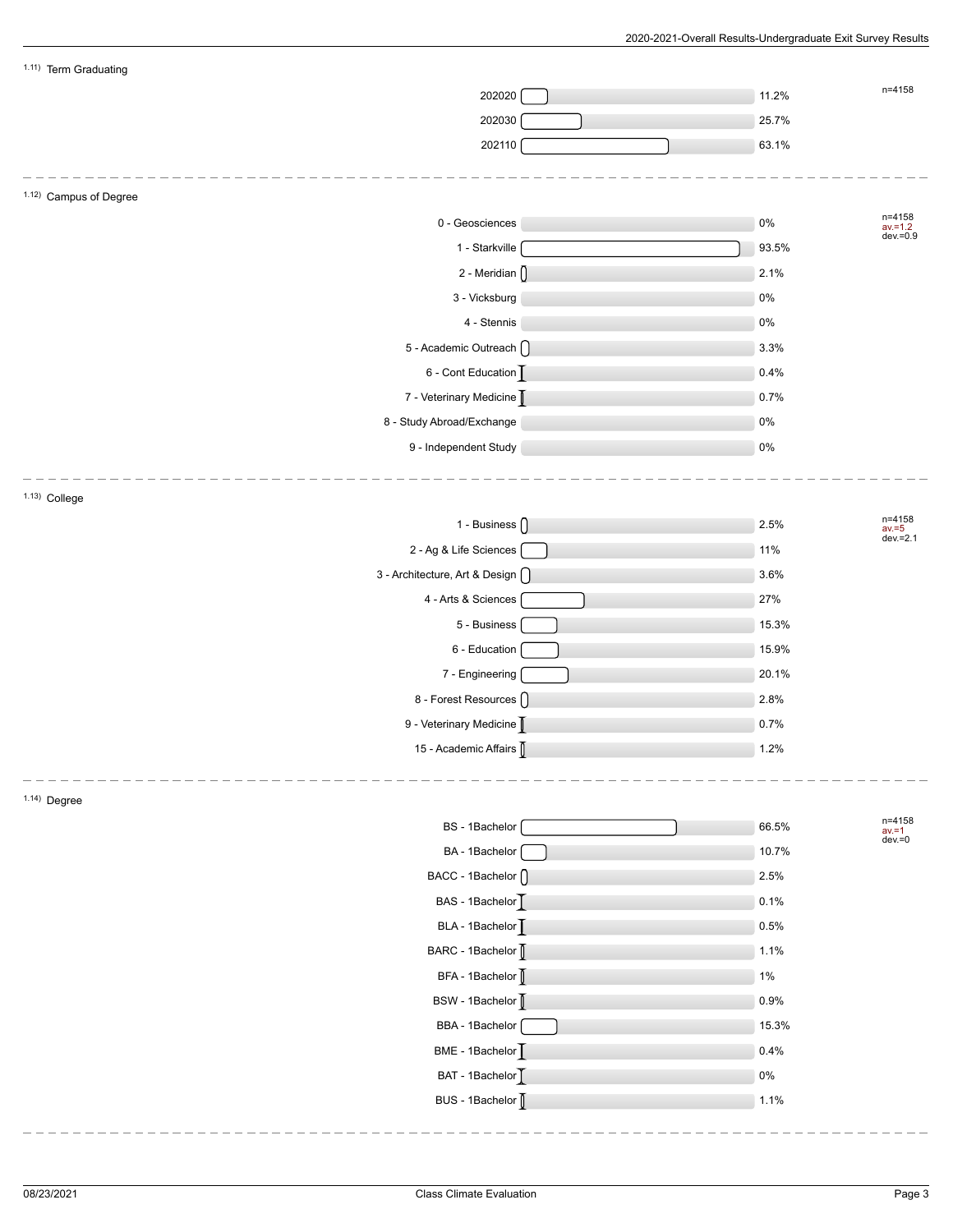n=4158 av.=550.5 dev.=198.2

| 199 - School of Accountancy                                   | 0.1% |
|---------------------------------------------------------------|------|
| 205 - Ag & Bio Engineering $\bigcap$                          | 2.5% |
| 220 - Agricultural Economics                                  | 1.2% |
| 235 - Animal Dairy Science                                    | 1.6% |
| 252 - Food Sci Nutr & Health Prom                             | 0.9% |
| 255 - Human Sciences []                                       | 2.8% |
| 260 - Plant & Soil Sciences                                   | 0.8% |
| 265 - Landscape Architecture                                  | 0.8% |
| 275 - Poultry Science                                         | 0.6% |
| 280 - Biochem, Molecular Bio, & Entomology/Plant Pathology [] | 1.8% |
| 310 - Art AAD                                                 | 1%   |
| 320 - Design                                                  | 0.6% |
| 350 - Architecture                                            | 1.1% |
| 360 - Building Construction Science                           | 0.9% |
| 415 - Biological Sciences [ ]                                 | 4.6% |
| 420 - Chemistry                                               | 0.7% |
| 425 - Communication [ ]                                       | 3.8% |
| 435 - English                                                 | 0.8% |
| 440 - Foreign Languages [                                     | 1%   |
| 445 - Geosciences ()                                          | 1.7% |
| 450 - History                                                 | 0.6% |
| 455 - Math & Statistics                                       | 0.6% |
| 465 - Philosophy & Religion                                   | 0.2% |
| 470 - Physics $\overline{ \left[}$                            | 0.2% |
| 475 - Political Sci & Pub Admin []                            | 1.2% |
| 480 - Psychology [ ]                                          | 4.3% |
| 485 - Sociology $[$                                           | 2.9% |
| 490 - Anthro. & Mid. East. Cultures                           | 0.4% |
| 499 - Dean of Arts & Sciences [                               | 3.8% |
| 510 - Accounting []                                           | 2.4% |
| 530 - Finance & Economics []                                  | 2.4% |
| 540 - Management & Info Systems []                            | 2.3% |
| 550 - Marketing, Quan Anal & Bus. Law                         | 4.9% |
| 599 - Dean of Business                                        | 5.7% |
| 610 - Counseling & Educational Psychology []                  | 1.2% |
| 620 - Curriculum, Instruction & Special Ed [                  | 5.4% |
| 650 - Music                                                   | 0.4% |
| 660 - Kinesiology                                             | 6.5% |
| 670 - Instructional Systems & Workforce Development []        | 2.4% |
| 710 - Aerospace Engineering []                                | 1.6% |
| 720 - Chemical Engineering []                                 | 2.7% |
| 730 - Civil & Environmental Engineering []                    | 2.5% |
| 735 - Computer Science & Engineering                          | 3.1% |
| 740 - Electrical & Computer Engineering []                    | 2.5% |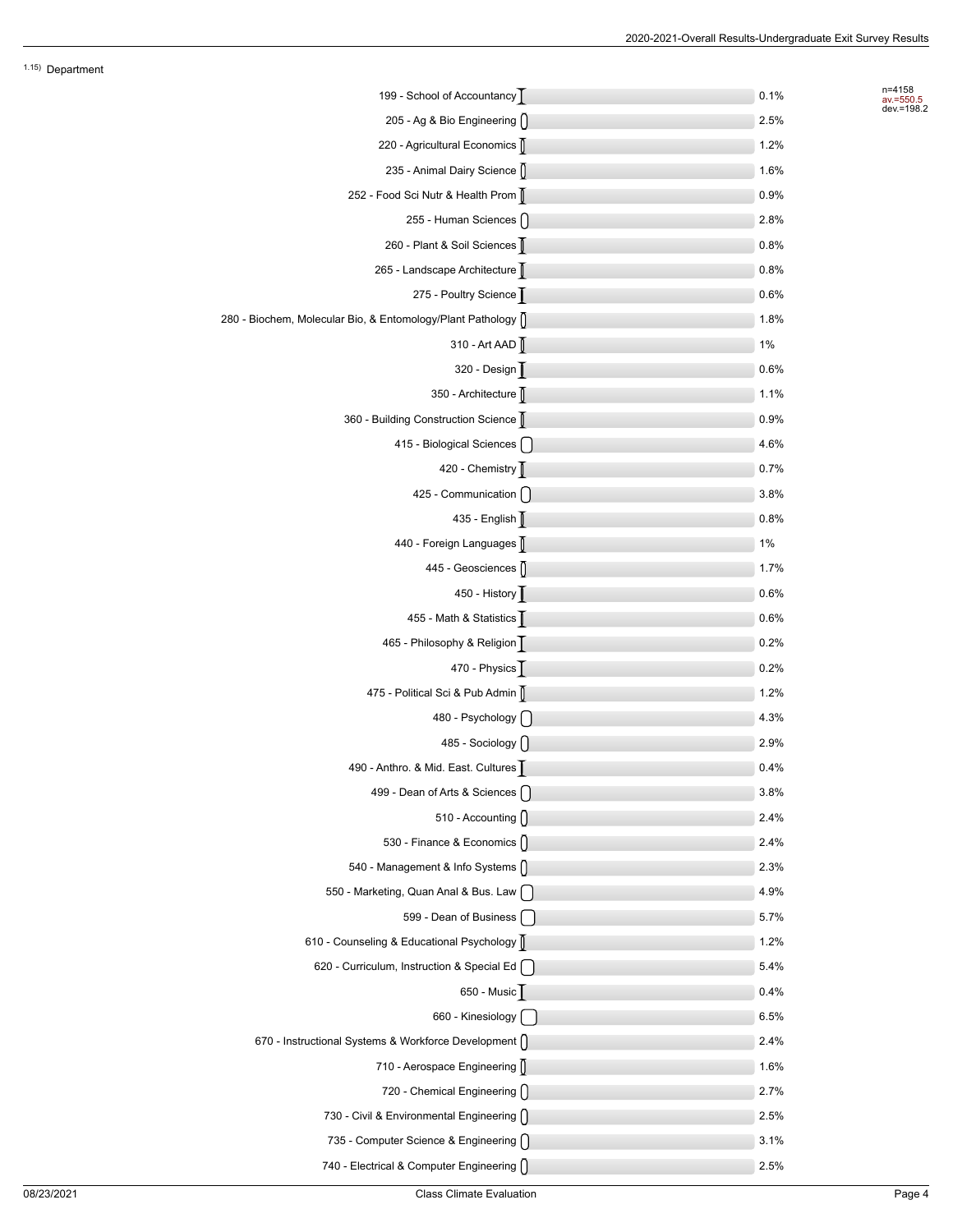| 770 - Industrial & Systems Engineering    | 1.3% |
|-------------------------------------------|------|
| 780 - Mechanical Engineering (            | 4.5% |
| 820 - Forestry                            | 1.3% |
| 840 - Wildlife, Fisheries & Aquaculture [ | 1.4% |
| 860 - Forest Products <sup>T</sup>        | 0%   |
| 935 - Veterinary Medicine                 | 0.7% |
| 1501 - Provost Office                     | 1.2% |
|                                           |      |

n=4158<br>av.=87.9<br>dev.=53.8

| $ACC - According$                  | 2.5% |
|------------------------------------|------|
| ADS - Animal & Dairy Science []    | 1.6% |
| AELC - Ag Educ., Leadership & Comm | 0.4% |
| AETB - Ag Eng Tech & Bus           | 0.6% |
| AGB - Agribusiness                 | 1%   |
| AGN - Agronomy                     | 0.5% |
| AGS - Agricultural Science         | 0.5% |
| AN - Anthropology                  | 0.4% |
| APSI - Applied Science             | 0.1% |
| ARC - Architecture                 | 1.1% |
| ART - Art $\sqrt{\phantom{a}}$     | 1%   |
| ASE - Aerospace Engineering []     | 1.6% |
| AT - Applied Technology            | 0%   |
| BCH - Biochemistry []              | 1.8% |
| BCS - Building Construction Sci    | 0.9% |
| BE - Biological Engineering        | 0.7% |
| BIO - Biological Sciences          | 3.6% |
| BIS - Business Info Systems        | 1.1% |
| BME - Biomedical Engineering       | 1.2% |
| BSIS - Interdisciplinary Studies   | 3.5% |
| BUAD - Business Administration     | 5.3% |
| BUSI - Business Admin-MR           | 0.4% |
| CE - Civil Engineering []          | 2.5% |
| CH - Chemistry                     | 0.7% |
| CHE - Chemical Engineering []      | 2.4% |
| CO - Communication                 | 3.8% |
| CPE - Computer Engineering         | 0.9% |
| CRIM - Criminology []              | 1.6% |
| CS - Computer Science []           | 2%   |
| ECAS - Economics-A&S               | 0.1% |
| ECO - Business Economics           | 0.3% |
| EE - Electrical Engineering []     | 1.6% |
| EEM - Environmental Econ & M       | 0.2% |
| ELED - Elementary Education [ ]    | 3.6% |
| $EN - English$                     | 0.8% |
| EPY - Educational Psychology       | 1.2% |

1.16) Major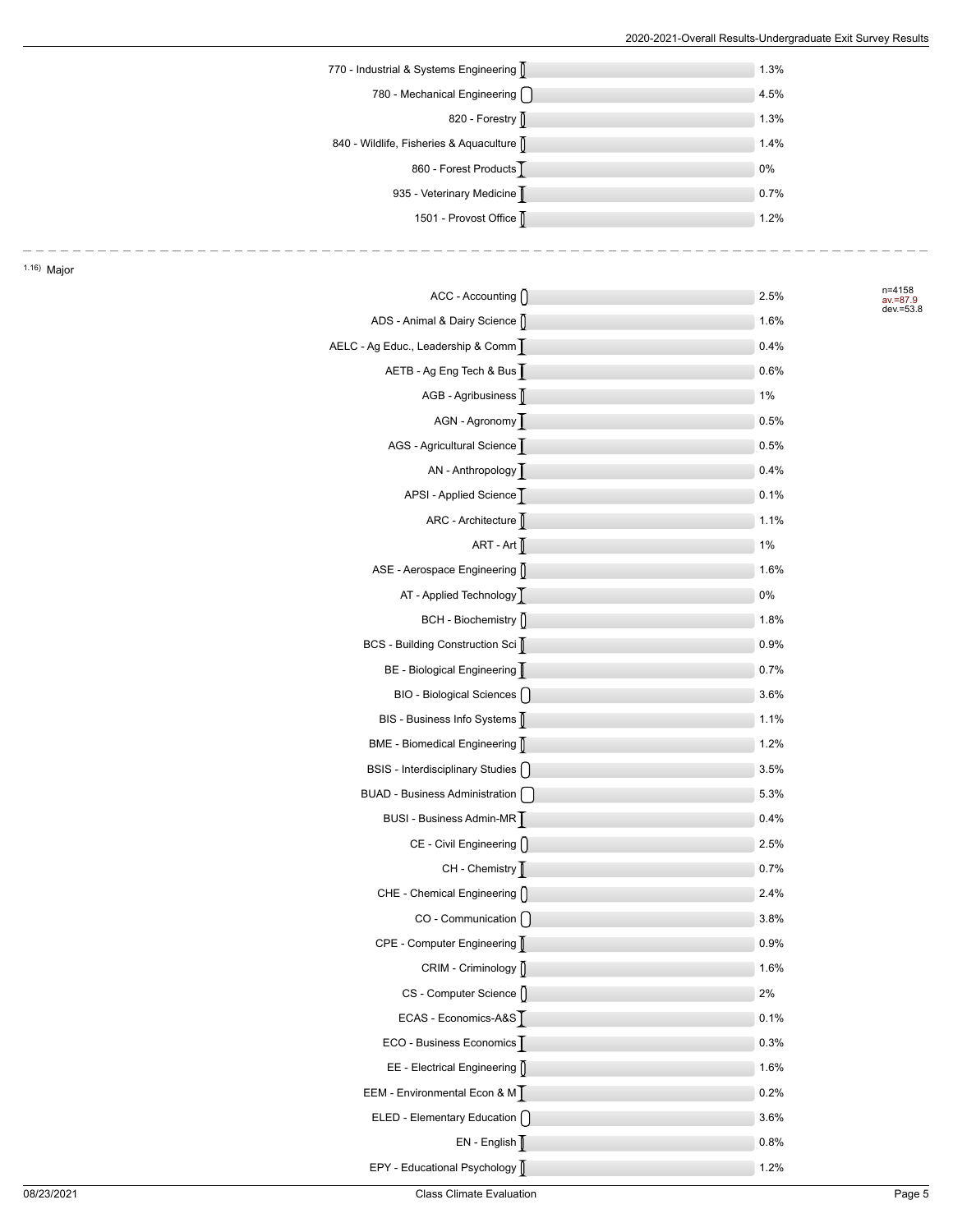| ESAS - Environmental Sci in Ag System | 0.1% |
|---------------------------------------|------|
| EXED - Special Education              | 0.5% |
| FDM - Fashion Design & Merchandising  | 0.8% |
| $FINA - Finance$ (Ungrads) $\bigcap$  | 2.1% |
| FL - Foreign Language                 | 1%   |
| $FO - Forestry$                       | 1.3% |
| FSNH - FoodSci, Nutr, HithPromUG      | 0.9% |
| GG - Geoscience []                    | 1.7% |
| GLA - General Lib Arts                | 0%   |
| HDFS - Human Development & Family Stu | 1.2% |
| HI - History                          | 0.6% |
| HO - Horticulture                     | 0.3% |
| ID - Interior Design                  | 0.6% |
| IE - Industrial Engineering []        | 1.3% |
| INDT - Industrial Technology [        | 1.5% |
| ITS - Information Tech Services       | 0.9% |
| KINE - Kinesiology [ ]                | 6.5% |
| LA - Landscape Architecture           | 0.5% |
| LAC - Landscape Contracting           | 0.3% |
| MA - Mathematics                      | 0.6% |
| ME - Mechanical Engineering [ ]       | 4.5% |
| MEDT - Medical Technology             | 0.3% |
| MGT - Management [                    | 1.2% |
| MIC - Microbiology                    | 0.7% |
| MKT - Marketing                       | 4.9% |
| MU - Music <sup>T</sup>               | 0.1% |
| MUED - Music Education                | 0.4% |
| PH - Physics                          | 0.2% |
| PO - Poultry Science                  | 0.6% |
| PR - Philosophy                       | 0.2% |
| PS - Political Science                | 1.2% |
| PSY - Psychology                      | 4.3% |
| PTE - Petroleum Engineering           | 0.3% |
| SBP - Sustainable Bioproducts         | 0%   |
| SE - Software Engineering [           | 1%   |
| SEED - Secondary Education            | 1.3% |
| SO - Sociology                        | 0.5% |
| SW - Social Work [                    | 0.9% |
| USTU - University Studies             | 1.1% |
| VMT - Veterinary Med Technology       | 0.7% |
| WFA - Wildlife, Fisheries & Aqua []   | 1.4% |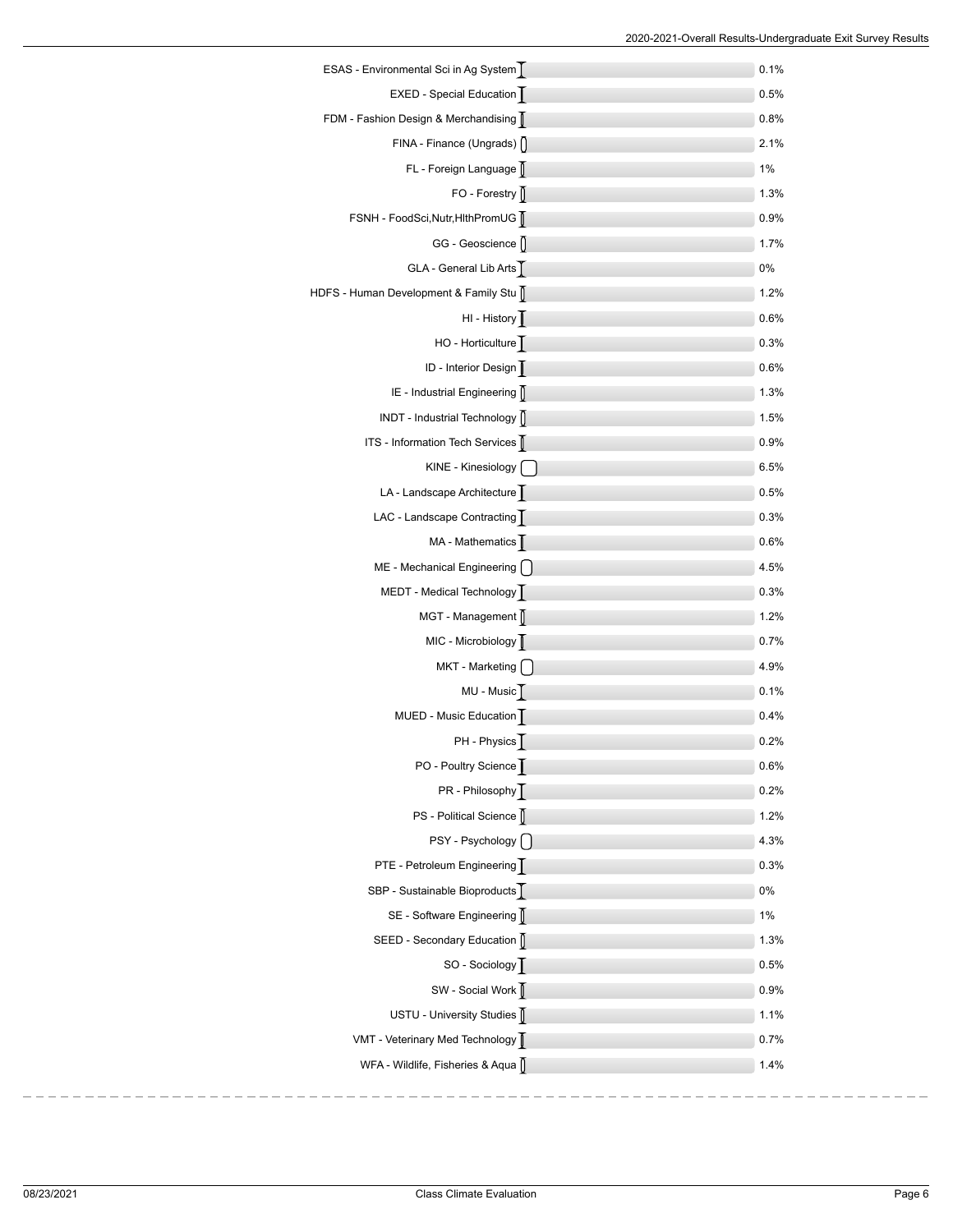n=1883<br>av.=82.6<br>dev.=44.2

| ACS - Am Chemical Society Conc       | 0.4% |
|--------------------------------------|------|
| AGCO - Agricultural Communication    | 0.1% |
| AGLD - Agricultural Leadership       | 0.3% |
| APOM - Applied Poultry Management [  | 1%   |
| ARO - Aeronautics []                 | 1.6% |
| ASIA - Asian Studies                 | 0.1% |
| ASO - Astronautics                   | 1.9% |
| BA - Business Administration         | 0.8% |
| BCST - Broadcasting                  | 1.2% |
| BDJ - Broadcast & Digital Journalism | 0.3% |
| BIED - Biology Education             | 0.5% |
| BINF - Bioinformatics                | 0.2% |
| BIOM - Biomolecular Engineering      | 0.5% |
| BION - Bio-Sci Nursing               | 0.2% |
| BIOO - Pre-Optometry                 | 0.2% |
| BIOP - Bio-Sci Phys Therapy          | 0.4% |
| BIOT - Bio-Occupational Therapy      | 0.1% |
| BME - Biomedical Engineering [       | 1.3% |
| BMP - Broadcast Meteorology          | 0.5% |
| BOPM - Broadcast & Operational Met   | 0.6% |
| BSZ - Zoology                        | 0.2% |
| BUIN - Business & Industry           | 0.3% |
| CER - Ceramics                       | 0.1% |
| CERD - Chemical Eng Research/Dev     | 0.1% |
| CHDV - Child Development ()          | 1.5% |
| CHEP - Chemical Engineering Practice | 4.6% |
| CHPH - Pre-Pharmacy-Chemistry        | 0.1% |
| CL - Child Life                      | 0.3% |
| CLAS - Classics                      | 0.2% |
| CLE - ConservationLawEnforcement     | 0.4% |
| CLEP - ClinicalExercisePhysiology    | 7.1% |
| CMGT - Communication Mgt [           | 0.9% |
| CONB - Conservation Biology          | 0.1% |
| DENT - Pre-Dental                    | 0.8% |
| DPD - Design & Product Development   | 0.6% |
| DRAW - Painting/Drawing              | 0.2% |
| ECHD - Early Childhood               | 0.5% |
| EHS - Event & Hospitality Services   | 0.1% |
| EMGT - Enterprise Management         | 0.2% |
| ENCO - EnvironmentalConservation     | 0.4% |
| ENED - English Education             | 1%   |
| ENGS - EnvironmentalGeoscience       | 0.5% |
| ENT - Entomology                     | 0.1% |
| ENVE - Environmental Engineering     | 1.1% |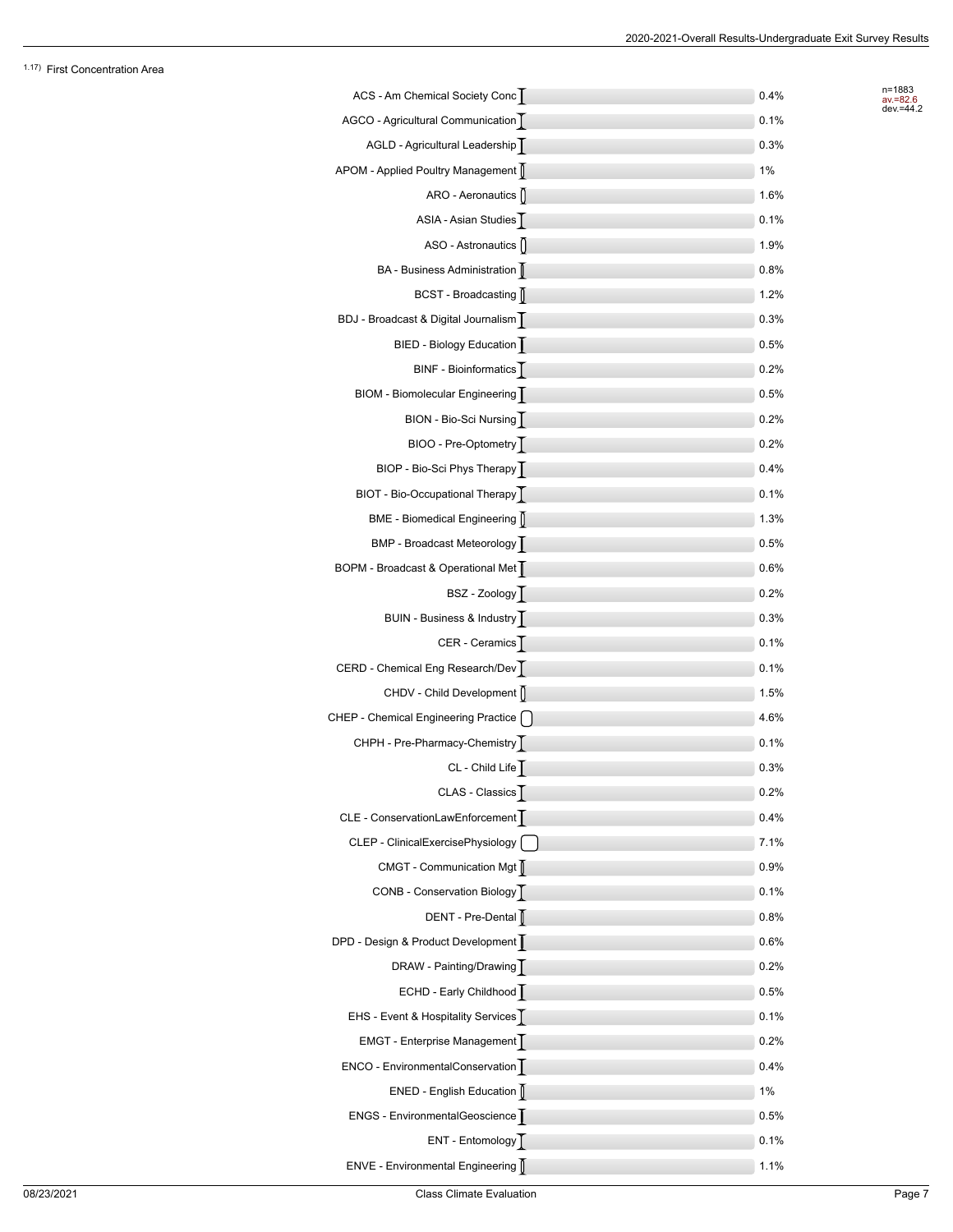| FAMS - Family Science                 | 0.2% |
|---------------------------------------|------|
| FCSE - Fam & Consumer Sci Teacher Ed  | 0.1% |
| FINE - Fine Arts                      | 0.2% |
| FLMG - Floral Management              | 0.3% |
| FLOR - Floriculture & Ornamental      | 0.2% |
| FN - Food & Nutrition []              | 1.9% |
| FOMG - Forest Management []           | 1.5% |
| FOSC - Forensic Sciences              | 0.5% |
| FRN - French                          | 0.5% |
| FRVP - Fruit & Vegetable Production   | 0.1% |
| FSTP - Food Science Tech-Processing   | 0.2% |
| GGP - Professional Geology            | 0.3% |
| GIS - Geographic Info Systems         | 0.2% |
| GPHY - Geography                      | 0.2% |
| GR - German                           | 0.1% |
| GRPH - Art-Graphic Design             | 1.3% |
| GSTM - Golf & Sports Turf Mgt         | 0.2% |
| HA - Healthcare Administration        | 0.1% |
| HFS - Health Fitness Studies          | 0.7% |
| HWI - Human-Wildlife Interaction      | 0.2% |
| IAUT - Industrial Automation []       | 1.7% |
| IB - International Business           | 1.4% |
| ICM - Integrated Crop Mgt             | 0.6% |
| IDIS - Industrial Distribution        | 0.2% |
| IDM - Integrated Digital Marketing [] | 1.6% |
| IPM - Integrated Pest Management      | 0.2% |
| JOUR - Journalism                     | 0.7% |
| LAW - Pre-Law                         | 0.4% |
| MAED - Mathematics Education          | 0.6% |
| MDSC - Middle School                  | 7.4% |
| MED - Pre-Medicine                    | 4.8% |
| $MERC - Merchandisplay$               | 1.1% |
| MFMA - Manufacturing&Maintenance []   | 1.5% |
| MGT - Management []                   | 1.8% |
| MUI - Instrumental                    | 0.6% |
| MUV - Vocal                           | 0.3% |
| NM - Neuromechanics []                | 2.4% |
| NREM - Nat Resources & Env Mgt        | 0.2% |
| OMP - Operational Meteorology         | 0.1% |
| PDJ - Print & Digital Journalism      | 0.4% |
| PECO - Physical Education & Coaching  | 0.9% |
| PF - Performance Fitness              | 0.8% |
| PGM - PGA Golf Management             | 1.1% |
| PHOT - Photography                    | 0.2% |
| PMED - Pre-Med (Chemistry)            | 0.2% |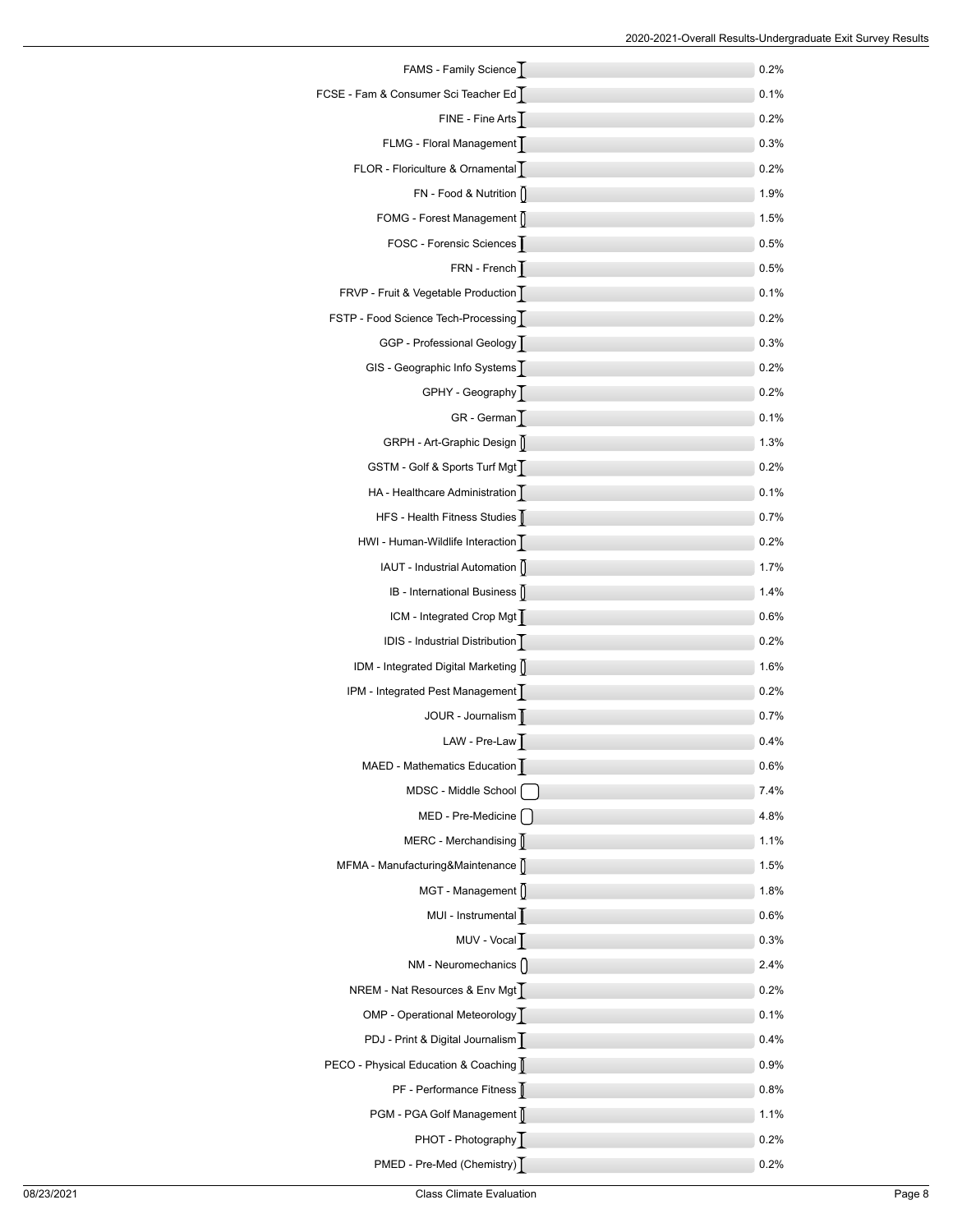| PMET - Professional Meteorology [        | 1.5%  |                                    |
|------------------------------------------|-------|------------------------------------|
| PMGT - Production Management             | 0.6%  |                                    |
| POLL - Policy & Law                      | 0.1%  |                                    |
| PPHR - Pre-Pharmacy-Biochemistry         | 0.5%  |                                    |
| PRAG - Precision Agriculture             | 0.5%  |                                    |
| <b>PREL</b> - Public Relations $\bigcap$ | 4.5%  |                                    |
| PROD - Production                        | 0.4%  |                                    |
| PVBC - Pre-Veterinary-Biochemistry       | 0.3%  |                                    |
| PVSB - Pre-Veterinary-Bio Science ()     | 1.8%  |                                    |
| PVSC - Pre-Veterinary/Science-ADS        | 0.5%  |                                    |
| PVSM - Pre-Veterinary-Microbiology       | 0.2%  |                                    |
| REL - Religion                           | 0.4%  |                                    |
| RMI - Risk Management and Insurance      | 1.2%  |                                    |
| SCI - Science                            | 0.5%  |                                    |
| SCM - Supply Chain Management ()         | 1.7%  |                                    |
| SGEO - Surveying/Geomatics               | 0.3%  |                                    |
| SOSI - Soil Science                      | 0.1%  |                                    |
| $SP - Spanish$                           | 1.4%  |                                    |
| SPAD - Sports Administration [           | 1.1%  |                                    |
| SPVS - Poultry-Science & Pre Vet Sci     | 0.2%  |                                    |
| SS - Sport Studies [                     | 1.4%  |                                    |
| SSED - Social Studies Education          | 0.7%  |                                    |
| SVTS - Science/Veterinary Science ()     | 2.1%  |                                    |
| TC - Teaching Concentration (AIS)        | 0.4%  |                                    |
| THEA - Theatre $\overline{ \cdot }$      | 0.4%  |                                    |
| URBN - Urban Forestry                    | 0.1%  |                                    |
| WFMG - Wildlife Management [             | $1\%$ |                                    |
| WLAC - Wildlife Ag Conservation          | 0.1%  |                                    |
| WLFS - Wildlife & Fisheries Science      | 1.8%  |                                    |
| WLVM - Wildlife Veterinary Medicine      | 0.6%  |                                    |
| YD - Youth Development                   | 0.5%  |                                    |
|                                          |       |                                    |
| 1.18) COOP Student                       |       |                                    |
| Yes                                      | 100%  | n=171<br>$av = 1$<br>$dev = 0$     |
| No                                       | 0%    |                                    |
|                                          |       |                                    |
| 1.19) College Student with Disabilities  |       |                                    |
| Yes                                      | 100%  | $n = 306$<br>$av = 1$<br>$dev = 0$ |
| No                                       | 0%    |                                    |
|                                          |       |                                    |
| 1.20) University Honors College Student  |       |                                    |
| Yes                                      | 100%  | $n = 174$<br>$av = 1$              |
| No                                       | 0%    | $dev = 0$                          |
|                                          |       |                                    |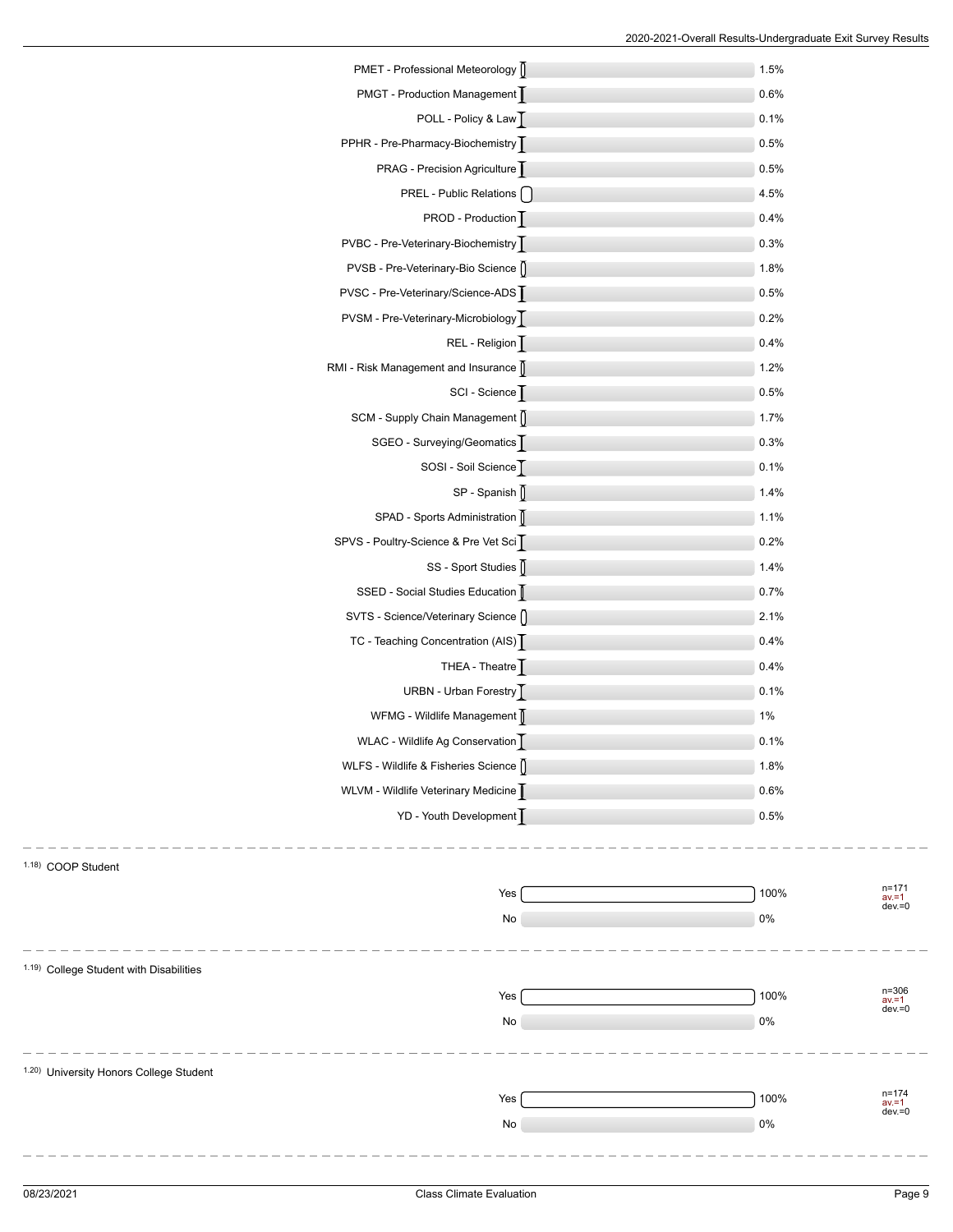| $n = 533$<br>100%<br>Yes<br>$av = 1$<br>$dev = 0$<br>0%<br>No<br>1.22) Student Athlete<br>$n = 61$<br>100%<br>Yes<br>$av = 1$<br>$dev = 0$<br>0%<br>No<br>2. Future Plans<br>What is MOST LIKELY to be your principal activity upon graduation?<br>n=4158<br>Employment, full-time paid<br>62.4%<br>$av = 1.9$<br>$dev = 1.5$<br>Employment, part-time paid $\bigcap$<br>3.1%<br>Graduate or professional school, full-time<br>27.8%<br>Graduate or professional school, part-time $\bigcap$<br>2.4%<br>Additional undergraduate coursework  <br>0.8%<br>Military service []<br>1.4%<br>Volunteer activity (e.g., Peace Corps)  <br>0.3%<br>Starting or raising a family $\overline{ \ }$<br>0.3%<br>Other, please specify: [<br>1.5%<br>3. Instruction and Life-Skills Obtained at MSU<br>Please indicate how satisfied you are with what you have learned or attained at MSU for each item below:<br>12.2%<br>0.6%<br>2.1%<br>46.1%<br>39%<br>3.1) Knowledge and application of latest technologies (e.g., computer skills)<br>n=4158<br><b>Strongly Dissatisfied</b><br><b>Strongly Satisfied</b><br>$av = 4.2$<br>$dev = 0.8$<br>$\mathbf{1}$<br>2<br>3<br>5<br>$\overline{4}$<br>0.4%<br>1%<br>45%<br>12.4%<br>41.2%<br>3.2) Knowledge and application of mathematics, scientific methods, and related<br>n=4158<br><b>Strongly Dissatisfied</b><br><b>Strongly Satisfied</b><br>quantitative skills<br>$av = 4.3$<br>$dev = 0.7$<br>$\mathbf{1}$<br>2<br>5<br>3<br>4<br>0.7%<br>1.9%<br>25.6% 38.2% 33.6%<br>3.3) Understanding and appreciation of fine arts<br>n=4158<br><b>Strongly Dissatisfied</b><br>Strongly Satisfied<br>$av = 4$<br>$dev = 0.9$<br>2<br>5<br>$\mathbf{1}$<br>3<br>4<br>0.5%<br>1.5% 18.3% 41.5% 38.2%<br>3.4) Understanding of human achievements and human conditions (humanities)<br>n=4158<br><b>Strongly Dissatisfied</b><br><b>Strongly Satisfied</b><br>$av = 4.2$<br>$dev = 0.8$<br>$\mathbf{1}$<br>$\overline{2}$<br>5<br>0.3%<br>$0.8\%$<br>9.4%<br>40.3% 49.3%<br>3.5) Development of effective communication skills (written and oral)<br>n=4158<br><b>Strongly Dissatisfied</b><br><b>Strongly Satisfied</b><br>$av = 4.4$<br>$dev = 0.7$ |      | 1.21) Veteran Student |  |  |  |  |
|--------------------------------------------------------------------------------------------------------------------------------------------------------------------------------------------------------------------------------------------------------------------------------------------------------------------------------------------------------------------------------------------------------------------------------------------------------------------------------------------------------------------------------------------------------------------------------------------------------------------------------------------------------------------------------------------------------------------------------------------------------------------------------------------------------------------------------------------------------------------------------------------------------------------------------------------------------------------------------------------------------------------------------------------------------------------------------------------------------------------------------------------------------------------------------------------------------------------------------------------------------------------------------------------------------------------------------------------------------------------------------------------------------------------------------------------------------------------------------------------------------------------------------------------------------------------------------------------------------------------------------------------------------------------------------------------------------------------------------------------------------------------------------------------------------------------------------------------------------------------------------------------------------------------------------------------------------------------------------------------------------------------------------------------------------------------------------------------------------------------------------------------------------------------------------------|------|-----------------------|--|--|--|--|
|                                                                                                                                                                                                                                                                                                                                                                                                                                                                                                                                                                                                                                                                                                                                                                                                                                                                                                                                                                                                                                                                                                                                                                                                                                                                                                                                                                                                                                                                                                                                                                                                                                                                                                                                                                                                                                                                                                                                                                                                                                                                                                                                                                                      |      |                       |  |  |  |  |
|                                                                                                                                                                                                                                                                                                                                                                                                                                                                                                                                                                                                                                                                                                                                                                                                                                                                                                                                                                                                                                                                                                                                                                                                                                                                                                                                                                                                                                                                                                                                                                                                                                                                                                                                                                                                                                                                                                                                                                                                                                                                                                                                                                                      |      |                       |  |  |  |  |
|                                                                                                                                                                                                                                                                                                                                                                                                                                                                                                                                                                                                                                                                                                                                                                                                                                                                                                                                                                                                                                                                                                                                                                                                                                                                                                                                                                                                                                                                                                                                                                                                                                                                                                                                                                                                                                                                                                                                                                                                                                                                                                                                                                                      |      |                       |  |  |  |  |
|                                                                                                                                                                                                                                                                                                                                                                                                                                                                                                                                                                                                                                                                                                                                                                                                                                                                                                                                                                                                                                                                                                                                                                                                                                                                                                                                                                                                                                                                                                                                                                                                                                                                                                                                                                                                                                                                                                                                                                                                                                                                                                                                                                                      |      |                       |  |  |  |  |
|                                                                                                                                                                                                                                                                                                                                                                                                                                                                                                                                                                                                                                                                                                                                                                                                                                                                                                                                                                                                                                                                                                                                                                                                                                                                                                                                                                                                                                                                                                                                                                                                                                                                                                                                                                                                                                                                                                                                                                                                                                                                                                                                                                                      |      |                       |  |  |  |  |
|                                                                                                                                                                                                                                                                                                                                                                                                                                                                                                                                                                                                                                                                                                                                                                                                                                                                                                                                                                                                                                                                                                                                                                                                                                                                                                                                                                                                                                                                                                                                                                                                                                                                                                                                                                                                                                                                                                                                                                                                                                                                                                                                                                                      |      |                       |  |  |  |  |
|                                                                                                                                                                                                                                                                                                                                                                                                                                                                                                                                                                                                                                                                                                                                                                                                                                                                                                                                                                                                                                                                                                                                                                                                                                                                                                                                                                                                                                                                                                                                                                                                                                                                                                                                                                                                                                                                                                                                                                                                                                                                                                                                                                                      |      |                       |  |  |  |  |
|                                                                                                                                                                                                                                                                                                                                                                                                                                                                                                                                                                                                                                                                                                                                                                                                                                                                                                                                                                                                                                                                                                                                                                                                                                                                                                                                                                                                                                                                                                                                                                                                                                                                                                                                                                                                                                                                                                                                                                                                                                                                                                                                                                                      |      |                       |  |  |  |  |
|                                                                                                                                                                                                                                                                                                                                                                                                                                                                                                                                                                                                                                                                                                                                                                                                                                                                                                                                                                                                                                                                                                                                                                                                                                                                                                                                                                                                                                                                                                                                                                                                                                                                                                                                                                                                                                                                                                                                                                                                                                                                                                                                                                                      |      |                       |  |  |  |  |
|                                                                                                                                                                                                                                                                                                                                                                                                                                                                                                                                                                                                                                                                                                                                                                                                                                                                                                                                                                                                                                                                                                                                                                                                                                                                                                                                                                                                                                                                                                                                                                                                                                                                                                                                                                                                                                                                                                                                                                                                                                                                                                                                                                                      | 2.1) |                       |  |  |  |  |
|                                                                                                                                                                                                                                                                                                                                                                                                                                                                                                                                                                                                                                                                                                                                                                                                                                                                                                                                                                                                                                                                                                                                                                                                                                                                                                                                                                                                                                                                                                                                                                                                                                                                                                                                                                                                                                                                                                                                                                                                                                                                                                                                                                                      |      |                       |  |  |  |  |
|                                                                                                                                                                                                                                                                                                                                                                                                                                                                                                                                                                                                                                                                                                                                                                                                                                                                                                                                                                                                                                                                                                                                                                                                                                                                                                                                                                                                                                                                                                                                                                                                                                                                                                                                                                                                                                                                                                                                                                                                                                                                                                                                                                                      |      |                       |  |  |  |  |
|                                                                                                                                                                                                                                                                                                                                                                                                                                                                                                                                                                                                                                                                                                                                                                                                                                                                                                                                                                                                                                                                                                                                                                                                                                                                                                                                                                                                                                                                                                                                                                                                                                                                                                                                                                                                                                                                                                                                                                                                                                                                                                                                                                                      |      |                       |  |  |  |  |
|                                                                                                                                                                                                                                                                                                                                                                                                                                                                                                                                                                                                                                                                                                                                                                                                                                                                                                                                                                                                                                                                                                                                                                                                                                                                                                                                                                                                                                                                                                                                                                                                                                                                                                                                                                                                                                                                                                                                                                                                                                                                                                                                                                                      |      |                       |  |  |  |  |
|                                                                                                                                                                                                                                                                                                                                                                                                                                                                                                                                                                                                                                                                                                                                                                                                                                                                                                                                                                                                                                                                                                                                                                                                                                                                                                                                                                                                                                                                                                                                                                                                                                                                                                                                                                                                                                                                                                                                                                                                                                                                                                                                                                                      |      |                       |  |  |  |  |
|                                                                                                                                                                                                                                                                                                                                                                                                                                                                                                                                                                                                                                                                                                                                                                                                                                                                                                                                                                                                                                                                                                                                                                                                                                                                                                                                                                                                                                                                                                                                                                                                                                                                                                                                                                                                                                                                                                                                                                                                                                                                                                                                                                                      |      |                       |  |  |  |  |
|                                                                                                                                                                                                                                                                                                                                                                                                                                                                                                                                                                                                                                                                                                                                                                                                                                                                                                                                                                                                                                                                                                                                                                                                                                                                                                                                                                                                                                                                                                                                                                                                                                                                                                                                                                                                                                                                                                                                                                                                                                                                                                                                                                                      |      |                       |  |  |  |  |
|                                                                                                                                                                                                                                                                                                                                                                                                                                                                                                                                                                                                                                                                                                                                                                                                                                                                                                                                                                                                                                                                                                                                                                                                                                                                                                                                                                                                                                                                                                                                                                                                                                                                                                                                                                                                                                                                                                                                                                                                                                                                                                                                                                                      |      |                       |  |  |  |  |
|                                                                                                                                                                                                                                                                                                                                                                                                                                                                                                                                                                                                                                                                                                                                                                                                                                                                                                                                                                                                                                                                                                                                                                                                                                                                                                                                                                                                                                                                                                                                                                                                                                                                                                                                                                                                                                                                                                                                                                                                                                                                                                                                                                                      |      |                       |  |  |  |  |
|                                                                                                                                                                                                                                                                                                                                                                                                                                                                                                                                                                                                                                                                                                                                                                                                                                                                                                                                                                                                                                                                                                                                                                                                                                                                                                                                                                                                                                                                                                                                                                                                                                                                                                                                                                                                                                                                                                                                                                                                                                                                                                                                                                                      |      |                       |  |  |  |  |
|                                                                                                                                                                                                                                                                                                                                                                                                                                                                                                                                                                                                                                                                                                                                                                                                                                                                                                                                                                                                                                                                                                                                                                                                                                                                                                                                                                                                                                                                                                                                                                                                                                                                                                                                                                                                                                                                                                                                                                                                                                                                                                                                                                                      |      |                       |  |  |  |  |
|                                                                                                                                                                                                                                                                                                                                                                                                                                                                                                                                                                                                                                                                                                                                                                                                                                                                                                                                                                                                                                                                                                                                                                                                                                                                                                                                                                                                                                                                                                                                                                                                                                                                                                                                                                                                                                                                                                                                                                                                                                                                                                                                                                                      |      |                       |  |  |  |  |
|                                                                                                                                                                                                                                                                                                                                                                                                                                                                                                                                                                                                                                                                                                                                                                                                                                                                                                                                                                                                                                                                                                                                                                                                                                                                                                                                                                                                                                                                                                                                                                                                                                                                                                                                                                                                                                                                                                                                                                                                                                                                                                                                                                                      |      |                       |  |  |  |  |
|                                                                                                                                                                                                                                                                                                                                                                                                                                                                                                                                                                                                                                                                                                                                                                                                                                                                                                                                                                                                                                                                                                                                                                                                                                                                                                                                                                                                                                                                                                                                                                                                                                                                                                                                                                                                                                                                                                                                                                                                                                                                                                                                                                                      |      |                       |  |  |  |  |
|                                                                                                                                                                                                                                                                                                                                                                                                                                                                                                                                                                                                                                                                                                                                                                                                                                                                                                                                                                                                                                                                                                                                                                                                                                                                                                                                                                                                                                                                                                                                                                                                                                                                                                                                                                                                                                                                                                                                                                                                                                                                                                                                                                                      |      |                       |  |  |  |  |
|                                                                                                                                                                                                                                                                                                                                                                                                                                                                                                                                                                                                                                                                                                                                                                                                                                                                                                                                                                                                                                                                                                                                                                                                                                                                                                                                                                                                                                                                                                                                                                                                                                                                                                                                                                                                                                                                                                                                                                                                                                                                                                                                                                                      |      |                       |  |  |  |  |
|                                                                                                                                                                                                                                                                                                                                                                                                                                                                                                                                                                                                                                                                                                                                                                                                                                                                                                                                                                                                                                                                                                                                                                                                                                                                                                                                                                                                                                                                                                                                                                                                                                                                                                                                                                                                                                                                                                                                                                                                                                                                                                                                                                                      |      |                       |  |  |  |  |
|                                                                                                                                                                                                                                                                                                                                                                                                                                                                                                                                                                                                                                                                                                                                                                                                                                                                                                                                                                                                                                                                                                                                                                                                                                                                                                                                                                                                                                                                                                                                                                                                                                                                                                                                                                                                                                                                                                                                                                                                                                                                                                                                                                                      |      |                       |  |  |  |  |
|                                                                                                                                                                                                                                                                                                                                                                                                                                                                                                                                                                                                                                                                                                                                                                                                                                                                                                                                                                                                                                                                                                                                                                                                                                                                                                                                                                                                                                                                                                                                                                                                                                                                                                                                                                                                                                                                                                                                                                                                                                                                                                                                                                                      |      |                       |  |  |  |  |
|                                                                                                                                                                                                                                                                                                                                                                                                                                                                                                                                                                                                                                                                                                                                                                                                                                                                                                                                                                                                                                                                                                                                                                                                                                                                                                                                                                                                                                                                                                                                                                                                                                                                                                                                                                                                                                                                                                                                                                                                                                                                                                                                                                                      |      |                       |  |  |  |  |
|                                                                                                                                                                                                                                                                                                                                                                                                                                                                                                                                                                                                                                                                                                                                                                                                                                                                                                                                                                                                                                                                                                                                                                                                                                                                                                                                                                                                                                                                                                                                                                                                                                                                                                                                                                                                                                                                                                                                                                                                                                                                                                                                                                                      |      |                       |  |  |  |  |
|                                                                                                                                                                                                                                                                                                                                                                                                                                                                                                                                                                                                                                                                                                                                                                                                                                                                                                                                                                                                                                                                                                                                                                                                                                                                                                                                                                                                                                                                                                                                                                                                                                                                                                                                                                                                                                                                                                                                                                                                                                                                                                                                                                                      |      |                       |  |  |  |  |
|                                                                                                                                                                                                                                                                                                                                                                                                                                                                                                                                                                                                                                                                                                                                                                                                                                                                                                                                                                                                                                                                                                                                                                                                                                                                                                                                                                                                                                                                                                                                                                                                                                                                                                                                                                                                                                                                                                                                                                                                                                                                                                                                                                                      |      |                       |  |  |  |  |
|                                                                                                                                                                                                                                                                                                                                                                                                                                                                                                                                                                                                                                                                                                                                                                                                                                                                                                                                                                                                                                                                                                                                                                                                                                                                                                                                                                                                                                                                                                                                                                                                                                                                                                                                                                                                                                                                                                                                                                                                                                                                                                                                                                                      |      |                       |  |  |  |  |
|                                                                                                                                                                                                                                                                                                                                                                                                                                                                                                                                                                                                                                                                                                                                                                                                                                                                                                                                                                                                                                                                                                                                                                                                                                                                                                                                                                                                                                                                                                                                                                                                                                                                                                                                                                                                                                                                                                                                                                                                                                                                                                                                                                                      |      |                       |  |  |  |  |
|                                                                                                                                                                                                                                                                                                                                                                                                                                                                                                                                                                                                                                                                                                                                                                                                                                                                                                                                                                                                                                                                                                                                                                                                                                                                                                                                                                                                                                                                                                                                                                                                                                                                                                                                                                                                                                                                                                                                                                                                                                                                                                                                                                                      |      |                       |  |  |  |  |
|                                                                                                                                                                                                                                                                                                                                                                                                                                                                                                                                                                                                                                                                                                                                                                                                                                                                                                                                                                                                                                                                                                                                                                                                                                                                                                                                                                                                                                                                                                                                                                                                                                                                                                                                                                                                                                                                                                                                                                                                                                                                                                                                                                                      |      |                       |  |  |  |  |
|                                                                                                                                                                                                                                                                                                                                                                                                                                                                                                                                                                                                                                                                                                                                                                                                                                                                                                                                                                                                                                                                                                                                                                                                                                                                                                                                                                                                                                                                                                                                                                                                                                                                                                                                                                                                                                                                                                                                                                                                                                                                                                                                                                                      |      |                       |  |  |  |  |

1 2 3 4 5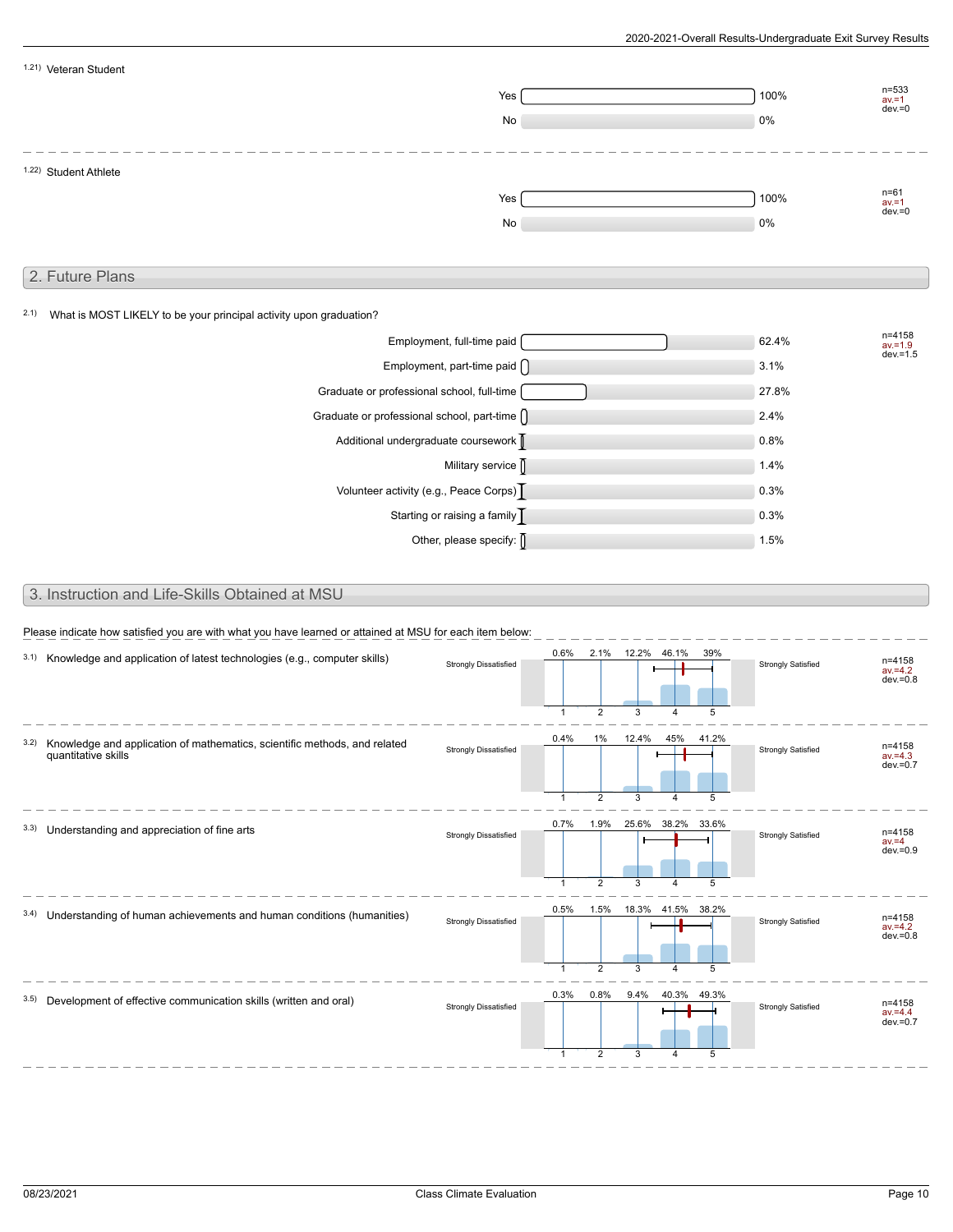| 3.6) Application of critical-thinking and problem-solving skills                                                                            | <b>Strongly Dissatisfied</b> | 0.3%<br>0.6%<br>6.5%<br>37.2%<br>55.3%<br>$\overline{1}$<br>$\overline{2}$<br>3<br>$\overline{\mathbf{A}}$<br>5 | <b>Strongly Satisfied</b> | n=4158<br>$av = 4.5$<br>$dev = 0.7$ |
|---------------------------------------------------------------------------------------------------------------------------------------------|------------------------------|-----------------------------------------------------------------------------------------------------------------|---------------------------|-------------------------------------|
| 3.7) Development of leadership skills                                                                                                       | <b>Strongly Dissatisfied</b> | 0.4%<br>1.3%<br>10.5%<br>35.7%<br>52.1%<br>$\overline{1}$<br>$\overline{2}$<br>3<br>$\overline{4}$<br>5         | <b>Strongly Satisfied</b> | n=4158<br>$av = 4.4$<br>$dev = 0.8$ |
| 3.8) Learning to think and work independently                                                                                               | <b>Strongly Dissatisfied</b> | 0.3%<br>0.6%<br>5.4%<br>34%<br>59.7%<br>$\overline{2}$<br>3<br>$\mathbf{1}$<br>5<br>4                           | <b>Strongly Satisfied</b> | n=4158<br>$av = 4.5$<br>$dev = 0.7$ |
| 3.9) Participation in meaningful group/interdisciplinary learning experiences                                                               | Strongly Dissatisfied        | 0.8%<br>1.7%  10.5%  37.6%<br>49.5%<br>$\overline{2}$<br>1<br>3<br>5                                            | <b>Strongly Satisfied</b> | n=4158<br>$av = 4.3$<br>$dev = 0.8$ |
| 3.10) Participation in undergraduate research or other scholarly experiences                                                                | <b>Strongly Dissatisfied</b> | 3.7%<br>25.9%<br>32.2%<br>36.7%<br>1.4%<br>$\overline{1}$<br>2<br>3<br>5<br>4                                   | <b>Strongly Satisfied</b> | n=4158<br>$av = 4$<br>$dev = 0.9$   |
| 3.11) Pre-graduation engagement in professional experiences (internships, co-op<br>programs, etc.) and professional societies/organizations | <b>Strongly Dissatisfied</b> | 20.6% 31.4% 41.7%<br>1.9%<br>4.4%<br>$\overline{2}$<br>3<br>$\mathbf{1}$<br>5<br>4                              | <b>Strongly Satisfied</b> | n=4158<br>$av = 4.1$<br>$dev = 1$   |
| 3.12) Appreciation for cultural diversity                                                                                                   | Strongly Dissatisfied        | 15.4% 36.7%<br>0.7%<br>1.3%<br>45.9%<br>$\overline{2}$<br>3<br>1<br>4<br>5                                      | <b>Strongly Satisfied</b> | n=4158<br>$av = 4.3$<br>$dev = 0.8$ |
| 3.13) Understanding of human behavior and social structures, processes, and<br>institutions                                                 | <b>Strongly Dissatisfied</b> | 0.3%<br>0.8%<br>14%<br>41%<br>43.8%<br>$\mathbf{1}$<br>2<br>3<br>4<br>5                                         | <b>Strongly Satisfied</b> | n=4158<br>$av = 4.3$<br>$dev = 0.8$ |
| 3.14) Tolerance for opposing points of view                                                                                                 | <b>Strongly Dissatisfied</b> | 0.6%<br>1.8%<br>12<br>39.6%<br>45.9%<br>5<br>2                                                                  | <b>Strongly Satisfied</b> | n=4158<br>av.=4.3<br>dev.=0.8       |
| 3.15) Appreciation of natural resources and their sustainability                                                                            | <b>Strongly Dissatisfied</b> | 0.6%<br>1.7%  15.1%  39.3%  43.2%<br>2<br>3<br>5                                                                | <b>Strongly Satisfied</b> | n=4158<br>$av = 4.2$<br>$dev = 0.8$ |
| 3.16) Development of personal honor and integrity                                                                                           | <b>Strongly Dissatisfied</b> | 8.2%<br>0.3%<br>0.5%<br>37%<br>53.9%<br>$\mathbf{1}$<br>2<br>3<br>5<br>4                                        | <b>Strongly Satisfied</b> | n=4158<br>$av = 4.4$<br>$dev = 0.7$ |
| 3.17) Development of a commitment for life-long learning                                                                                    | <b>Strongly Dissatisfied</b> | 0.5%<br>0.9%<br>8.3%<br>34.8%<br>55.4%<br>3<br>$\mathbf{1}$<br>$\overline{2}$<br>5<br>4                         | <b>Strongly Satisfied</b> | n=4158<br>$av = 4.4$<br>$dev = 0.7$ |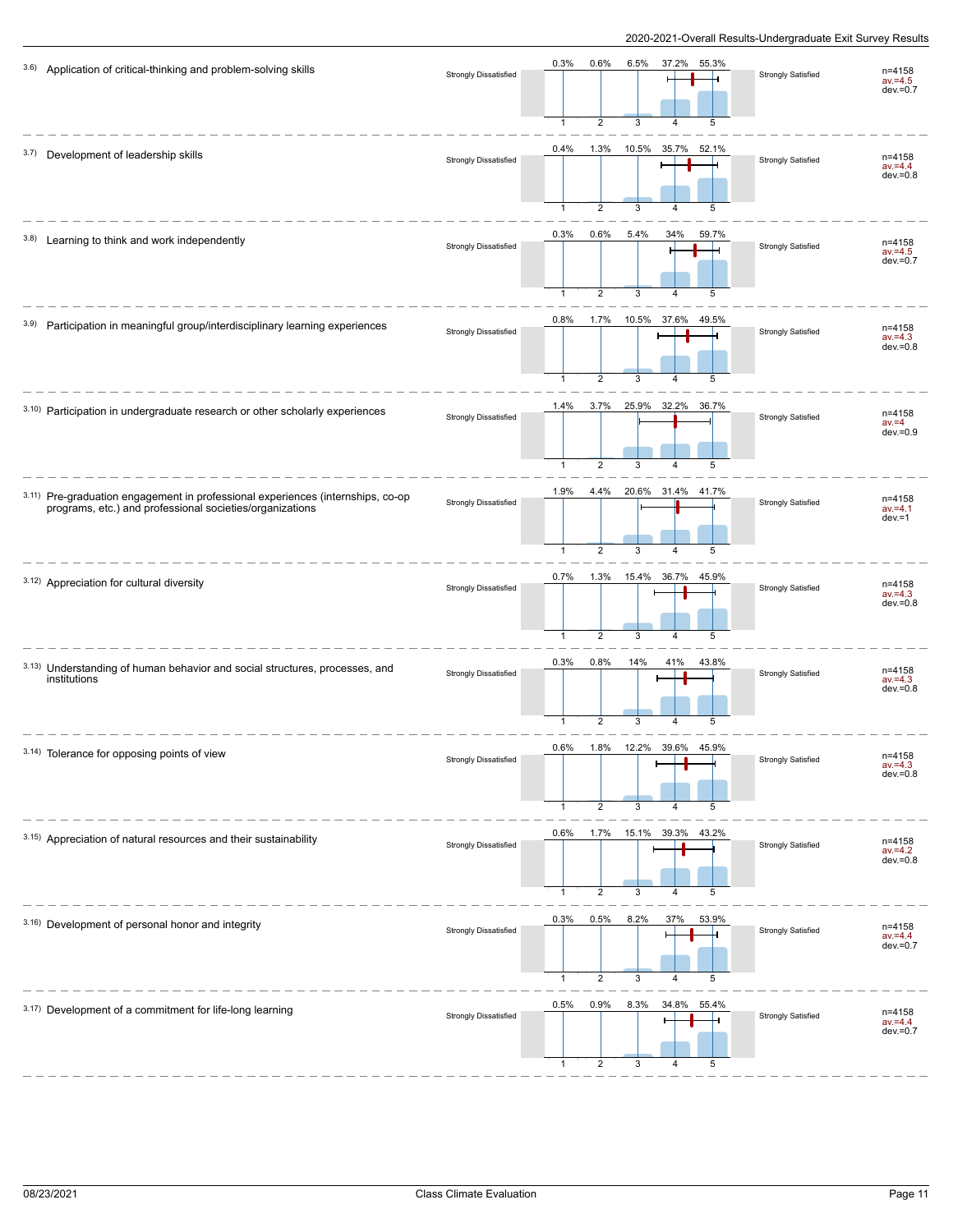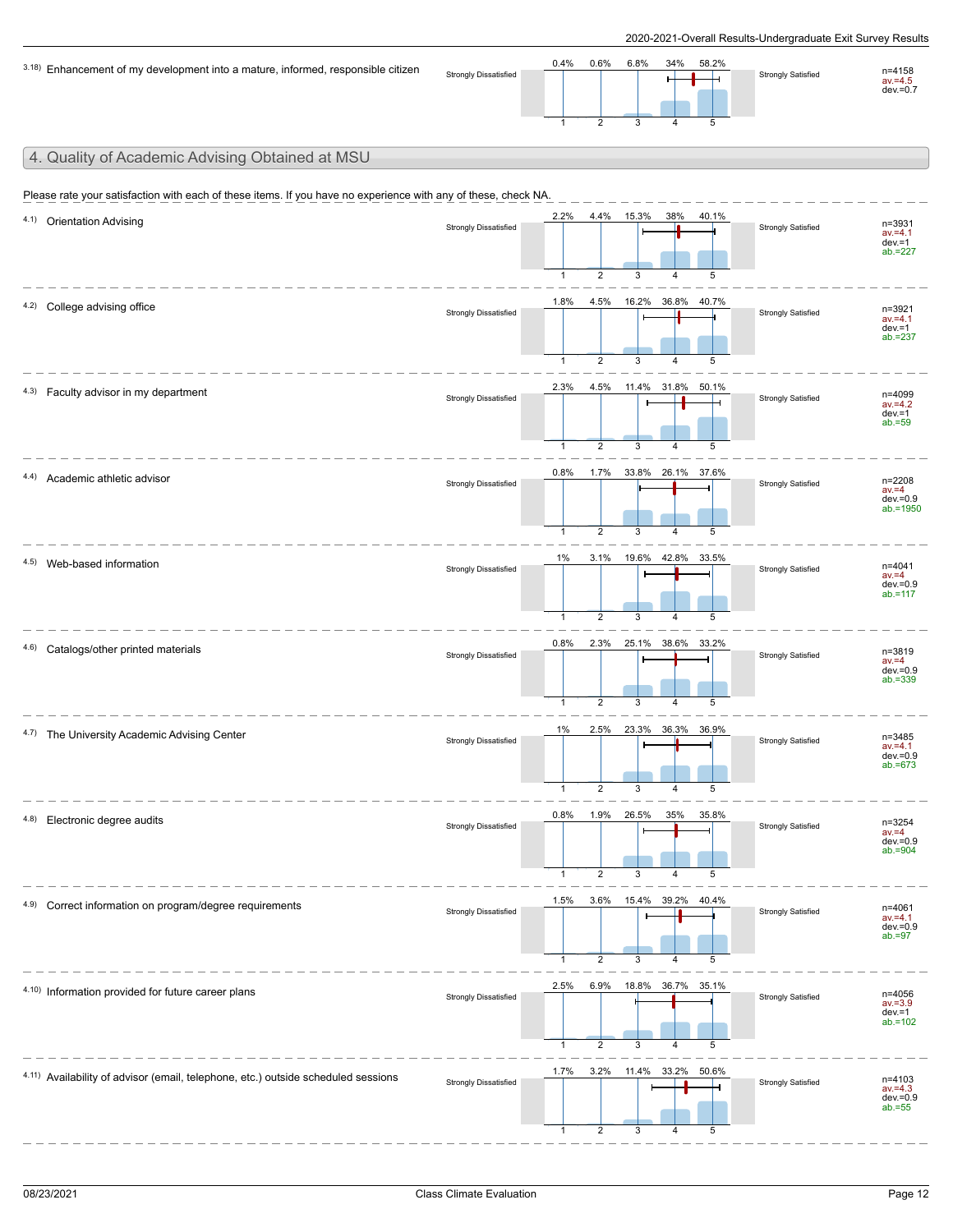| 4.12) Overall academic advisement                                                                                                                                                               | <b>Strongly Dissatisfied</b>                    | 1.7%<br>4.1%<br>11.8% 39.1% 43.2%<br>2<br>5                                        | <b>Strongly Satisfied</b> | n=4139<br>$av = 4.2$<br>$dev = 0.9$<br>$ab = 19$       |
|-------------------------------------------------------------------------------------------------------------------------------------------------------------------------------------------------|-------------------------------------------------|------------------------------------------------------------------------------------|---------------------------|--------------------------------------------------------|
| Please answer the following question concerning frequency of advising.                                                                                                                          |                                                 |                                                                                    |                           |                                                        |
| 4.13) On average, how often did you receive advising from your advisor during each semester?                                                                                                    |                                                 |                                                                                    |                           |                                                        |
|                                                                                                                                                                                                 | Never                                           |                                                                                    | 1.2%                      | n=4158<br>$av = 2.6$<br>$dev = 0.8$                    |
|                                                                                                                                                                                                 | Once                                            |                                                                                    | 49.9%                     |                                                        |
|                                                                                                                                                                                                 | 2-3 times                                       |                                                                                    | 38.9%                     |                                                        |
|                                                                                                                                                                                                 | 4-5 times<br>More than 5 times $\left[ \right]$ |                                                                                    | 6%<br>4%                  |                                                        |
| 5. Quality of Student Services Obtained at MSU                                                                                                                                                  |                                                 |                                                                                    |                           |                                                        |
|                                                                                                                                                                                                 |                                                 |                                                                                    |                           |                                                        |
| Please rate your level of satisfaction with the following services on campus. If you have no experience with a particular unit, please select NA.<br>5.1) Office of Admissions and Scholarships | <b>Strongly Dissatisfied</b>                    | 14.8% 42.7% 38.7%<br>1%<br>2.7%<br>$\overline{2}$<br>1<br>3<br>5                   | <b>Strongly Satisfied</b> | n=3939<br>$av = 4.2$<br>$dev = 0.8$<br>$ab = 219$      |
| 5.2) MSU Bookstore, Barnes and Noble                                                                                                                                                            | <b>Strongly Dissatisfied</b>                    | 17%<br>40.7% 35.9%<br>2%<br>4.5%<br>2<br>$\overline{1}$<br>3<br>5<br>4             | <b>Strongly Satisfied</b> | n=3986<br>$av = 4$<br>$dev = 0.9$<br>$ab = 172$        |
| 5.3) Center for Student Involvement (Greek Life, Student Organizations)                                                                                                                         | Strongly Dissatisfied                           | 22.5% 32.9% 40.9%<br>1.3%<br>2.4%<br>$\mathbf{1}$<br>$\overline{2}$<br>5<br>3<br>4 | <b>Strongly Satisfied</b> | n=3101<br>$av = 4.1$<br>$dev = 0.9$<br>$ab = 1057$     |
| 5.4) Campus Dining Services                                                                                                                                                                     | <b>Strongly Dissatisfied</b>                    | 1.6%<br>3.1%<br>16.8%<br>43%<br>35.5%<br>$\overline{2}$<br>$\mathbf{1}$<br>5       | <b>Strongly Satisfied</b> | n=3713<br>$av = 4.1$<br>$dev = 0.9$<br>$ab = 445$      |
| 5.5) Student Financial Aid                                                                                                                                                                      | <b>Strongly Dissatisfied</b>                    | 2%<br>3.8%<br>18%<br>40.4% 35.7%<br>2<br>$\mathbf{1}$<br>3<br>4<br>5               | <b>Strongly Satisfied</b> | n=3762<br>$av = 4$<br>$dev = 0.9$<br>$ab = 396$        |
| 5.6) Holmes Cultural Diversity Center                                                                                                                                                           | <b>Strongly Dissatisfied</b>                    | 0.8%<br>$0.8\%$<br>27.7% 32.1% 38.7%<br>2<br>1<br>5                                | <b>Strongly Satisfied</b> | $n = 2522$<br>$av = 4.1$<br>$dev = 0.9$<br>$ab = 1636$ |
| 5.7) The Learning Center                                                                                                                                                                        | <b>Strongly Dissatisfied</b>                    | 0.4%<br>0.9%<br>24.3% 36.1%<br>38.2%<br>2<br>$\mathbf{1}$<br>5                     | <b>Strongly Satisfied</b> | n=2913<br>$av = 4.1$<br>$dev = 0.8$<br>$ab = 1245$     |
| 5.8) MSU Police Department                                                                                                                                                                      | <b>Strongly Dissatisfied</b>                    | 2.5%<br>3.2%<br>35%<br>22.4%<br>36.9%<br>$\overline{2}$<br>5                       | <b>Strongly Satisfied</b> | n=3231<br>$av = 4$<br>$dev = 1$<br>$ab = 927$          |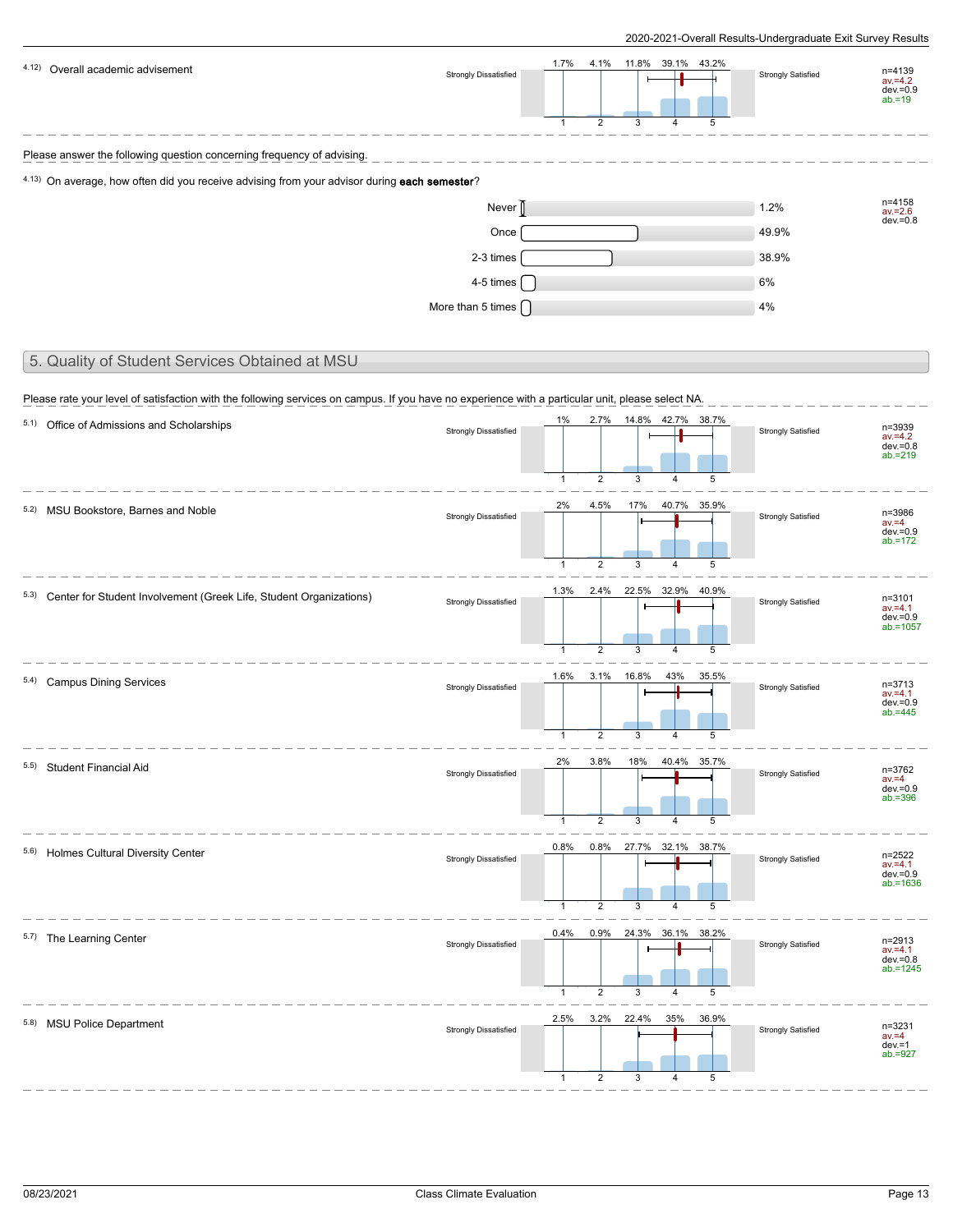| 5.9) Student Housing and Residence Life                                                   | <b>Strongly Dissatisfied</b> | 1.6%<br>4.4% 19.7% 37.7% 36.6%<br>n=3401<br>Strongly Satisfied<br>$av = 4$<br>$dev = 0.9$<br>$ab = 757$<br>$\overline{1}$<br>$\overline{2}$<br>3<br>5<br>4             |
|-------------------------------------------------------------------------------------------|------------------------------|------------------------------------------------------------------------------------------------------------------------------------------------------------------------|
| 5.10) Sanderson Center/Recreational Sports                                                | <b>Strongly Dissatisfied</b> | 2.2%<br>0.8%<br>11.5% 40.5% 45.1%<br>n=3763<br>Strongly Satisfied<br>$av = 4.3$<br>$dev = 0.8$<br>$ab = 395$<br>$\overline{1}$<br>$\overline{2}$<br>3<br>4<br>5        |
| 5.11) Student Counseling Services                                                         | <b>Strongly Dissatisfied</b> | 2.1%<br>$3.2\%$<br>22.4%<br>33%<br>39.3%<br>n=2785<br><b>Strongly Satisfied</b><br>$av = 4$<br>$dev = 1$<br>$ab = 1373$<br>$\mathbf{1}$<br>2<br>3<br>4<br>5            |
| 5.12) Student Health Center                                                               | <b>Strongly Dissatisfied</b> | 3.6% 14.5% 37.2% 43.3%<br>1.4%<br>n=3563<br>Strongly Satisfied<br>$av = 4.2$<br>$dev = 0.9$<br>$ab = 595$<br>5<br>$\mathbf{1}$<br>2<br>3<br>4                          |
| 5.13) Student events sponsored by Campus Activities Board (CAB) or Music<br><b>Makers</b> | <b>Strongly Dissatisfied</b> | $0.6\%$<br>1.1%<br>22.5% 34.9%<br>40.9%<br>n=3096<br>Strongly Satisfied<br>$av = 4.1$<br>$dev = 0.8$<br>$ab = 1062$<br>$\overline{1}$<br>2<br>5<br>3<br>4              |
| 5.14) University Libraries                                                                | <b>Strongly Dissatisfied</b> | 0.3%<br>0.9%<br>10.2%<br>40%<br>48.6%<br>n=3966<br><b>Strongly Satisfied</b><br>$av = 4.4$<br>$dev = 0.7$<br>$ab = 192$<br>$\mathbf{1}$<br>2<br>3<br>4<br>5            |
| 5.15) Office of Parking Services                                                          | <b>Strongly Dissatisfied</b> | 22%<br>20.3% 21.5% 21.2%<br>15%<br>n=3818<br>Strongly Satisfied<br>$av = 3$<br>$dev = 1.4$<br>$ab = 340$<br>5<br>$\overline{1}$<br>$\overline{2}$<br>3<br>4            |
| 5.16) MSU Transit (Shuttle Services)                                                      | <b>Strongly Dissatisfied</b> | 1.5%<br>2.7%<br>17.5% 38.4% 39.9%<br>n=3471<br>Strongly Satisfied<br>$av = 4.1$<br>$dev = 0.9$<br>$ab = 687$<br>$\mathbf{1}$<br>$\overline{2}$<br>3<br>4<br>5          |
| 5.17) Shackouls Honors College                                                            | <b>Strongly Dissatisfied</b> | 2.4%<br>31.6%<br>31.2%<br>1.6%<br>33.3%<br>n=2424<br>av.=3.9<br><b>Strongly Satisfied</b><br>$dev = 0.9$<br>$ab = 1734$<br>$\mathbf{1}$<br>2<br>3<br>5<br>4            |
| 5.18) Athletic events                                                                     | <b>Strongly Dissatisfied</b> | 0.8%<br>1.2% 12.9% 36.5% 48.6%<br>$n = 3742$<br>Strongly Satisfied<br>$av.=4.3$<br>dev.=0.8<br>ab.=416<br>5<br>$\mathbf{1}$<br>2<br>3<br>4                             |
| 5.19) Business Office (Student Account Services)                                          | <b>Strongly Dissatisfied</b> | 1.3%<br>1.8%<br>22.7% 37.7% 36.4%<br>n=3486<br><b>Strongly Satisfied</b><br>$av = 4.1$<br>$dev = 0.9$<br>$ab = 672$<br>5<br>$\overline{1}$<br>$\overline{2}$<br>3<br>4 |
| 5.20) Career Center                                                                       | <b>Strongly Dissatisfied</b> | 0.8%<br>19.8% 36.9% 40.2%<br>2.3%<br>n=3498<br><b>Strongly Satisfied</b><br>$av = 4.1$<br>$dev = 0.9$<br>$ab = 660$<br>2<br>-1<br>3                                    |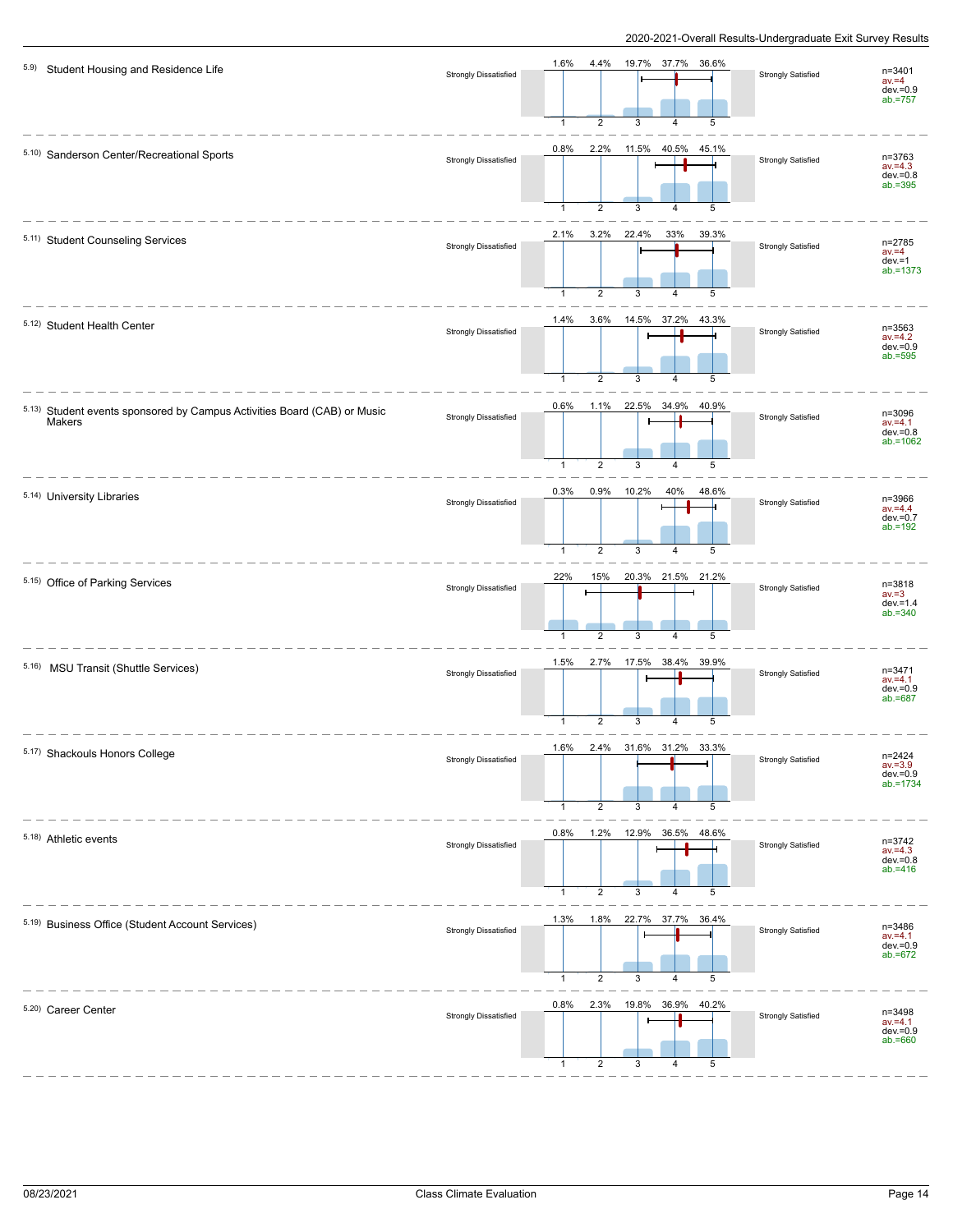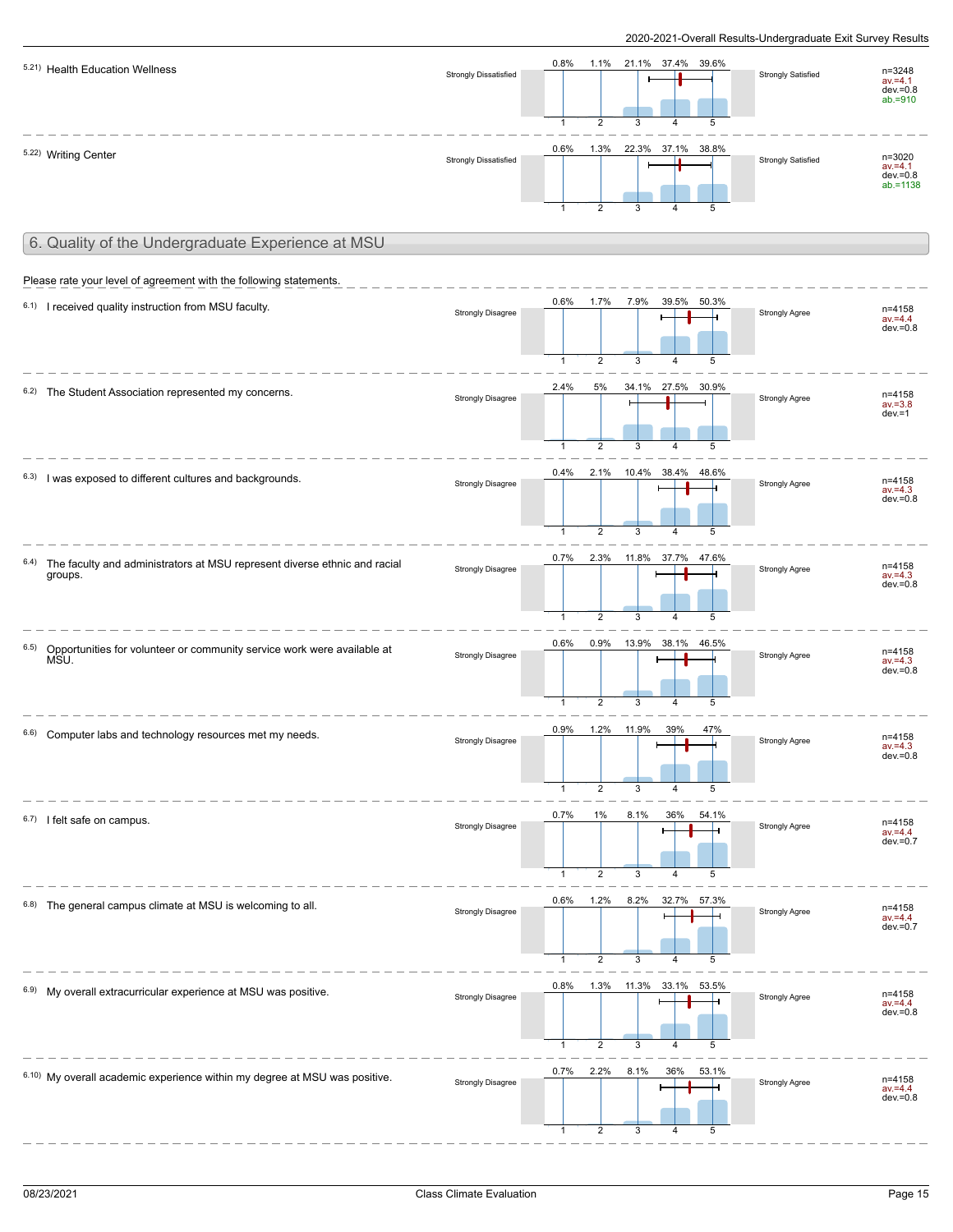

#### Dear Student:

The information collected above about your future plans and your experiences at Mississippi State University, along with demographic information about you (such as race, gender, \_major,<br>GPA, number of transfer hours, and h name and other direct identifiers will be removed before the information is analyzed. While it is possible some respondents could be identified \_indirectly from this information through<br>University records, the researchers your name or any other way to identify you. There are no anticipated risks associated with your participation.

If you have questions about the research, please feel free to contact the Office of the Provost at 662-325-3742. If you have questions about your rights as a research participant, you may contact the MSU Institutional Review Board at 662-325-2238. You may print out this page for your records.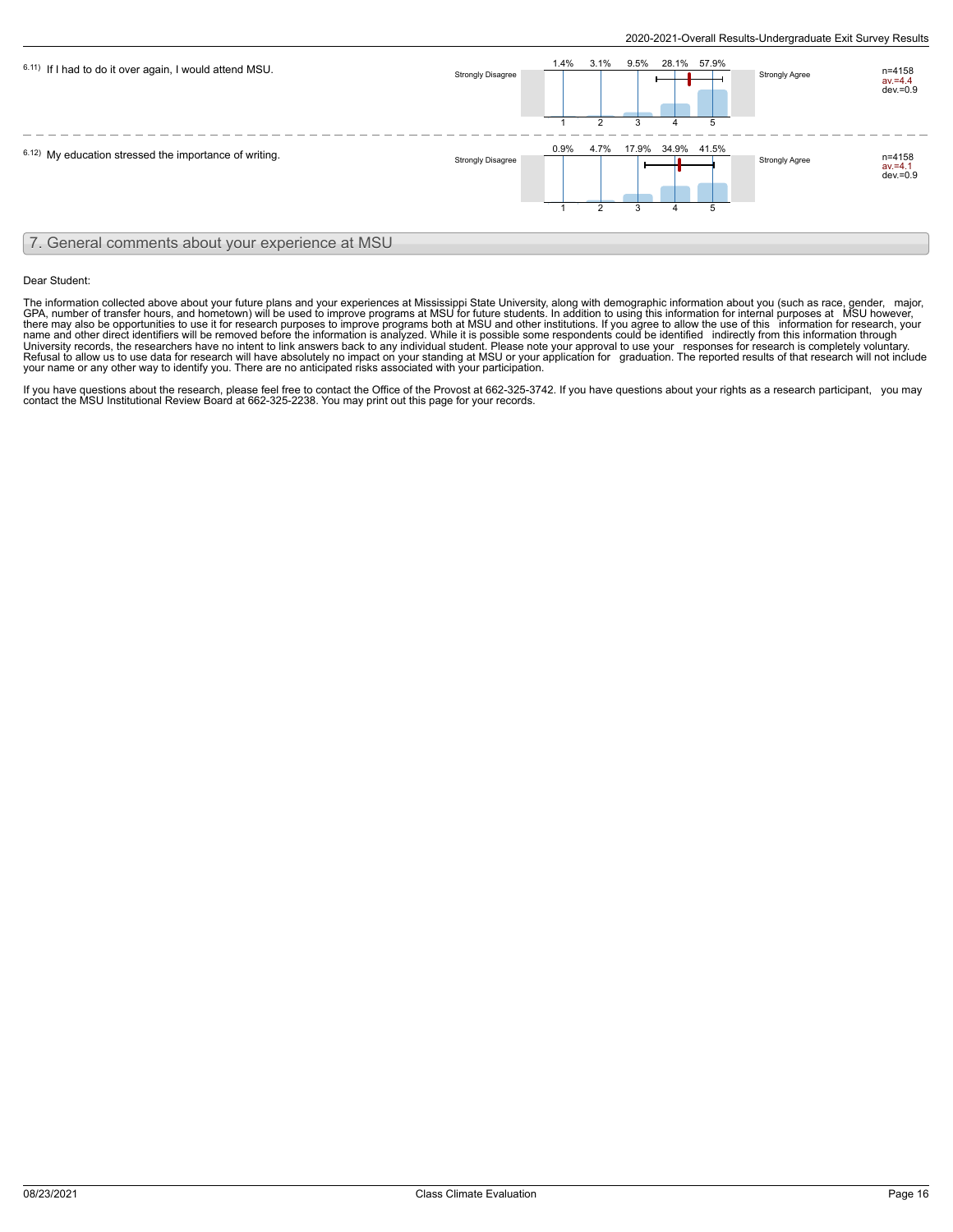# Profile

## Compilation: 2020-2021-Overall Results-Undergraduate Exit Survey Results

Values used in the profile line: Mean

## 3. Instruction and Life-Skills Obtained at MSU

| technologies (e.g., computer skills)                                                        | Strongly<br>Dissatisfied                                                                                                                                                                                                                                                                                                                                                                                                                                                                                                                                                                                                                                                                                                                                                                                                                                                         |  | Strongly<br>Satisfied | $n = 4158$ | $av = 4.2$ | $md=4.0$ | $dev = 0.8$ |
|---------------------------------------------------------------------------------------------|----------------------------------------------------------------------------------------------------------------------------------------------------------------------------------------------------------------------------------------------------------------------------------------------------------------------------------------------------------------------------------------------------------------------------------------------------------------------------------------------------------------------------------------------------------------------------------------------------------------------------------------------------------------------------------------------------------------------------------------------------------------------------------------------------------------------------------------------------------------------------------|--|-----------------------|------------|------------|----------|-------------|
| scientific methods, and related quantitative<br>skills                                      | Strongly<br>Dissatisfied                                                                                                                                                                                                                                                                                                                                                                                                                                                                                                                                                                                                                                                                                                                                                                                                                                                         |  | Strongly<br>Satisfied | $n = 4158$ | $av = 4.3$ | $md=4.0$ | $dev = 0.7$ |
|                                                                                             | Strongly<br>Dissatisfied                                                                                                                                                                                                                                                                                                                                                                                                                                                                                                                                                                                                                                                                                                                                                                                                                                                         |  | Strongly<br>Satisfied | $n = 4158$ | $av = 4.0$ | $md=4.0$ | $dev = 0.9$ |
| human conditions (humanities)                                                               | Strongly<br><b>Dissatisfied</b>                                                                                                                                                                                                                                                                                                                                                                                                                                                                                                                                                                                                                                                                                                                                                                                                                                                  |  | Strongly<br>Satisfied | n=4158     | $av = 4.2$ | $md=4.0$ | $dev = 0.8$ |
| (written and oral)                                                                          | Strongly<br>Dissatisfied                                                                                                                                                                                                                                                                                                                                                                                                                                                                                                                                                                                                                                                                                                                                                                                                                                                         |  | Strongly<br>Satisfied | n=4158     | $av = 4.4$ | $md=4.0$ | $dev = 0.7$ |
| solving skills                                                                              | Strongly<br><b>Dissatisfied</b>                                                                                                                                                                                                                                                                                                                                                                                                                                                                                                                                                                                                                                                                                                                                                                                                                                                  |  | Strongly<br>Satisfied | $n = 4158$ | $av = 4.5$ | $md=5.0$ | $dev = 0.7$ |
|                                                                                             | Strongly<br>Dissatisfied                                                                                                                                                                                                                                                                                                                                                                                                                                                                                                                                                                                                                                                                                                                                                                                                                                                         |  | Strongly<br>Satisfied | n=4158     | $av = 4.4$ | $md=5.0$ | $dev = 0.8$ |
|                                                                                             | Strongly<br><b>Dissatisfied</b>                                                                                                                                                                                                                                                                                                                                                                                                                                                                                                                                                                                                                                                                                                                                                                                                                                                  |  | Strongly<br>Satisfied | n=4158     | $av = 4.5$ | $md=5.0$ | $dev = 0.7$ |
| interdisciplinary learning experiences                                                      | Strongly<br><b>Dissatisfied</b>                                                                                                                                                                                                                                                                                                                                                                                                                                                                                                                                                                                                                                                                                                                                                                                                                                                  |  | Strongly<br>Satisfied | $n = 4158$ | $av = 4.3$ | $md=4.0$ | $dev = 0.8$ |
| other scholarly experiences                                                                 | Strongly<br><b>Dissatisfied</b>                                                                                                                                                                                                                                                                                                                                                                                                                                                                                                                                                                                                                                                                                                                                                                                                                                                  |  | Strongly<br>Satisfied | $n = 4158$ | $av = 4.0$ | $md=4.0$ | $dev = 0.9$ |
| experiences (internships, co-op programs, etc.)<br>and professional societies/organizations | Strongly<br><b>Dissatisfied</b>                                                                                                                                                                                                                                                                                                                                                                                                                                                                                                                                                                                                                                                                                                                                                                                                                                                  |  | Strongly<br>Satisfied | n=4158     | $av = 4.1$ | $md=4.0$ | $dev = 1.0$ |
|                                                                                             | Strongly<br><b>Dissatisfied</b>                                                                                                                                                                                                                                                                                                                                                                                                                                                                                                                                                                                                                                                                                                                                                                                                                                                  |  | Strongly<br>Satisfied | n=4158     | $av = 4.3$ | $md=4.0$ | $dev = 0.8$ |
| structures, processes, and institutions                                                     | Strongly<br><b>Dissatisfied</b>                                                                                                                                                                                                                                                                                                                                                                                                                                                                                                                                                                                                                                                                                                                                                                                                                                                  |  | Strongly<br>Satisfied | $n = 4158$ | $av = 4.3$ | $md=4.0$ | $dev = 0.8$ |
|                                                                                             | Strongly<br>Dissatisfied                                                                                                                                                                                                                                                                                                                                                                                                                                                                                                                                                                                                                                                                                                                                                                                                                                                         |  | Strongly<br>Satisfied | $n = 4158$ | $av = 4.3$ | $md=4.0$ | $dev = 0.8$ |
| sustainability                                                                              | Strongly<br><b>Dissatisfied</b>                                                                                                                                                                                                                                                                                                                                                                                                                                                                                                                                                                                                                                                                                                                                                                                                                                                  |  | Strongly<br>Satisfied | $n = 4158$ | $av = 4.2$ | $md=4.0$ | $dev = 0.8$ |
|                                                                                             | Strongly<br><b>Dissatisfied</b>                                                                                                                                                                                                                                                                                                                                                                                                                                                                                                                                                                                                                                                                                                                                                                                                                                                  |  | Strongly<br>Satisfied | $n = 4158$ | $av = 4.4$ | $md=5.0$ | $dev = 0.7$ |
|                                                                                             | Strongly<br><b>Dissatisfied</b>                                                                                                                                                                                                                                                                                                                                                                                                                                                                                                                                                                                                                                                                                                                                                                                                                                                  |  | Strongly<br>Satisfied | $n = 4158$ | $av = 4.4$ | $md=5.0$ | $dev = 0.7$ |
| mature, informed, responsible citizen                                                       | Strongly<br>Dissatisfied                                                                                                                                                                                                                                                                                                                                                                                                                                                                                                                                                                                                                                                                                                                                                                                                                                                         |  | Strongly<br>Satisfied | $n = 4158$ | $av = 4.5$ | $md=5.0$ | $dev = 0.7$ |
|                                                                                             | Knowledge and application of latest<br>Knowledge and application of mathematics,<br>Understanding and appreciation of fine arts<br>Understanding of human achievements and<br>Development of effective communication skills<br>Application of critical-thinking and problem-<br>Development of leadership skills<br>Learning to think and work independently<br>Participation in meaningful group/<br>3.10) Participation in undergraduate research or<br>3.11) Pre-graduation engagement in professional<br>3.12) Appreciation for cultural diversity<br>3.13) Understanding of human behavior and social<br>3.14) Tolerance for opposing points of view<br>3.15) Appreciation of natural resources and their<br>3.16) Development of personal honor and integrity<br>3.17) Development of a commitment for life-long<br>learning<br>3.18) Enhancement of my development into a |  |                       |            |            |          |             |

## 4. Quality of Academic Advising Obtained at MSU

| 4.1) Orientation Advising             | Strongly<br><b>Dissatisfied</b> |  |  | Strongly<br>Satisfied | $n = 3931$ | $av = 4.1$ | $md=4.0$ | dev.=1.0    |
|---------------------------------------|---------------------------------|--|--|-----------------------|------------|------------|----------|-------------|
| 4.2) College advising office          | Strongly<br><b>Dissatisfied</b> |  |  | Strongly<br>Satisfied | $n = 3921$ | $av = 4.1$ | $md=4.0$ | $dev = 1.0$ |
| 4.3) Faculty advisor in my department | Strongly<br>Dissatisfied        |  |  | Strongly<br>Satisfied | $n = 4099$ | $av = 4.2$ | $md=5.0$ | $dev = 1.0$ |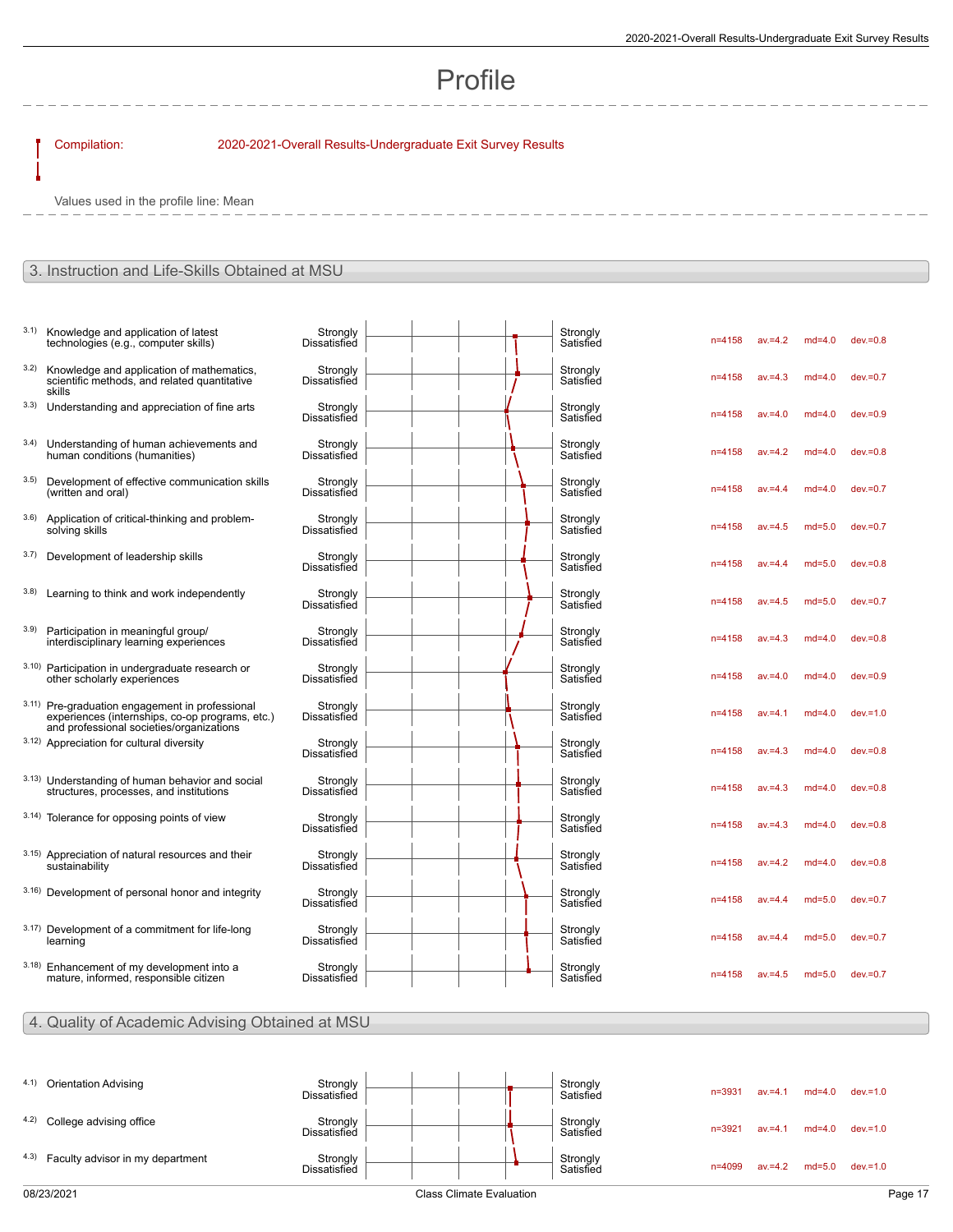|       | 4.4) Academic athletic advisor                                                       | Strongly<br><b>Dissatisfied</b> |  | Strongly<br>Satisfied | $n = 2208$ | $av = 4.0$ | $md=4.0$ | $dev = 0.9$ |
|-------|--------------------------------------------------------------------------------------|---------------------------------|--|-----------------------|------------|------------|----------|-------------|
|       | 4.5) Web-based information                                                           | Strongly<br><b>Dissatisfied</b> |  | Strongly<br>Satisfied | $n = 4041$ | $av = 4.0$ | $md=4.0$ | $dev = 0.9$ |
| 4.6)  | Catalogs/other printed materials                                                     | Strongly<br><b>Dissatisfied</b> |  | Strongly<br>Satisfied | $n = 3819$ | $av = 4.0$ | $md=4.0$ | $dev = 0.9$ |
|       | 4.7) The University Academic Advising Center                                         | Strongly<br><b>Dissatisfied</b> |  | Strongly<br>Satisfied | $n = 3485$ | $av = 4.1$ | $md=4.0$ | $dev = 0.9$ |
| (4.8) | Electronic degree audits                                                             | Strongly<br>Dissatisfied        |  | Strongly<br>Satisfied | $n = 3254$ | $av = 4.0$ | $md=4.0$ | $dev = 0.9$ |
| 4.9)  | Correct information on program/degree<br>requirements                                | Strongly<br>Dissatisfied        |  | Strongly<br>Satisfied | $n = 4061$ | $av = 4.1$ | $md=4.0$ | $dev = 0.9$ |
|       | 4.10) Information provided for future career plans                                   | Strongly<br><b>Dissatisfied</b> |  | Strongly<br>Satisfied | $n = 4056$ | $av = 3.9$ | $md=4.0$ | $dev = 1.0$ |
|       | 4.11) Availability of advisor (email, telephone, etc.)<br>outside scheduled sessions | Strongly<br>Dissatisfied        |  | Strongly<br>Satisfied | $n = 4103$ | $av = 4.3$ | $md=5.0$ | $dev = 0.9$ |
| 4.12) | Overall academic advisement                                                          | Strongly<br>Dissatisfied        |  | Strongly<br>Satisfied | $n = 4139$ | $av = 4.2$ | $md=4.0$ | $dev = 0.9$ |
|       |                                                                                      |                                 |  |                       |            |            |          |             |

## 5. Quality of Student Services Obtained at MSU

| 5.1) Office of Admissions and Scholarships                                         | Strongly<br><b>Dissatisfied</b> |  |  | Strongly<br>Satisfied | $n = 3939$ | $av = 4.2$ | $md=4.0$ | $dev = 0.8$ |
|------------------------------------------------------------------------------------|---------------------------------|--|--|-----------------------|------------|------------|----------|-------------|
| 5.2) MSU Bookstore, Barnes and Noble                                               | Strongly<br><b>Dissatisfied</b> |  |  | Strongly<br>Satisfied | $n = 3986$ | $av = 4.0$ | $md=4.0$ | $dev = 0.9$ |
| 5.3) Center for Student Involvement (Greek Life,<br>Student Organizations)         | Strongly<br><b>Dissatisfied</b> |  |  | Strongly<br>Satisfied | $n = 3101$ | $av = 4.1$ | $md=4.0$ | $dev = 0.9$ |
| 5.4) Campus Dining Services                                                        | Strongly<br><b>Dissatisfied</b> |  |  | Strongly<br>Satisfied | $n = 3713$ | $av = 4.1$ | $md=4.0$ | $dev = 0.9$ |
| 5.5) Student Financial Aid                                                         | Strongly<br><b>Dissatisfied</b> |  |  | Strongly<br>Satisfied | $n = 3762$ | $av = 4.0$ | $md=4.0$ | $dev = 0.9$ |
| 5.6) Holmes Cultural Diversity Center                                              | Strongly<br><b>Dissatisfied</b> |  |  | Strongly<br>Satisfied | $n = 2522$ | $av = 4.1$ | $md=4.0$ | $dev = 0.9$ |
| 5.7) The Learning Center                                                           | Strongly<br><b>Dissatisfied</b> |  |  | Strongly<br>Satisfied | $n = 2913$ | $av = 4.1$ | $md=4.0$ | $dev = 0.8$ |
| 5.8) MSU Police Department                                                         | Strongly<br><b>Dissatisfied</b> |  |  | Strongly<br>Satisfied | $n = 3231$ | $av = 4.0$ | $md=4.0$ | $dev = 1.0$ |
| 5.9) Student Housing and Residence Life                                            | Strongly<br><b>Dissatisfied</b> |  |  | Strongly<br>Satisfied | $n = 3401$ | $av = 4.0$ | $md=4.0$ | $dev = 0.9$ |
| 5.10) Sanderson Center/Recreational Sports                                         | Strongly<br><b>Dissatisfied</b> |  |  | Strongly<br>Satisfied | $n = 3763$ | $av = 4.3$ | $md=4.0$ | $dev = 0.8$ |
| 5.11) Student Counseling Services                                                  | Strongly<br><b>Dissatisfied</b> |  |  | Strongly<br>Satisfied | $n = 2785$ | $av = 4.0$ | $md=4.0$ | $dev = 1.0$ |
| 5.12) Student Health Center                                                        | Strongly<br><b>Dissatisfied</b> |  |  | Strongly<br>Satisfied | $n = 3563$ | $av = 4.2$ | $md=4.0$ | $dev = 0.9$ |
| 5.13) Student events sponsored by Campus<br>Activities Board (CAB) or Music Makers | Strongly<br><b>Dissatisfied</b> |  |  | Strongly<br>Satisfied | n=3096     | $av = 4.1$ | $md=4.0$ | $dev = 0.8$ |
| 5.14) University Libraries                                                         | Strongly<br><b>Dissatisfied</b> |  |  | Strongly<br>Satisfied | n=3966     | $av = 4.4$ | $md=4.0$ | $dev = 0.7$ |
| 5.15) Office of Parking Services                                                   | Strongly<br><b>Dissatisfied</b> |  |  | Strongly<br>Satisfied | $n = 3818$ | $av = 3.0$ | $md=3.0$ | $dev = 1.4$ |
| 5.16) MSU Transit (Shuttle Services)                                               | Strongly<br><b>Dissatisfied</b> |  |  | Strongly<br>Satisfied | $n = 3471$ | $av = 4.1$ | $md=4.0$ | $dev = 0.9$ |
| 5.17) Shackouls Honors College                                                     | Strongly<br><b>Dissatisfied</b> |  |  | Strongly<br>Satisfied | $n = 2424$ | $av = 3.9$ | $md=4.0$ | $dev = 0.9$ |
| 5.18) Athletic events                                                              | Strongly<br><b>Dissatisfied</b> |  |  | Strongly<br>Satisfied | $n = 3742$ | $av = 4.3$ | $md=4.0$ | $dev = 0.8$ |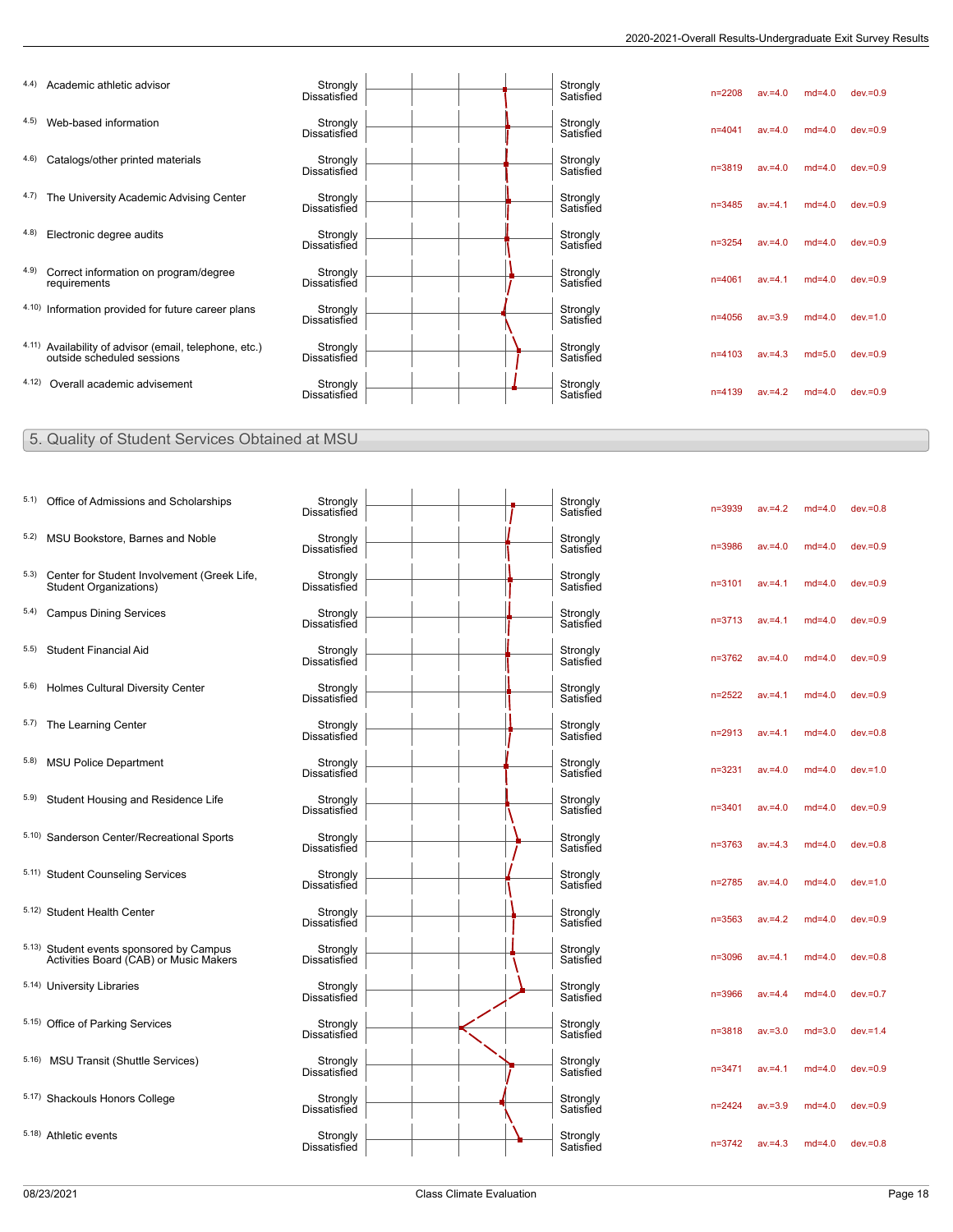| 5.19) Business Office (Student Account Services) | Strongly<br>Dissatisfied        |  | Strongly<br>Satisfied | $n = 3486$ | $av = 4.$  | $md=4.0$ | $dev = 0.9$ |
|--------------------------------------------------|---------------------------------|--|-----------------------|------------|------------|----------|-------------|
| 5.20) Career Center                              | Strongly<br>Dissatisfied        |  | Strongly<br>Satisfied | $n = 3498$ | $av = 4$ . | $md=4.0$ | $dev = 0.9$ |
| 5.21) Health Education Wellness                  | Strongly<br>Dissatisfied        |  | Strongly<br>Satisfied | $n = 3248$ | $av = 4.1$ | $md=4.0$ | $dev = 0.8$ |
| 5.22) Writing Center                             | Strongly<br><b>Dissatisfied</b> |  | Strongly<br>Satisfied | $n = 3020$ | $av = 4.$  | $md=4.0$ | $dev = 0.8$ |

#### 6. Quality of the Undergraduate Experience at MSU

- $6.1$ ) I received quality instruction from MSU faculty
- 6.2) The Student Association represented my concerns.
- $6.3$ ) I was exposed to different cultures and backgrounds.
- $6.4$ ) The faculty and administrators at MSU represent diverse ethnic and racial groups.
- 6.5) Opportunities for volunteer or community service work were available at MSU.
- 6.6) Computer labs and technology resources met my needs.
- $6.7$ ) I felt safe on campus.
- $6.8$ ) The general campus climate at MSU is welcoming to all.
- <sup>6.9)</sup> My overall extracurricular experience at MSU<br>was positive.
- $6.10$ ) My overall academic experience within my degree at MSU was positive.
- $6.11)$  If I had to do it over again, I would attend MSL
- $6.12$ ) My education stressed the importance of writing.

|    | Strongly<br>Disagree        |  |  | <b>Strongly Agree</b> | $n = 4158$ | $av = 4.4$ | $md=5.0$ | $dev = 0.8$ |  |
|----|-----------------------------|--|--|-----------------------|------------|------------|----------|-------------|--|
|    | Strongly<br>Disagree        |  |  | <b>Strongly Agree</b> | $n = 4158$ | $av = 3.8$ | $md=4.0$ | $dev = 1.0$ |  |
|    | Strongly<br><b>Disagree</b> |  |  | <b>Strongly Agree</b> | $n = 4158$ | $av = 4.3$ | $md=4.0$ | $dev = 0.8$ |  |
|    | Strongly<br><b>Disagree</b> |  |  | <b>Strongly Agree</b> | $n = 4158$ | $av = 4.3$ | $md=4.0$ | $dev = 0.8$ |  |
|    | Strongly<br><b>Disagree</b> |  |  | <b>Strongly Agree</b> | $n = 4158$ | $av = 4.3$ | $md=4.0$ | $dev = 0.8$ |  |
|    | Strongly<br>Disagree        |  |  | <b>Strongly Agree</b> | $n = 4158$ | $av = 4.3$ | $md=4.0$ | $dev = 0.8$ |  |
|    | Strongly<br>Disagree        |  |  | <b>Strongly Agree</b> | $n = 4158$ | $av = 4.4$ | $md=5.0$ | $dev = 0.7$ |  |
|    | Strongly<br>Disagree        |  |  | <b>Strongly Agree</b> | $n = 4158$ | $av = 4.4$ | $md=5.0$ | $dev = 0.7$ |  |
|    | Strongly<br><b>Disagree</b> |  |  | <b>Strongly Agree</b> | $n = 4158$ | $av = 4.4$ | $md=5.0$ | $dev = 0.8$ |  |
|    | Strongly<br>Disagree        |  |  | <b>Strongly Agree</b> | $n = 4158$ | $av = 4.4$ | $md=5.0$ | $dev = 0.8$ |  |
| J. | Strongly<br><b>Disagree</b> |  |  | <b>Strongly Agree</b> | $n = 4158$ | $av = 4.4$ | $md=5.0$ | $dev = 0.9$ |  |
|    | Strongly<br><b>Disagree</b> |  |  | <b>Strongly Agree</b> | $n = 4158$ | $av = 4.1$ | $md=4.0$ | $dev = 0.9$ |  |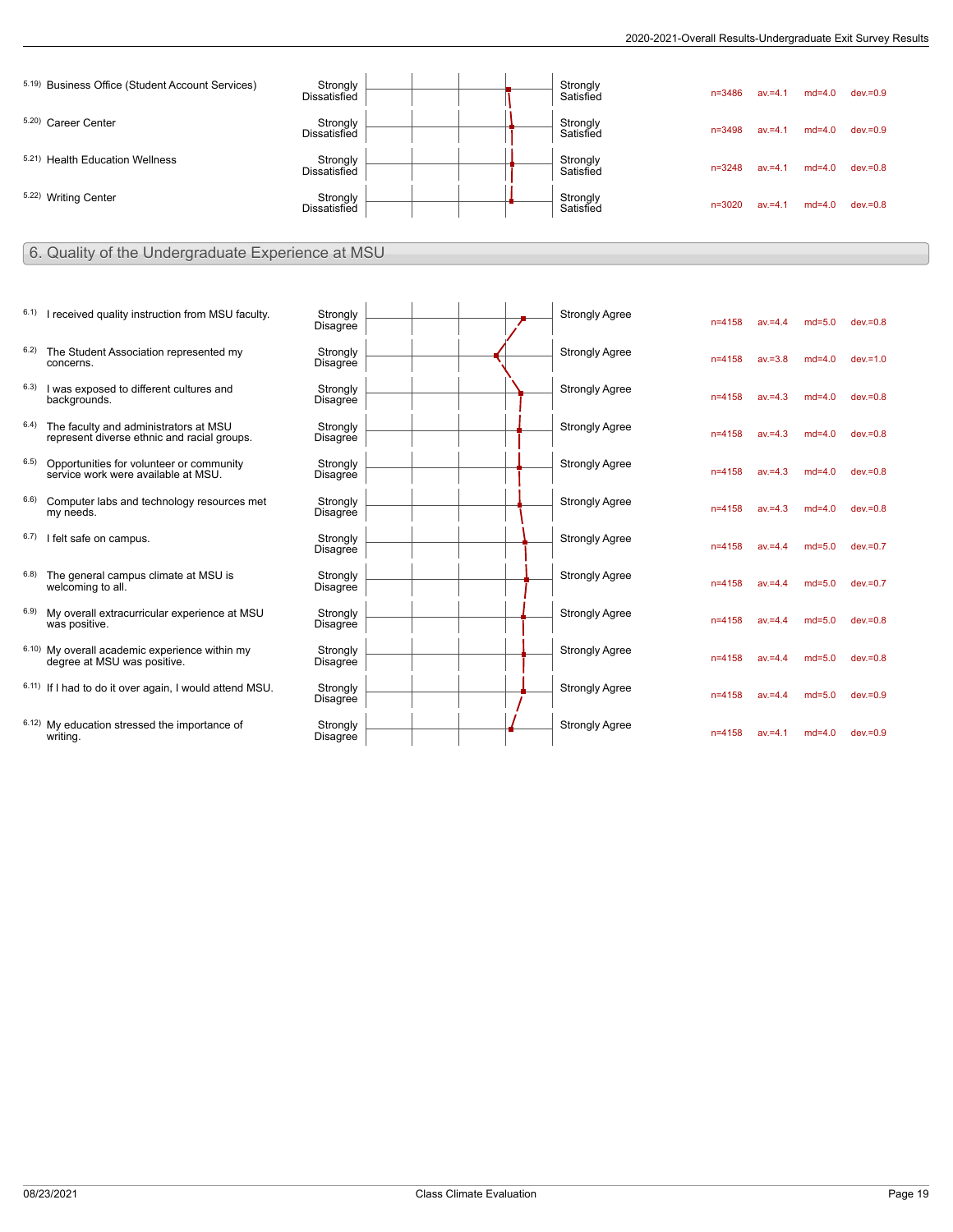# Comments Report

2. Future Plans

- 2.2) Other, please specify:
- **Accelerated Nursing Program**
- **Additional School**
- **Bachelors in Cybersecurity**
- Child-birth, and obtaining a full-time job
- Complete nursing school
- Cosmetology School (2 Counts)  $\blacksquare$
- Delayed Military Service and Graduate school
- **Either Full Time Employment or Military**
- Employment (part-time paid) & raising a family
- **Employment Full Time and Graduate Full Time**
- **Employment Full Time and Graduate School at MSU**
- Employment, full-time paid / self-employed
- **Entrepreneurship**
- Full time employment and part time graduate school (2 Counts)
- Full-time employment and National Guard
- Full-time paid employment and grad school
- Gap year before grad school
- Graduate school and work full time  $\blacksquare$
- Graduate school and work fulltime  $\blacksquare$
- Graduate school or Another undergrad degree
- Helping with Family affairs
- Homemaker
- Internship
- Internship, part-time  $\blacksquare$
- **Job searching or graduate school**
- **Kanakuk Institute**
- **Looking for a job (2 Counts)**
- Lost my job due to COVID19
- Managing and developing the family business  $\blacksquare$
- N/A
- $\blacksquare$  NA
- NFL
- **Professional athlete**
- Required Internship  $\blacksquare$
- Retirement
- Searching for an Internship in New York.
- Self Employed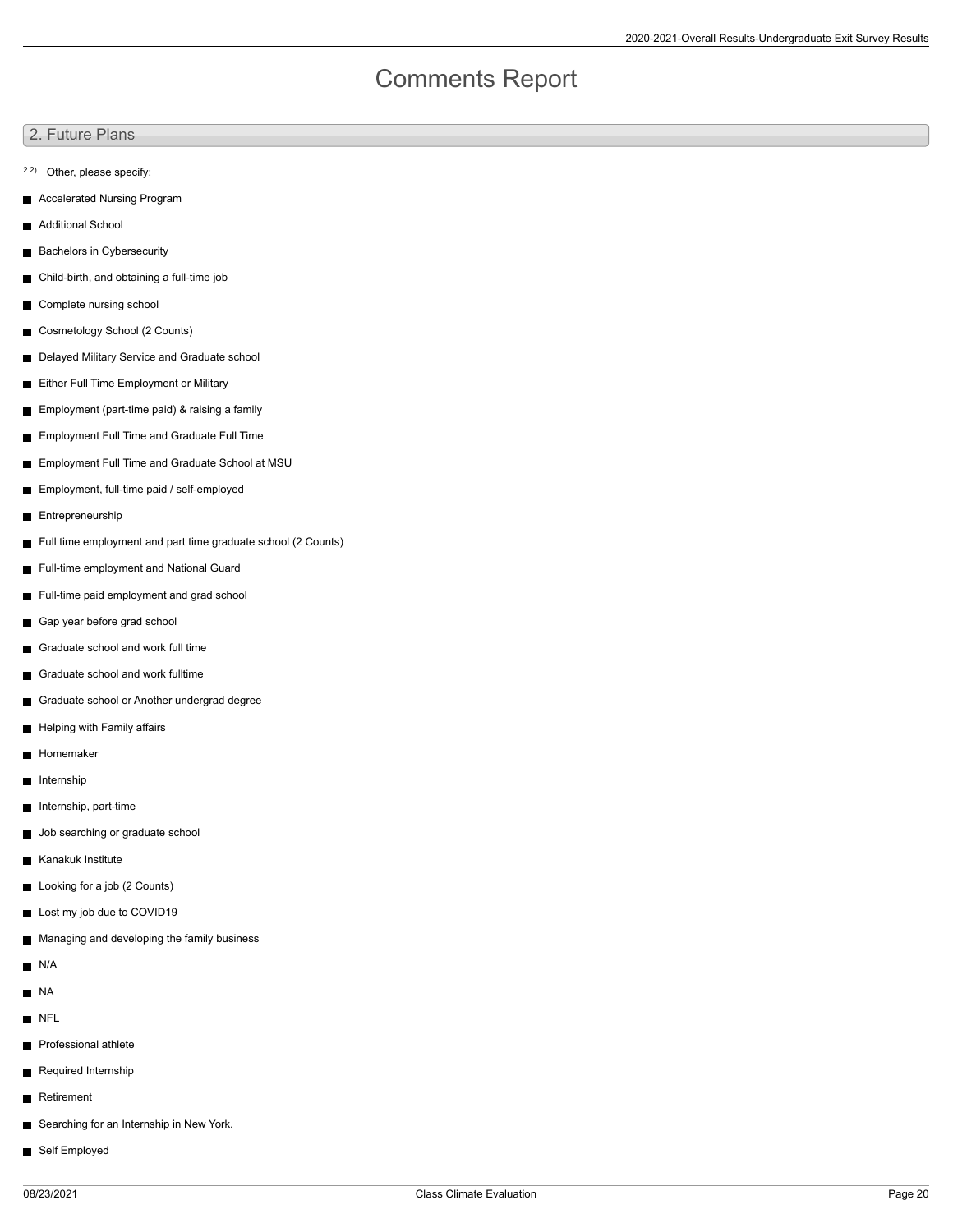- Self-Employed
- Self-employment, full time
- Spring Internship then Graduate school full time (2 Counts)
- Start on my own business  $\blacksquare$
- Starting Business
- Starting my own business
- Take time to decide how I will use my degree.
- Unemployed
- Work part time and attend grad school
- complete certificate program
- create and build a brand for myself and endeavors
- dont know yet
- employment full time paid, continue school later
- employment, full-time & graduate school, full-time
- full time Internship
- nursing school
- program to obtain PTA degree
- selling fruit under the highway
- startup
- $\blacksquare$  travling

#### 7. General comments about your experience at MSU

- 7.1) Comments and Suggestions (Limit 500 characters):
- -Get better parking lots and don't put a parking garage where literally no one wants to park wtf -Create a program that allows people to graduate faster with less bullshit classes. "Why do I<br>need to know plant science as
- . (4 Counts)
- 10/10 Recommend
- 5.11 sums it up. If I had to do it over again, I would attend MSU. Or should I say, I wish I could do it over again, just so I could attend MSU for the first time all over.
- 500 characters is not enough, but: MSU needs to take the concerns of its professors more seriously, as truly brilliant minds are leaving to work for other colleges and the quality of<br>education has only decreased since my
- 500 characters to describe my four years here is very inadequate, a word that properly reflects my experiences at MSU.I have dozens of experiences that were negative, but if I had to<br>comment about one, it would be the time importantly, MSU's failure to even attempt to represent Mississippi values is disgraceful.
- A great university, I'm very glad I attended Mississippi State. Over the past 3 and 1/2 years I've only had one member of the faculty that I thought was inadequate. The faculty set high standards for themselves, and I never had a teacher that wasn't fully prepared and able to help students.
- A lot of my professors wanted to challenge you so much that you failed. They took the fun out of learning and did not even bother to make their own lectures. The majority of lectures and<br>exams I encountered at MSU we're cl
- A student should be able to use their flex dollars for their books.
- A very welcoming atmosphere from when I toured up until graduation. I would always recommend MSU
- ADS internships should either pay the interns or provide them with actual learning experiences. DUO causes added problems.
- Absolute DREAM! Thanks MSU!
- Advising could be better. The classes Spring semester of 2020 were cut short. Many teachers decided to just give a final exam. The exam covering material that we knew nothing about. Favoritism in the class room is very obvious. Some teachers treated students differently based on their species interest. I focused on Equine and did not receive the same help as other students that focused on Dairy Cattle. I would receive the advice that I should simply "try harder" or "study more".
- Advising is a joke. Why am i coming to advising with my schedule already filled out. Does that not defeat the purpose of being "advised". If advisors arent going to do anything stop wasting peoples time with it and just release them. Everything else was ok though. I enjoyed being here at Mississippi State.
- Advising should be revised. Professors as a group, are great on campus but they are here to teach, not advise. My department only has one academic advisor for all of the department...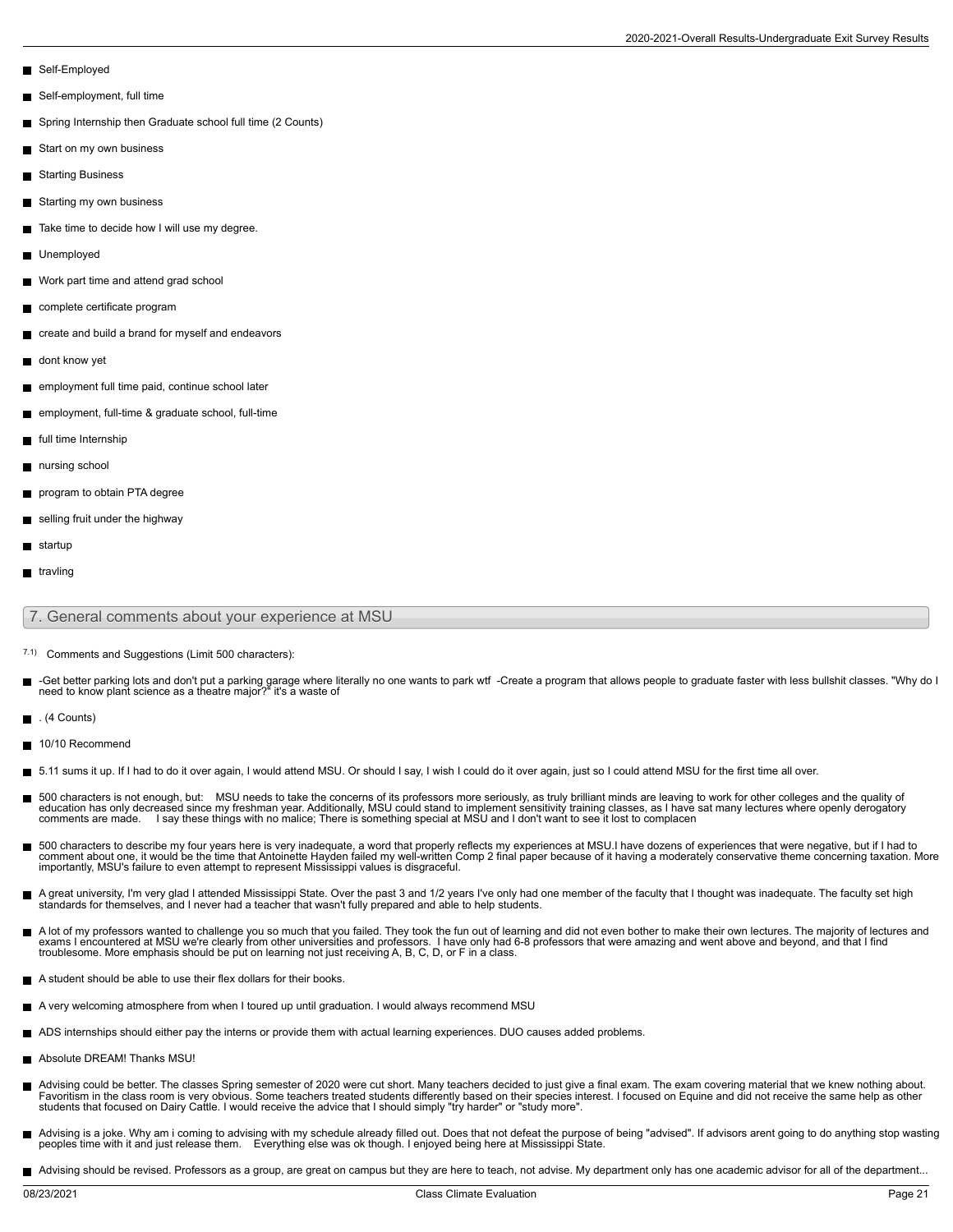Professors are not prepared to take care of students needs, which personally left me in school longer than originally planned. There should be a plan for advisors to help students get in and out ASAP.

- After serving my country for eight years I learned one thing. That I did not want to be in the military for life. I wanted to do something else that I would enjoy for the rest of my life. That is<br>why I came to college to l
- All is well!
- All the websites I used were really DEEP. Too many clicks to get to any information, and some of the links were broken.
- Almost none of the outdoor lights around the art department are functional. The buildings in the art department are practically falling apart. Most professors tell you to google or youtube questions instead of directly answering themselves. Still not over the time a professor called me a bitch to my face in class.
- Although I appreciate the effort that MSU puts into pushing for diversity, there are still some improvement to be made. I have been at MSU since fall 2017, and I changed my major twice. I was in two different colleges, but I have not had a professor that looks like me. I bring this up because I know that it makes a great difference for minorities to have professors that can<br>relate to their personal experien
- Amazing experience with MSU!!
- An absolutely amazing school, I've really enjoyed my time here
- $\blacksquare$ Appalling lack of access to university resources and laboratory environments disconcerting
- As I look back on my time here at MSU, I can honestly say I learned as much about myself as I did about my major. My biggest problem with MSU was how advisors did not help me layout<br>my plan for graduation very well. The de
- As a student who had never lived in the south and had not lived in the United States for 10 years prior, I would say that MSU quickly became from home. I have never met more people who<br>were as welcoming and inclusive as pe
- As a transfer from another technical university, the environment at MSU was much more enriching and engaging academically.
- As a transfer student I was not introduced to all of the services the campus had to offer.
- As a transfer student, it was so difficult to fit in and find opportunities for growth. A lot of things were for freshmen. I heard from my advisor one time in two years. I only received one<br>advising appointment, which was
- As a transfer student, my two years at Mississippi State University were great. I have no complaints upon reflection of my academic journey at MSU.
- As a transfer, it was scary coming to a big university and understanding what my role at MSU was. My first year and all of the years here at MSU have been a huge blessing to me. Thankful<br>for the friends and faculty that he
- As an out of state student, whose first time on campus was orientation, MSU quickly became my home away from home. I'm extremely blessed to have been surrounded and embraced by this university- staff, faculty, fellow students, and friends- for these four and half years. My time at MSU has come to an end and it is a bittersweet feeling moving on to the next chapter of<br>life. Not only with the prepa
- As my time at MSU progressed I gradually got the feeling that the majority of my classes were becoming memorization games just for tests instead of developing critical thinking skills.<br>Class content heavily felt copy and p
- Aside from the COVID-19 situation, continue to provide more online class opportunities for students. Some students perform better in an online setting. This will also help the campus  $\blacksquare$ parking situation which has been an issue in the past.
- $\blacksquare$ At least 3 times a week for the past four years something would make me think "Wow I'm so glad I go to school here". I think I would be a different person if I had gone to school somewhere else.
- Attending MSU has been one of the highlights of my life so far. If I had to do it all again, and I would, I would most definitely attend MSU.
- Attending MSU was the best decision of my life.
- Attending Mississippi State University has been the best experience in my life. I would do it all over again if I could.
- Attending Mississippi State has not only challenged me but helped me develop into a more intelligent and mature person about to begin my career. Being from Washington D.C., going to<br>school here has been new in many ways fo
- AttendingMAttending was the best decision I made in my college career. Loved it.
- $\blacksquare$ BSIS advisors and Plant and Soil science advisor were absolutely amazing. I had the worst experience with the account services and the scholarship office. They told me I didn't owe<br>anything and voided my check, then called able to get everything strait after 3 weeks.
- Bad classes were due to bad professors. I do not think students have much agency in reporting professors when it matters, such as the beginning of the semester. Instructor surveys are a good idea, but they only help the students that come after. Channels should be created to foster opportunities for students to address a professor's teaching habits during the semester. We can only drop the class ?Çô prolonging graduation - or risk upsetting the person responsible for our grades.
- Band/Applied Music courses should count as a fine art credit Procedures (like the use of Canvas or WebEx) should be more standardized within departments Expand elective list and course equivalents More Forensic course/ expend Forensics Science into its own major
- Becoming a MSU Alumni has always been a dream of mine and thank Mississippi State Univeristy for helping me achieve this goal. I had great time while attending MSU and has been an amazing experience for me.
- Being a third generation bulldog, it was always agreed that I would go to MSU. I knew the traditions, the campus, and the welcoming environment when I came to MSU, but as I entered the campus as a student, my perspective changed. MSU truly pushes me as an individual to seek out integrity, diversity, and insight in everything I do. From academics to lifestyle, MSU has<br>shaped me into the person I'm meant t
- Being a transfer student is incredibly hard here at state. There is little to no advising in the CS department, and I was mostly on my own with everything. I even had an advisor straight up<br>tell me that the way classes wer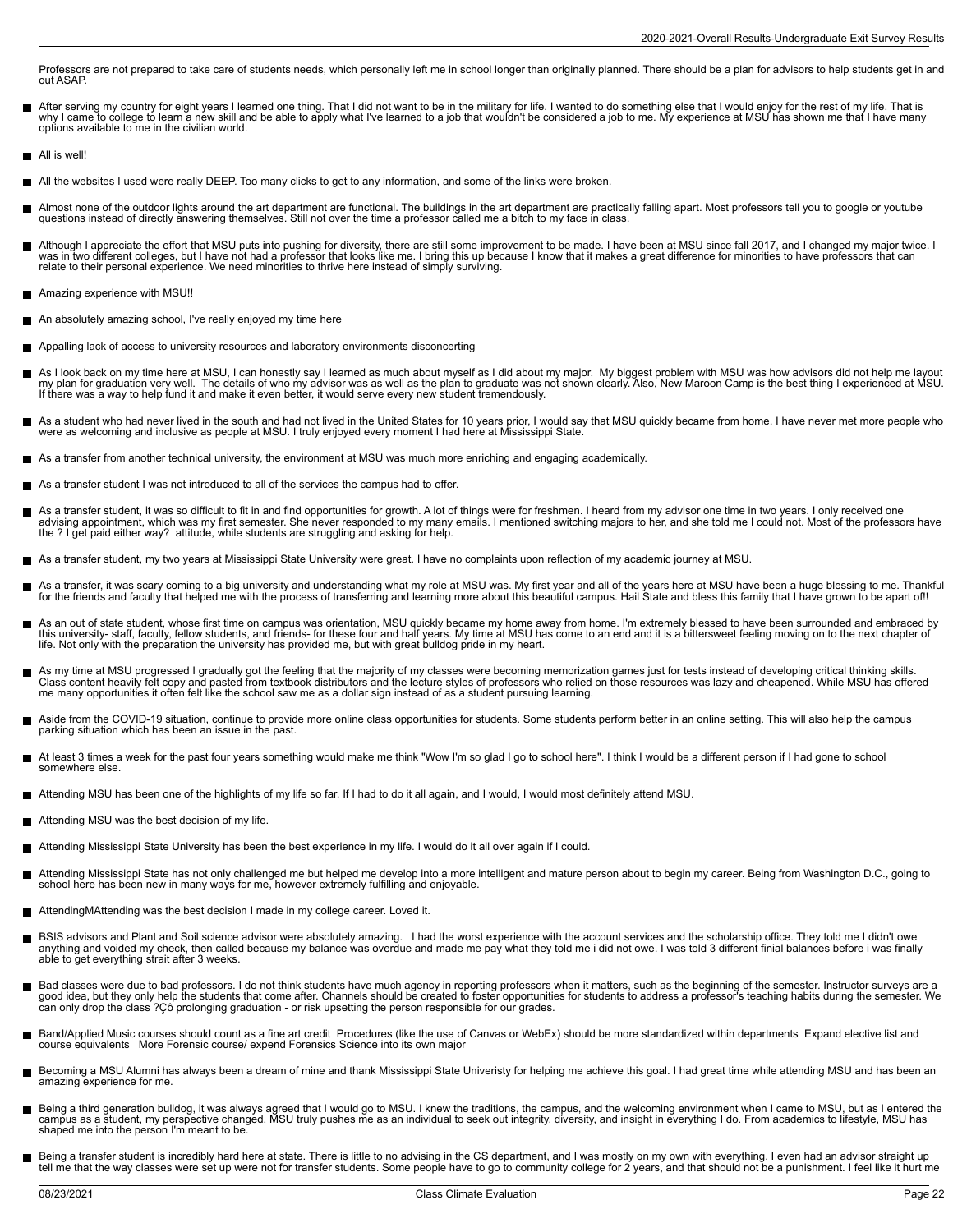a lot to go to Holmes when it should have been a really good thing for me.

- Being apart of The Famous Maroon Band was the highlight of MSU. I will miss it very much.
- Being at Mississippi State University has truly been a dream come true. Ever since I stepped foot on the MSU campus while being in FFA from the Brooklyn FFA Chapter in South<br>Mississippi I fell in love with the campus and i
- Being from out of state, Mississippi State University provided me with teamwork, communication, leadership, and problem-solving skills that I will use in my everyday life. The Starkville<br>community was very welcoming and su each one of them. <br> Overall, I enjoyed completing my undergraduate at Mississippi State University!
- Best college experience of my life! I get to walk away with memories, learned experiences, and life long friends.
- Best decision I ever made was to be a bulldog. Hail State!
- Best decision ever transferring here. Hail State forever!
- Best four years of my life here at Mississippi State University.
- **Best of my life!**
- $\blacksquare$  Best time of my life
- Best undergraduate experience ever. Thank you Mississippi State <3
- Best years
- Better parking options for students. Make the parking colors easier to track where we can park like sign instead of students having to memorize the parking map.
- Build us some parking garages please. Change the name of Old Main. No building should be named after the original Old Main. It causes the rich history of the Chapel of Memories to be ambiguous and confusing. Tear down Butler Hall and replace it with a nice state-of-the-art building that would be expected for a world-class Computer Science and Engineering<br>department. Hail State! Hail State!
- Building Construction Science needs a full scale external audit.
- Bulldog for life!!!
- CHEGG IS YOUR BEST FRIEND, THAT \$15 IS THE BEST INVESTMENT YOU CAN MAKE. IT WILL SAVE YOUR COLLEGE CAREER.  $\blacksquare$
- Charging full tuition for online schooling is unfair due to the out off class resources and experience that were lost.
- Choosing MSU was one of the best decisions I have ever made. MSU has been like my second family, even though I attended virtually as a distance learner. This school will forever be a part of who I am moving forward.
- Club Sports and Steven Knecht specifically provided as little assistance as possible to our club sports program. Never asked our club in 4 years how he could use his position to assist our club or players, but was VERY quick to reach out directly when a problem came up. Seemingly refuses to allow our club lacrosse team to practice at the rectangular Sportsplex field which<br>has been requested for 4 years stra
- Coming from Louisiana and not knowing a thing about Miss state at the time was very scary. But I absolutely love this school. Iv'e had the best college experience a kid could ask for. The Ag Econ department is absolute fantastic with wonderful faculty and staff. I love this school and will always be a bulldog. I hope to send my future kids here one day. Hail State
- Coming from out of state, I enjoyed everything about my experience at Mississippi State and in Starkville. MSU introduced me to new friends, unique opportunities, and gave me a platform П to pursue a career in a field in media or athletics. If I had to do it over, I would choose to attend Mississippi State.
- Coming here was the best decision of my life. I loved every second of my time here and would do it all again if I could.
- Coming to MSU was the best decision I ever made.
- Coming to Mississippi State was one of the best decisions I have made. i have learned a lot of things educational and also about myself.
- Community College prepared me more for this college more than any other college from my understanding. I felt at home despite being a transfer.
- Continue to improve on the progress MSU has made during my time as a student.
- Continue working on diversity especially with faculty and staff, and in extracurricular activities and organizations on campus.
- Couldn't have asked for a better college experience!
- Couldn't have pictured going to college anywhere else. Hail State!
- Covid-19 really killed everything. My school experience went down hill and I think I learned a lot less online than I did in person. We cannot help that a pandemic ruined that, but my time<br>at MSU pre Covid was an amazing e money on another semester.
- Cut down all the pine trees.
- Dining services did a horrible job with payments because they kept \$600 of my own money from a meal plan I did not use.
- Do not have Dr. Bammann be an advisor for Mechanical Engineering Undergrads. He told me one semester it was not his job to help me understand what to expect out of a course load<br>that we had just set into place. I was very
- Do your best while you can and keep walking on the path you are on
- Don't alter the curriculum for a major after orientation presented something very different, offer all the core classes EVERY semester, and plan classes so that multiple core classes that only have one offering have the same time slot.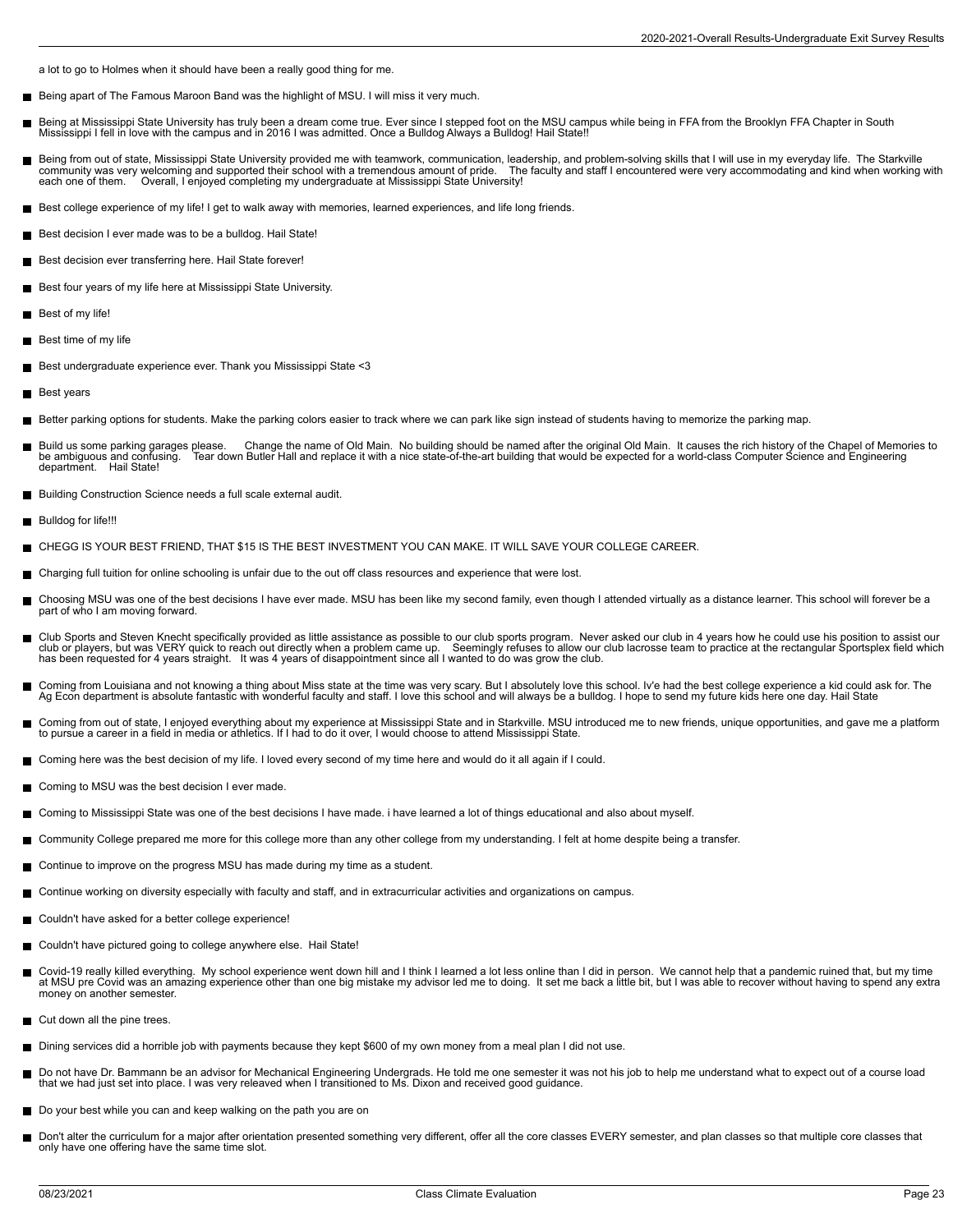- Dorms are a scam, make them cheaper and make doing laundry free. Please stop paving literally every scenic area on campus for a parking lot and finish the parking garage. Graduates<br>from my department can't find jobs. Ot
- Dr. Brandy Roberts needs to learn more about advising.
- Dr. Rahimi is the best department head one could ask for. Potential CSE students should know who he is very well when entering the school.
- Dr. Randall Little is a the best advisor/ mentor this university has ever seen, in my opinion.
- During my time as Mississippi State University I learned an abundant amount of useful information for my chose field of work, there were a few instances where certain teachers did not<br>create a friendly learning atmosphere encourage us along the journey.
- Each semester I received a new advisor who did not know anything about me up until mid junior year. I truly believe that because of this I missed out on core information needed for post graduate school. The new advisors were only concerned about getting my schedule done as fast as possible for that current semester to move on to the next appointment. I wish these meetings could have been more personal.
- Enjoyed my time at MSU.
- **Enjoyed my time here so much.**
- Enjoyed my time here. Great experience
- Enjoyed the diversity of thought and ideas at this university. It was nice not to be hated for being a conservative on campus unlike most universities. I had a great adviser and love how  $\blacksquare$ beautifully the campus is maintained. Only suggestion is more parking and to never, ever suppress free speech on campus.
- Enjoyed. Thanks.
- Н Ensure women's safety on campus at night! In the chemical engineering department, however, all of our professors are so different, and that is a good thing. However, with different<br>professors comes very different expectati and myself and every other student in our department is very thankful for him.
- Even though I had a lot of issues getting to this point, I still love MSU and appreciate the experiences I had with this school! If i had the chance there are some things I would have done П differently, but I would have still attended MSU.
- Even though I only got to attend Mississippi State University for my last two years, I still enjoyed my time there. I only was able to attend one semester that was NON-covid, but I still made<br>the most of my time. I learned Educational Psychology. I found myself at MSU, and I am forever grateful for the friendships and countless memories I made.
- Even though my overall experience was good at MSU, I had several professors who were not realistic with expectations or assisting students who needed additional support.
- Ever since I came down here I have always felt welcomed and that I was apart of a family. I have made many new friends and branched out of my comfort zones. Mississippi State is above and beyond many other universities and they show it through how they treat their students. I have enjoyed my time at Mississippi State and would recommend it for anyone else looking for a great college experience.
- Everyone at the MSU Meridian campus was very helpful. Have enjoyed my time there!! Hope to become a part of the graduate program in Summer of 2021.
- Everything i hoped it would be except covid, Parking services needs help though, been ticketed many times after hours as well as in my own zone.
- Exceptional
- Excited for the next chapter. Will miss friends made.
- Expand counseling services greatly. I did have a great experience here but I also developed symptoms of depression and anxiety over the four years for a multitude of reasons. A large  $\blacksquare$ expansion into mental healthcare should be a goal for the university if they are serious about being leaders around the country. Currently, student mental services are a joke among friends<br>who tried calling for an appointm
- Expand the counseling center. Hire more certified counselors and psychiatrists. You have lots of students who are new to living on their own and juggling due dates. Many do not have the П tools they need to cope with the stress of adult/college life, and it is very difficult to get an appointment with your counselors at certain points in the semester.
- Experience diverse background with great exposure. Motivated to move forward. Increased my leadership skills. Undergraduate research experience helps to gain the collaborative<br>experience and enhance the self confidence. Th
- Extremely happy with my overall experience at MSU, but I wish there was more to do around Starkville, but that is on the city and private business, not MSU. If there was more to do around Starkville I think more people would be willing to come from out of state like I did.
- Fantastic experience!
- $\blacksquare$ Finish the construction and fix the roads. Barnes and Nobles is so overpriced it hurts. It is clear that MSU cares more about the students money than the actual students. I overall had a<br>good time at MSU but if I had to go people I met here did. Brian Bill and James Trimm are some of the best professors here.
- Fire Deena Kuntz. An adviser needs to meet the needs of the students, she does not. I wish one of my professors would have advised me. Deena Kuntz is arduous to communicate with using modern devices, email, phone, IM. I do not appreciate having my student email sold to every housing development around campus. The amount of junk email was astounding. I missed important emails because they were buried in junk. I am a coast campus student, no need for any housing with a 3-1/2 hour commute.
- Fix it to where parking is not so stressful for commuters
- Fondest mem'ries cling to thee (except for Dr. Thomas Holder, who I have very little fondness for)!
- For 3.5 years, I have found a community of people that support me and love me so well. MSU, fondest memories cling to thee!
- For IE, focus less on manufacturing. The vast majority of students coming into the major do not want to do traditional IE work. Focus more on computer skills and working with data.
- For Industrial Engineering specifically, there were some classes I had to take that didn't seem relevant. Circuits is an example of that. Some of these classes have been updated on the new<br>curriculum, but I would look clos up into two classes, even.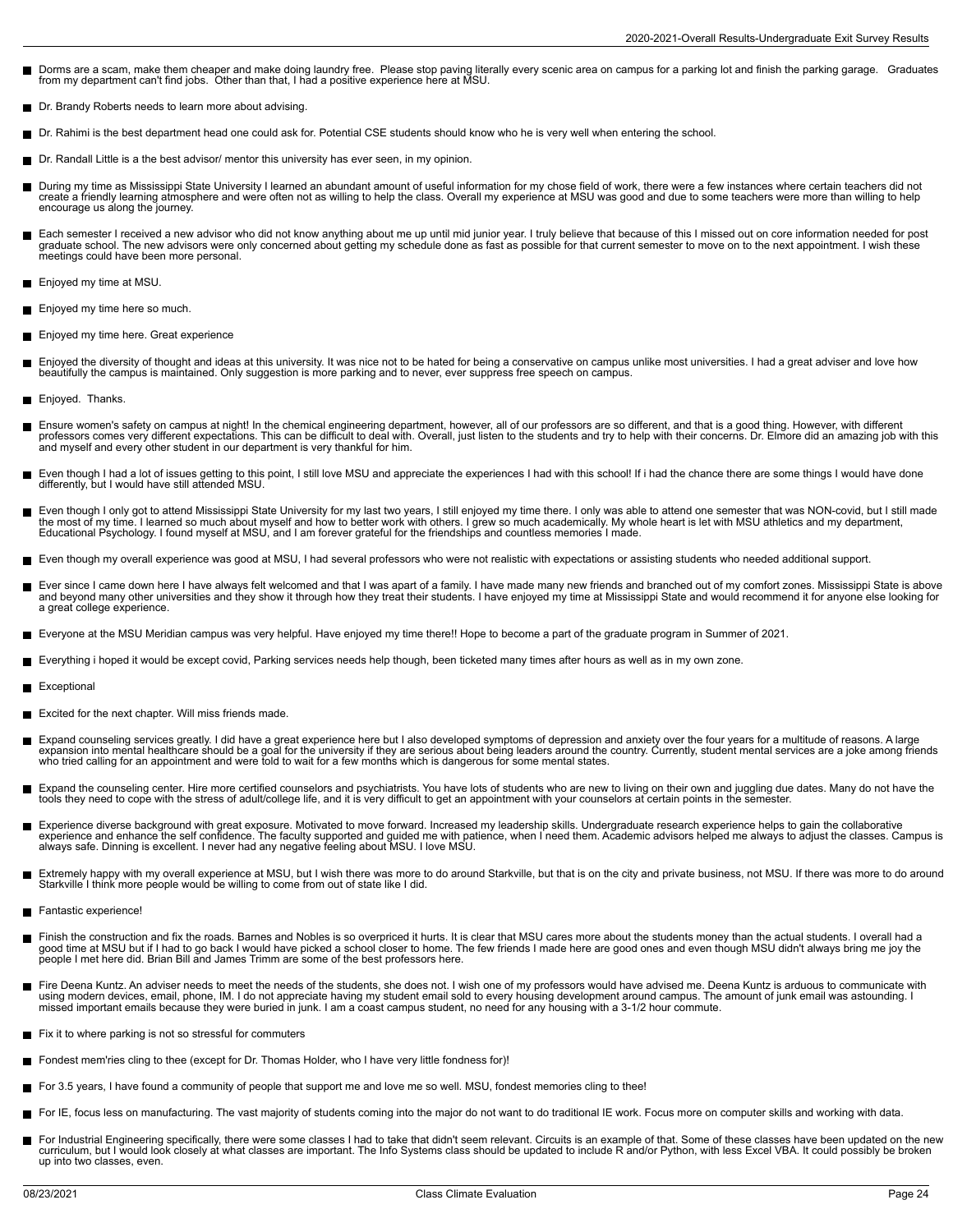- For as long as I can remember, I have been a fan of Mississippi State. Getting to attend MSU has always been a goal and a dream of mine. I am happy to say that attending Mississippi<br>State has been everything that I thought
- П For future students, I'm not sure if this happens often, but maybe don't switch their advisors so often? It was really frustrating, I think, for both me and my advisors to communicate what had happened in prior semesters and what my current academic needs were, especially when I switched majors.
- For marketing, I wish they stretched the importance of an internship and helping students. Fashion required 2 internships and I believe marketing should require internships to be competitive. I wish marketing had more projects to emphasize a diverse portfolio.
- П For orientation advising, it would be helpful to have clear instructions on the board. I recall raising my hand for 20 minutes, and I didn't get any attention whereas others around me did.<br>Being the scary freshman I was, I
- For the Physics department, instead of hiring purely research-based faculty, I would suggest hiring professors whose primary objective is to TEACH. I have been made aware that no<br>professor in the Department of Physics and
- For the most part, I enjoyed my time at MSU. I learned a lot, especially when times were not as peachy. I will hold several events in my mind for the rest of my life.
- Four short years ago, I made one of the best decisions in my life and that was to attend Mississippi State University. Beginning to end, I enjoyed every minute of my college experience.<br>People that were strangers walking o г will have for years to come.
- From my first day visiting, MSU has shown me an atmosphere of family. The love for MSU is shown from people and to people, truly making this the best and most genuine place to attend<br>college. Thank you for allowing me to b
- GO DOGS, AND HAIL STATE!
- General fees are excessive. If I pay 4-12,000\$ per year to attend a college, that's the price you advertise and therefore the price I expect to pay to attend. Professors tack on mandatory<br>\$100 online services to turn in ho
- Give Kylie Crosland a raise. She was a great advisor.
- Give the Engineering on the Coast more funds to help expand the clubs and the classes.
- Given the circumstances with COVID-19 I believe Mississippi State did a great job transferring courses to the online platform. Teachers were understanding of different students situations г which made it much less stressful.
- Glad to have made it.
- Go Dawas
- Go Dawgs!
- Go dawgs!
- Go dogs!
- Going back to finish my degree after 17 years was difficult. I was working in COVID units. All 3 of my children were facing different crises at once. My professors not only accommodated<br>these situations, they were empathet
- Going through my degree program made me loose joy for it, and at the end, I wish I had chosen a different major.
- Going to MSU was the best of my entire life. I could not imagine myself anywhere else and I will forever be a bulldog!!
- Good School, but need to improve technologies taught in classes. The new industry demanding technologies should be include in courses ( such as REACT, Flask, anything that is used in Industry apis). If implemented this kind of courses our students would be a set ahead.
- Good experience.
- Good work
- Graduation should sell tickets to regulate people coming to the ceremony. Please get rid of pay for a degree after i just got done paying you thousands for the same piece of paper. It really<br>kills the satisfaction of final I loved my department.
- Great 4 years
- Great School!!! I love Mississippi State University!!!
- Great environment but the teachers need to be taught proper English so that students can understand them.
- Great experience (2 Counts)
- Great experience, at a good price.
- Great experience. Hail State П
- Great experience. Wish I could go back and do it all over again.
- Great people, very homey. П
- Great place... Wasn't enough parking until new parking lot was built..
- Great school taught me so much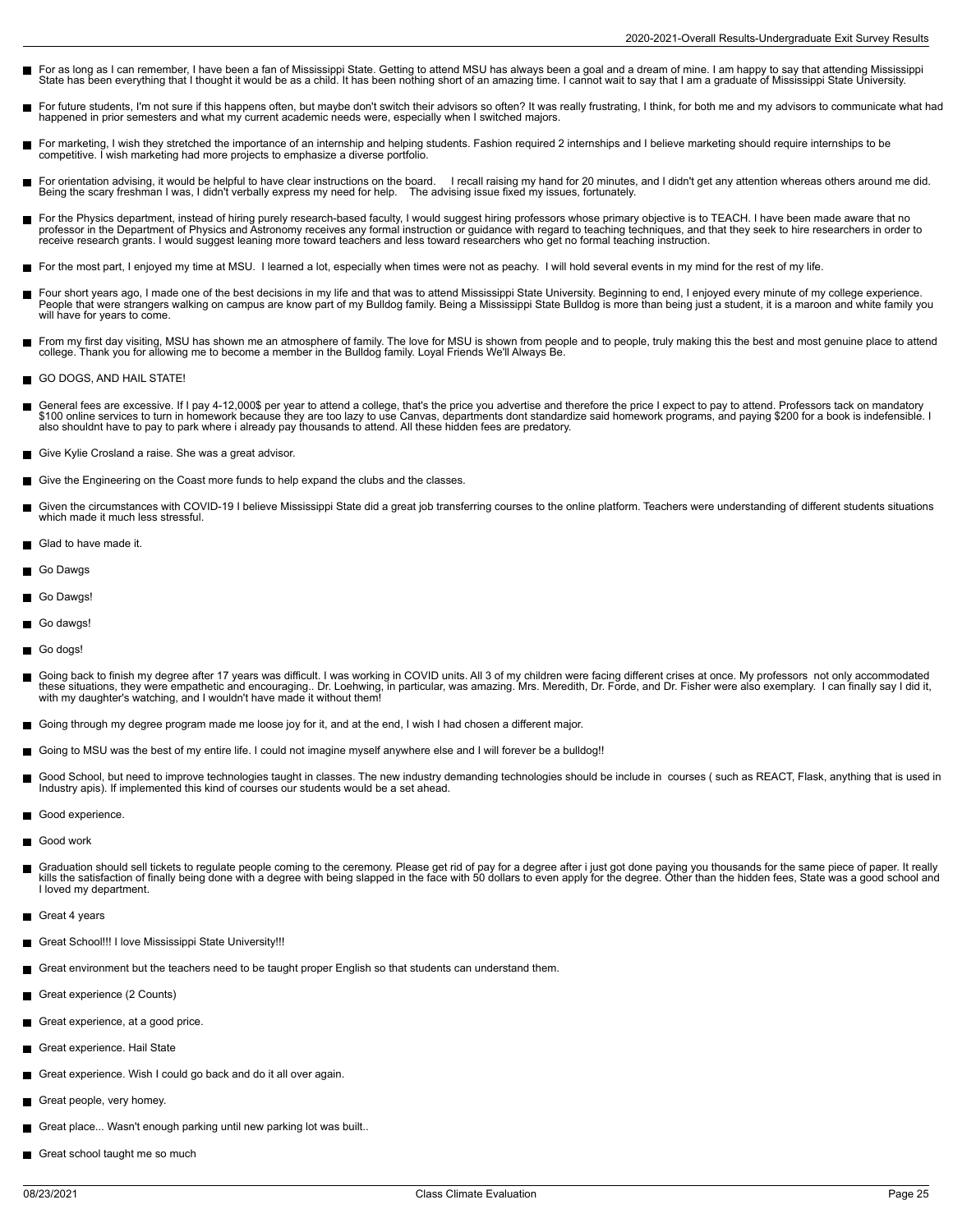- Great school! Wish I came here sooner.
- Great school, would highly recommend to any high schoolers looking for a university.  $\blacksquare$
- Great times were had, Hail State!
- П HAIL STATE! So glad I came back to finish my degree. Hopefully I will living and working back in Starkville before too long. I wouldn't be the person I am today with Mississippi State University. Thank y'all for everything.
- **HAILSTATE!**
- Had a good two and a half years here.
- Had a great experience
- Had a great experience at MSU, made a lot of friends and had a lot of cool experiences. Learned a lot about myself and what I want to do with my future.
- Had a wonderful experience with professors and faculty in my department.
- Had an incredible experience. Wouldnt change it for the world.
- Hail State (3 Counts)
- Hail State forever (2 Counts)
- Hail State! (5 Counts)
- Hail State! Go Dawgs!!
- Hail State! I am very thankful for the time I have had here. I have become a new individual. I have a brighter future thanks to MSU!
- Hail State! enjoyed all my time here in Starkville.
- Hail State!!!
- Hail State. (3 Counts)
- Hail state forever!
- Hailstate forever! I have truly enjoyed my experience here at Mississippi State University!
- Hand Chemical Lab needs to be remodeled. The CAPP compliances for chemistry majors also needs to be updated.  $\blacksquare$
- Have Resident Advisors without ego and that never disrespect you they should not over step their boundaries and have a calm demeanor at all times.
- Have the departments be funded for class quality instead of expanding the already bloated administration.
- Health center always had issues with insurance. Resident life issues involved my many issues people wise, both RAs and students.
- Hire professors that can speak better English and that are easy to understand.
- Hiring diverse professors is a very good thing, however, some of them need help with adjusting their accents. Providing ways for professors to adjust this could help instruction quality in the long term.
- Honestly, my only complaint is all of the construction. I know it is to benefit everyone, but I think MSU could stand to calm down with the construction for a little while after they get done with their current projects.
- Hotty Toddy!
- I LOVE IT HERE!! SO FUN!! PRAISE THE LORD AND GO DAWGS!! DAWGS FINNA EAT!! П
- **I** LOVE MSU!
- **I LOVE MSU! Would recommend to everyone!**
- I LOVE MSU. I wish I could continue studying there forever.
- I LOVED MS. When I first started attending I was super shy and did not want to be on campus that much but honestly it is the most welcoming campus I've ever been to. I love my bulldog family and wouldn't trade them for the worl
- I absolutely enjoyed my experience at MSU. If I had any suggestion it would be to offer more outlets of engagements for transfer students.
- I absolutely loved MSU. The environment was friendly and welcoming, and I met so many nice people. I would recommend MSU to any person seeking to go further their education.
- I absolutely loved all of my professors in the microbiology or biology department, I honestly can't think of one I did not like. Well, there was an assistant professor, but she sounded like a flight attendant when she spoke and just read the slides. Every other professor I absolutely loved and all of the classes were so much fun! The classes were hard but rewarding and I am<br>very glad I added this as my second m
- I absolutely loved my time at MSU! I thoroughly enjoyed every bit of my experience.
- I absolutely loved my time at Mississippi State. Thank you for giving me a wonderful experience, as this has been a time that I will remember for the rest of my life. I will look back on these П four years with fondness and appreciation.
- I absolutely loved my time here at MSU. I would highly recommend MSU to anyone considering college and wish I could stay just a bit longer. I will miss being here and will always be a supporter of the university. Hail State!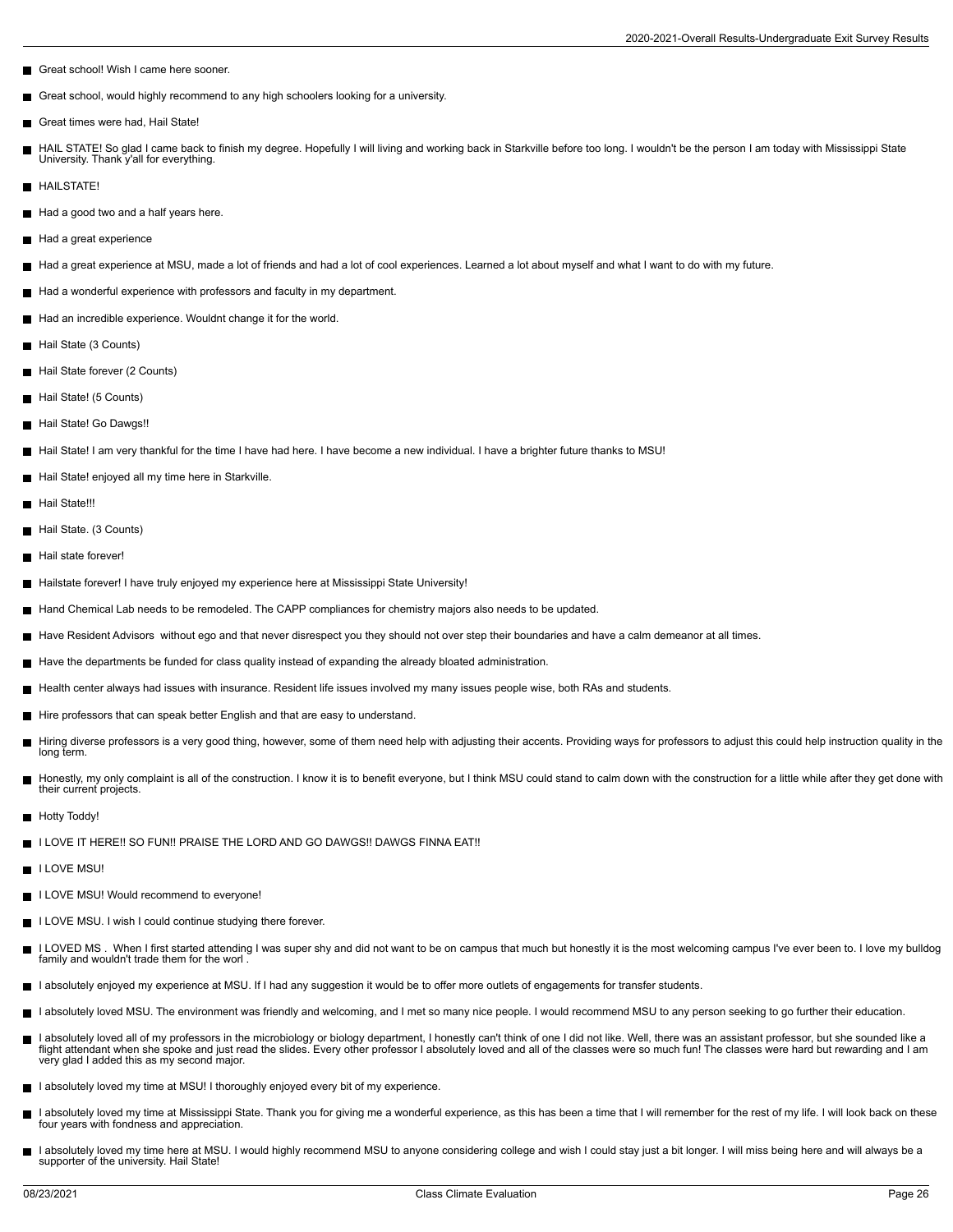- I am a distance learner; many of the questions do not apply to me. Most of my professors were very helpful, easily accessible, and very understanding of extenuating circumstances. (I lost<br>my home to a fire mid semester) I
- I am a distance student. I live 2 hours from Campus. It was stressful at times, when I could not have access to the required text books, prior to the posting or publishing of the course in<br>Canvas. I would find out the firs due. It didn't happen too often but having a text list sooner would have been helpful. Thanks!
- I am a legacy of Mississippi State, but even if I was not, I would still have wanted to come here. While there are some things about MSU that have at times gotten under my skin, this would have been true of any other place as well. State and Starkville are my home-away-from-home, and they will continue to be long after I graduate. Long live the Bulldogs, and Hail State!
- I am an HR professional who works with employees in 26 countries. I know it is hard to engage remotely but more needs to be done to help distance learners feel like a part of the fabric of<br>MSU. There should be zoom events,
- I am deeply concerned about the ability of the MSU Aerospace Engineering Department to continue to satisfy ABET accreditation requirements. Over my past five years at MSU, I have<br>watched the teaching quality within the dep
- I am dissatisfied with the amount that tuition was raised each year. I felt like when I received my scholarship it should have raised with the rise of tuition. In addition, my program required<br>me to apply to graduate twice we had were quickly dismissed and I didn't feel heard.
- I am extremely grateful to Mississippi State University because not only did it give me the opportunity to attend the university, but also gave the chance to build long lasting friendships and memories that I will never forget.
- I am extremely grateful to Mississippi State University, not only for allowing me the opportunity to attend a University where from day one, it felt like home, but also for the many life-long friendships and relationship it allowed me to build. If I could do it all over again, I would absolutely choose Mississippi State University as my first-choice school.
- I am from Madison, MS. I'm a white female and 22 years old. I majored in Food and Nutrition: Nutrition, Wellness, and Health Promotion. I had a wonderful time here at MSU. I joined a sorority where I made a lot of new friends. In my classes, I met people who helped make my entire college experience the best it could be and who also pushed and encouraged me to do and be my best.
- I am from out of state, I did not know anyone when I arrived. Everyone was very kind and helpful along the way and I am very happy with my time here.
- I am highly thankful for the outstanding advisor I had during my four years at MSU. Dr. Darrell Sparks always went above and beyond to help me.
- Е I am not satisfied with the language department. I believe after four years in Spanish I should have better oral and written skills. I think the way we teach our language classes can be<br>improved so it is less memorization
- I am overall pleased with my experience at Mississippi State University and am glad that I transferred here from Ole Miss.
- I am pleased with the distance learning program offered by MSU. I would like to thank Dr. Peter Olson of the Department of English. Five years later and I still identify him as the BEST<br>instructor I had at MSU due to his d
- I am proud to be a graduate of MSU and always will be. Thank you!!
- $\blacksquare$  I am proud to be an alumni of MSU.
- I am proud to graduate from MSU.
- I am so happy I attended school here! I love it and have had a great education. Also, I am beyond bless for the relationships I have developed here. I'm sad to leave!
- I am so thankful for every moment I spent as a student at Mississippi State as a student. I fulfilled my lifelong dream of being a bulldog by being here. I love Mississippi State and will<br>always think warmly of this univer years over again, I would do it without hesitation. Hail State.
- $\blacksquare$  I am thankful for my 4 years here.
- I am thankful for my time here at Mississippi State and I am proud to be a Bulldog! Hail State!
- I am very disappointed that the Geoscience department does not help connect students to jobs as well as Engineering or Business. It has been very difficult to find a job due to a lack of connections in the business world.
- I am very satisfied with my education.
- I appreciate all of the connections I made during my attendance of Mississippi State University.
- I appreciate everything this school has done for me. Hail State!
- I appreciate the time State has granted me here. I will forever be a bulldog at heart! #Dominate & Hail State!
- I appreciate the time here at MSU it has help grow to the woman i am today. I appreciate the patience from transitioning over to majors. I have found my true love in Fashion.
- I appreciate the very few individuals who have helped me get to this point in my undergrad career. Im thankful and excited to see what my future holds.
- I believe mental health issues should be taken just as seriously as physical ones. ADHD, OCD, ASD, depression, and anxiety disorders are often more debilitating than severe injury or illness. I don't believe the counseling center should have wait lists longer than a couple of weeks, and the testing required for accommodations should be accessible and inexpensive. To<br>treat mental health the way most uni
- I believe the chemical engineering department needs better professors! There are many professors that hardly teach their students. I feel i have had to teach myself in many courses.<br>Although I feel there are many bad profe from them.
- I came here after attending southern for two semesters and generally only took four classes per semester so my degree took me a little longer then most but I enjoyed my experience here<br>so much and had planned on attending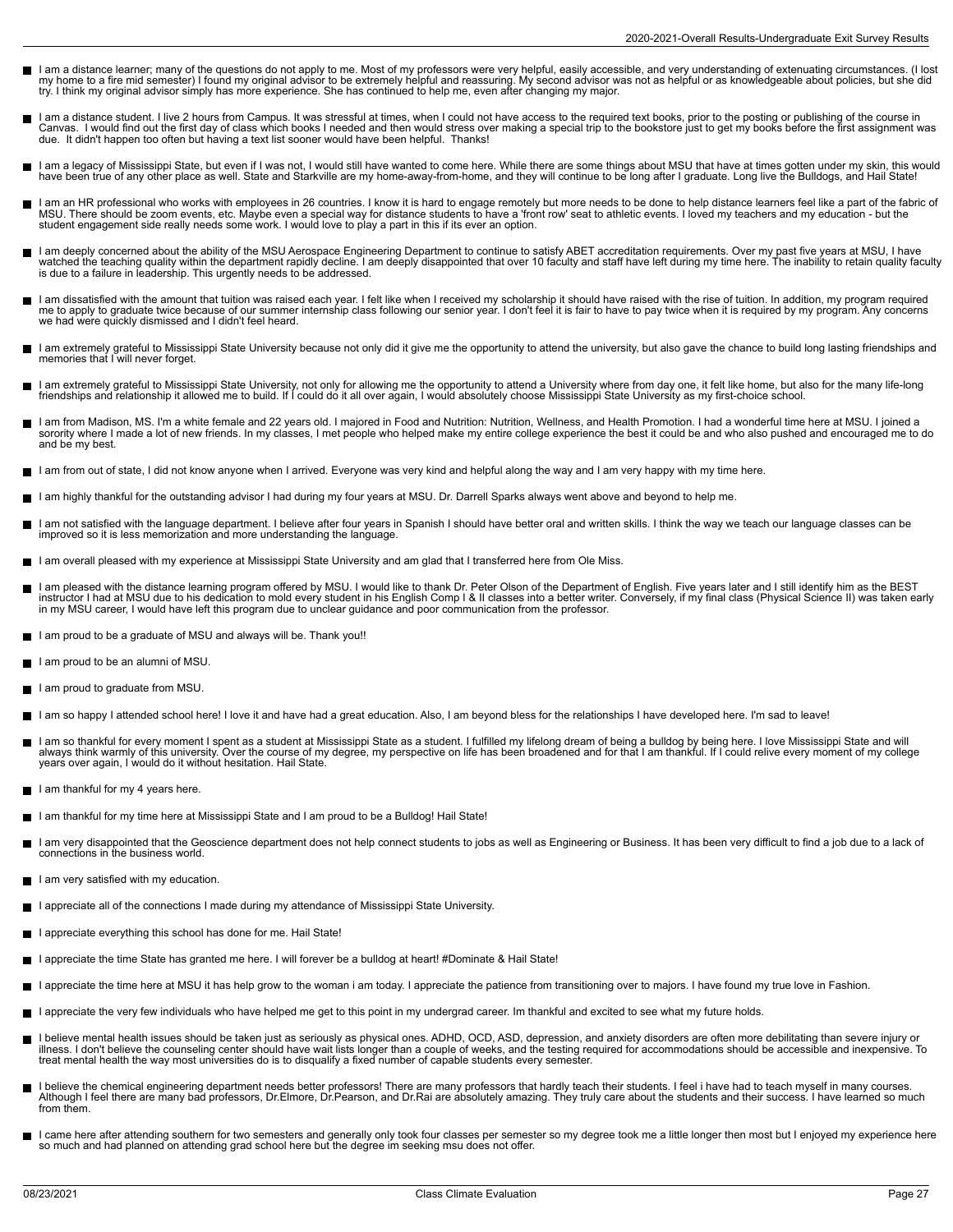- I can only commend the staff and faculty of this university for the amazing job they do with taking us in as wide-eyed freshmen and turning us into the adults we are leaving as seniors. Mississippi State will forever have a special place in my heart.
- I cannot say enough positive things about my experience at MSU. I am truly a better person for coming here and this place and this town has left a mark on my heart for the rest of my life.<br>From academics, to Greek Life, to
- I cannot think of any comments or suggestions about any aspect of MSU that could have improved my time here. I have had many family members graduate from MSU and I, myself, have<br>wanted to attend for as long as I can rember
- I chose "dissatisfied" for MSU Transit (Shuttle Services) because I found they were unreliable. I tried to utilize the Old Main route, going from the Downtown stop near my apartment to the<br>Old Main stop on campus. Sometime class on one occasion, too.
- I could not have attended a more welcoming university. The activities, studies, and involvement I acquired while at MSU have been essential in helping me transition into the working world. I have never met more encouraging faculty (particularly with the English department), and I will never forget the intellectual insights these mentors showed me during my time under their<br>instruction. I have grown significa
- I could not have had a better experience in college than I did at MSU. I will never forget my time there and I will be forever a bulldog in every sense of the word.
- I couldn't be more grateful for this school along with the faculty that changed my life. I am a special education major, and I adored the feeling of family that I received from the staff over this department. I can't repay this university enough for the degree I'm walking away with along with a full heart for MSU.
- I couldn't have asked for a better college experience at MSU for the 2 and a half good years I had. For the other 1 and a half years there were things that could have been improved upon regarding the COVID-19 response. I believe that the response MSU took was drastic and overly dramatic considering the death rates of college-aged individuals. Athletic events especially<br>were ruined due to this. Other than
- I did not feel like the Education Department fully prepared me to be a teacher with a lack of diversity training, classroom management, trauma informed studies, and interview and job<br>application help. I took additional cou candidates would have benefitted from those courses.
- I did not have an issues until I started to attend the CAAD program. Overall, it was a positive experience, however, I was not always advised correctly and had to figure out the issues on my<br>own afterwards further prolon enrolled in the university was not necessary. Other than that, MSU exceed my expectations of a quality university.
- I did not want to pursue a college education when I graduated from high-school. Looking back, I am glad the choice was made to not only go to college, but to attend MSU.
- I do not feel like MSU as a whole cares about it's students. I do suggest MSU stress the importance of internships more so than it does. П
- I do not have any comments.
- I do not regret my decision to attend MSU. Over the past 4 years, MSU has become my home and my family and hate to be leaving but I know that I am prepared for my future and will П definitely be back to visit!
- I do not think that the way MSU does advising is working Across all departments I have never had a positive or smooth advising experience.
- I don't appreciate being forced to complete a survey to apply for my degree. It should be optional.
- I don't have any suggestions, but I do want to leave a positive comment. I am very pleased with my choice to attend MSU and I would do it again in a heartbeat. The majority of the<br>professors are caring and passionate about of amazing! Thank you.
- I enjoy being able to say I attended MSU, and I believe it is a wonderful institution for higher learning in Mississippi. Being that I will be a first generational college student, my family and I have a special appreciation for MSU.
- I enjoyed Mississippi State!
- I enjoyed every moment of attendance to the university that gave me my bachelors degree. My only comment or concern was the transfer of difficulty for classes not required for my major<br>that were advised to me upon orientat new full university students to take.
- I enjoyed it here!
- I enjoyed it, and I may pursue further education from MSU in the future.
- I enjoyed my education through MSU Distance Learning. My professors provided a positive learning environment even though we were never in the same room. My questions were always<br>answered in class, and with my academic advi
- I enjoyed my educational time here at Mississippi State University, and I will apply my knowledge to everyday life experiences.
- I enjoyed my experience at MSU, this was my dream school since 6th grade. My advidor, Vincent Young, was the absolute best. He was always available, always encouraging, and always<br>ready to help. I feel that I was challenge
- I enjoyed my experience at MSU. I do wish my department had more staff hired so that we had more sections for popular classes. I would thave also liked to be able to have a concentration in my major. Software Engineering has a very wide range of fields and it is hard to completely get good at one concentration.
- П I enjoyed my experience here at Mississippi State, however, I wish there were more scholarships available for my department and major. I had the experience of meeting some great<br>professors that I will forever be thankful f
- I enjoyed my experience overall. Just ready to graduate due to COVID-19.
- $\blacksquare$ I enjoyed my overall experience here at MSU earning my degree in Professional/Broadcast Meteorology, and hope to take the knowledge and life lessons I learned while attending this<br>university into the future for the betterm
- I enjoyed my program but I often was dissatisfied with having to go through scheduling my classes and doing anything financially related. I wanted to do more hands on with our program, I<br>find that in my field of work that could help this program in the right direction.
- I enjoyed my time at MSU (2 Counts)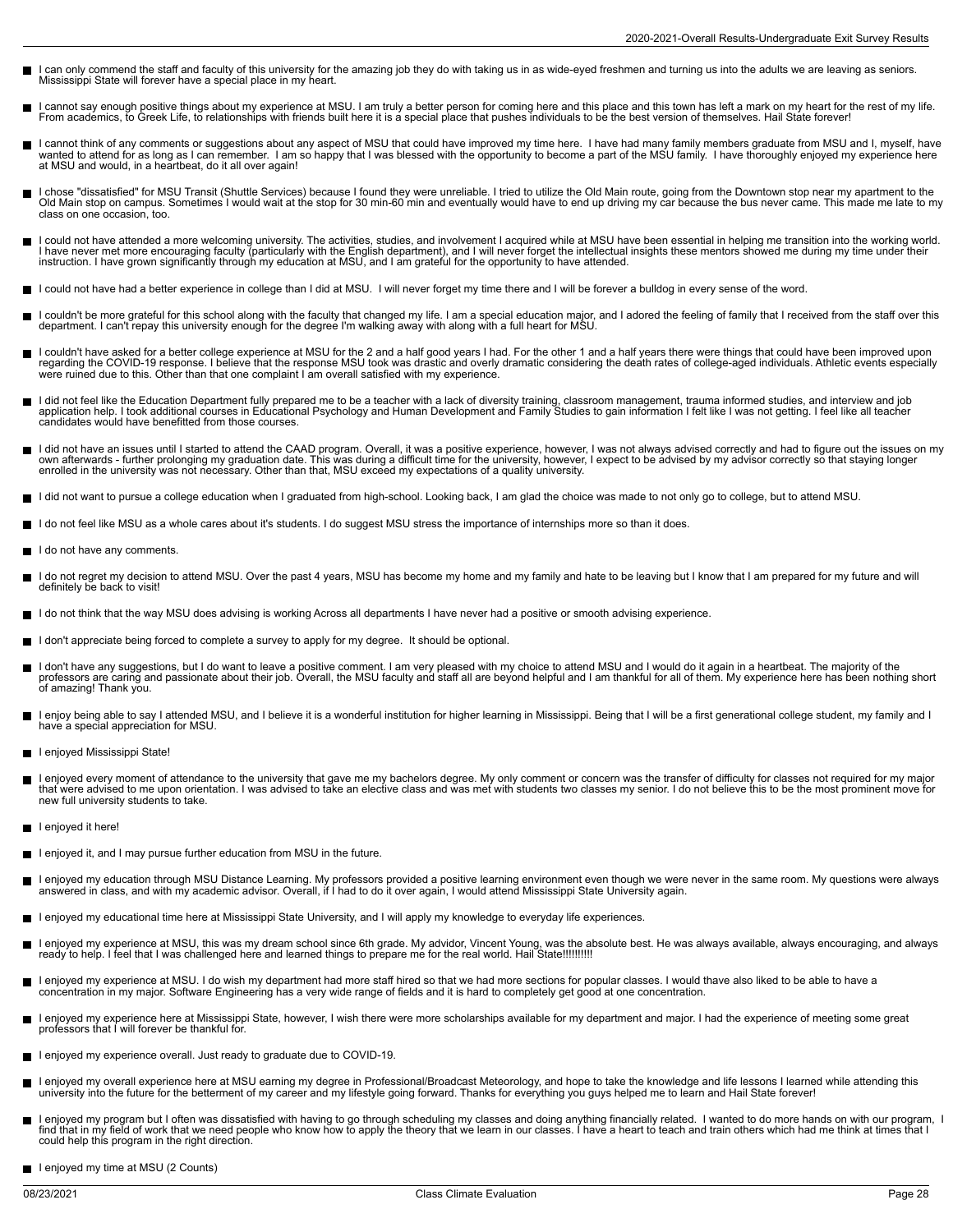- I enjoyed my time at MSU Meridian. The instructors and advisors were all very friendly and available when needed. I acquired the skills and knowledge that I feel are needed to be successful in the workplace.
- I enjoyed my time at MSU and I am excited to hopefully continue my education here for my MBA.
- I enjoyed my time at MSU and look forward to using my skills I learned for the betterment of myself in my career.
- I enjoyed my time at MSU. (2 Counts)
- $\blacksquare$  I enjoyed my time at MSU. I plan returning for graduate school.
- I enjoyed my time at MSU. It was my dream school and a family tradition to graduate from this University. I could not be happier with what I have accomplished.
- I enjoyed my time at MSU. My favorite part of my time spent was being able to play and march with the Famous Maroon Band. I will always cherish the connections and friendships I made along the way.
- I enjoyed my time at MSU. Overall, it gave me a positive experience and provided great resources for the future.
- I enjoyed my time at MSU. This is my second bachelors so was just doing what was required but enjoyed it none the less.
- I enjoyed my time at Mississippi State University! П
- Lenioved my time at Mississippi State University. (2 Counts)
- I enjoyed my time at Mississippi State and I am glad to be graduation from such a great school.
- I enjoyed my time at Mississippi State, the atmosphere was peaceful and great. I learned an abundance of information that hep propel me in my career after graduation.
- I enjoyed my time at Mississippi State. I am excited to move on and apply what I have learned in graduate school and in the real world.
- $\blacksquare$ I enjoyed my time at Mississippi State. I think that opportunities for undergrads to do their own research should be promoted more than it was. I never had any opportunity to do research of<br>my own. I did help for a semeste
- I enjoyed my time at Mississippi State; however, one thing I would change would be dining options! I am vegetarian and had extremely limited to no filling meal choices my first year on<br>campus. I loved the honors program, b
- I enjoyed my time at State! The experiences I have had over there will shape me for life.
- I enjoyed my time here  $\blacksquare$
- $\blacksquare$ I enjoyed my time here as an undergraduate student here at Mississippi. The memories made and the lessons I learned over the years are irreplaceable. Thanks to the faculty and my<br>fellow classmates, my overall academic and
- П I enjoyed my time here at MSU! I've met students and faculty members that have impacted my life in a number ways. I felt that I was always able to find a club, organization, or class that<br>covered a topic that interested me Each semester here was a new experience that I don't think I would've gotten anywhere else. Hail State!!
- I enjoyed my time here at MSU, I hate I'm leaving so soon. If I had the time and money, I'd definitely stick around just for the environment and the community I've found at MSU and  $\blacksquare$ specifically at the Baptist Student Union. The BSU was perhaps my favorite part of my experience here.
- I enjoyed my time here at MSU, but I am ready to graduate and start my life.
- I enjoyed my time here at MSU. It went by much faster than I had anticipated, but the experience was well worth it. Thank you MSU and Hail State!
- I enjoyed my time here. It was fun, but I am glad it will be over.
- Lenioved my undergraduate experience at MSU!
- I enjoyed my undergraduate time here very much.
- I enjoyed my years and experience at MSU. My major was Human Science and Family Studies with a concentration in child development. I had some great instructors and I will miss them.<br>I learned so much and I would attend MSU
- I enjoyed myself so much, and I will definitely miss my Bulldog Family!
- I enjoyed some teachers, but I enjoyed my Japanese professors the most. I loved being in charge of a student organization.  $\blacksquare$
- I enjoyed the convenience, helpful staff, and relationships I gained from MS State.
- I enjoyed the university. I wish there was more African American representation in administration and faculty.
- I feel great about my undergraduate experience here at MSU. I think I had a unique exprience being a transfer student from another SEC school and having a great deal of comparison to see from the two. I am proud to get to be a graduate from Mississippi State University.
- I feel like advising could be better. I also think joining organizations could be easier. I tried many times to join some but no one would ever respond to me, but I understand the pandemic effected that.
- I feel like just yesterday I was sitting at orientation the summer before my freshman year, and now here I am applying for graduation. I am going to miss Mississippi State with all my heart, and the one thing I wish is that I could start all over again!
- I feel like student organizations such as Greek life and SA could have been more culturally inclusive and focused on equality.
- I feel like there could have been more cultural inclusivity in a lot of student organizations like Greek life or SA.
- I feel that MSU did not prioritize the seniors when it came to athletic events and rather catered to non student customers. This made for a uneventful and lame experience for my final year,<br>MSU should consider the amount o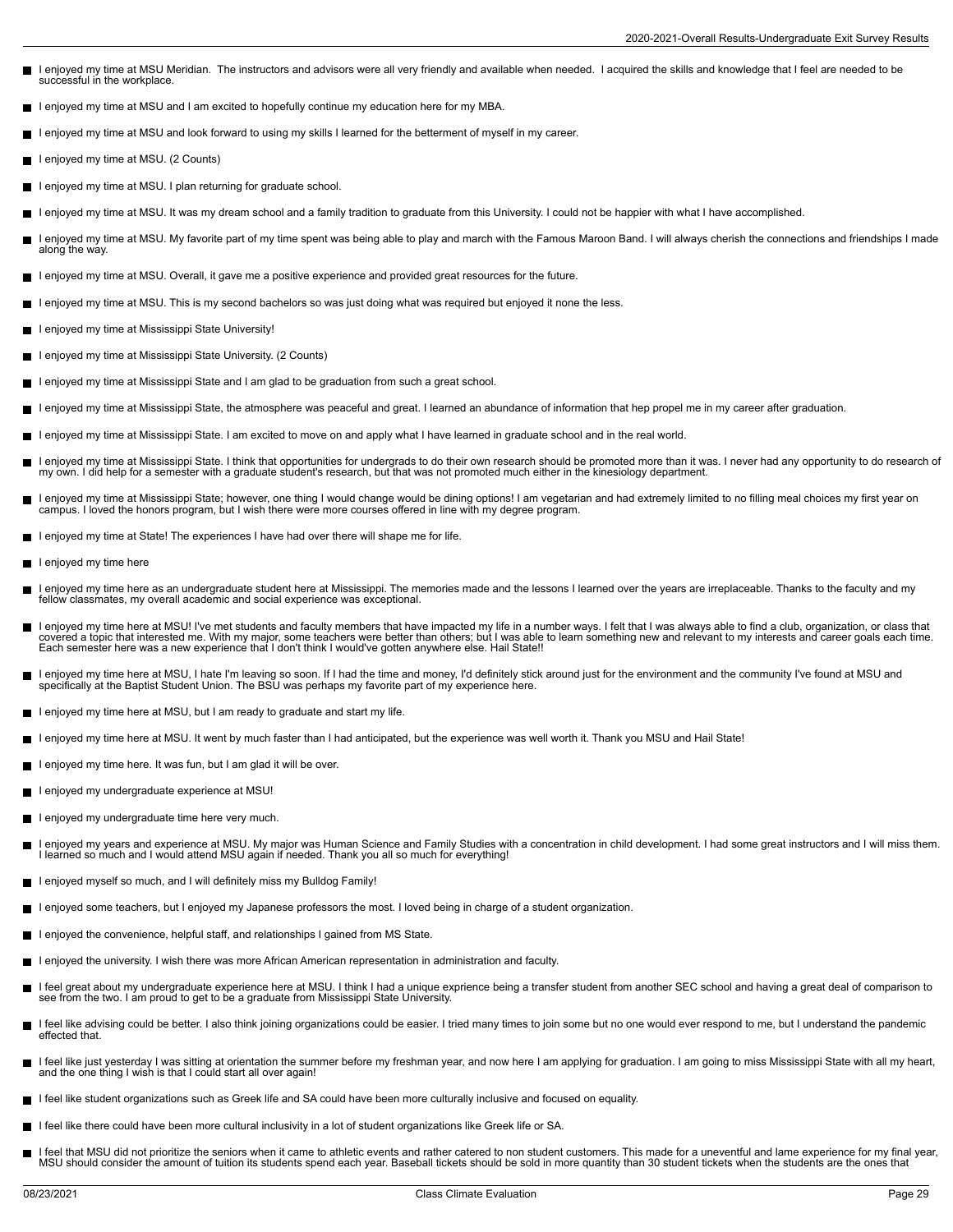comprise the university.

- I feel that if I had the same advisor for all four years that I could have graduated a whole year instead of a semester. I was not given the same information from different advisors. I took П classes that I did not have to take and much more. I feel that if you could keep an advisor in the same department would be helpful or at least with the same person.
- I feel that the faculty within my department genuinely care about their fields and the education of the students. I never felt that I did not belong or that I was being discriminated against. П Overall, I enjoy being a student at MSU.
- I feel that there should have been more forgiveness policies put in place since students had to get thrown into online learning so suddenly. I also am not satisfied with advising. I also was<br>unaware that I was way past the
- I feel the advising system for the engineering department needs improvement.
- I felt kind of left out of the MSU experience as a senior and last march (junior) year with covid-19. The school seemed to focus more on making money than the actual student experience. Overall the MSU experience has declined over the last 14 months. Especially the sporting events the school focused directly on non student parties over students.
- I felt like I have learned a lot about the computer field to enable me to be successful in the work force. For a computer science major, I believe a lot of work remains once I am inside the workforce to keep expanding my skills. I am glad MSU has prepared me for my career. Although COVID has made attending classes and doing well inside the classes harder, I think MSU<br>has done what they could to give me an edu
- I felt like MSU catered to every need of my learning experience!
- I felt that even if more opportunities and guidance existed, they were not well advertised enough. More career and academic guidance should be instituted, especially for freshman and Н sophomores.
- I felt that my professors on the Meridian Campus as well as the student services advisors were incredibly attentive during my time at the school. They were also flexible and made things easy to understand through their excellent guidance.
- I first attended a JUCO in my hometown. The transfer to MS State was made easy by my advisor, Dr. Jessica Wells, and the Office of Admissions and Scholarships. I have enjoyed the  $\blacksquare$ hands-on learning opportunities afforded by the Poultry Science Department. My only disappointments were those learning opportunities and activities that were cancelled due to COVID-19.
- I greatly appreciated my Language Department and every professor who helped me achieve my degree.
- I greatly value my time here at MSU. My only annoyance was with the poor communication between the International Business Advisor and the students. It was always difficult to reach the г advisor, it seemed that helping the student was not a primary thought. Also, the curriculum changing between semesters and classes that we were told would count no longer actually counting towards our degree was very frustrating, as studying for two majors was a great deal of work.
- I grew up in an Ole Miss home, and while it felt strange to attend MSU back in the fall of 2016, I've never had any regrets from day one. Overall, my experience was welcoming, and I would say everyone I talk to felt the same. It's a great place to learn and grow into a responsible adult in industry. It has prepared me well and given me job experience and connections in my industry of choice. Hail State!
- I had a good experience as an MSU Bulldog. Every department has its strong suits and weak spots, but overall enjoyed my time in the College of Forest Resources and Forestry **Department**
- I had a good experience at MSU
- I had a good time here, but I never felt, since I change to marketing, I was extremely challenged to think very critically. Some of that is due to amount of change covid-19 had on everyone's<br>life though. Some of the clubs
- I had a great college experience. (2 Counts)
- I had a great experience at MSU and would do it all over again. HAIL STATE!!
- I had a great experience at MSU.
- I had a great experience at MSU. MSU has prepared me for the next chapter in my life.
- I had a great experience at MSU. I am so glad I chose this school. Hail State!
- I had a great experience at Mississippi State University-Meridian.
- I had a great experience at Mississippi State University.
- I had a great experience at Mississippi State and feel as though I am well prepared for the future.
- I had a great experience at this school.
- I had a great experience during my time with the MSU-Meridian Elementary Education Program.
- I had a great experience here at MSU, and there is no other place I would have rather received my degree from.
- I had a great experience while here at MSU. Hopefully I can earn a graduate position with athletics and further my education with MSU
- I had a great experience, and would love to come back for graduate studies hopefully someday.
- I had a great experience. I think there are some things that can be improved upon, hence my rankings above. But other than that, this University has my heart and I will be so proud to be  $\blacksquare$ an MSU Alumni.
- I had a great time at MSU. I learned a lot about multiple engineering disciplines throughout my time in the engineering program. All of the students and faculty here at MSU made me feel П welcomed to the campus. If I had to redo my undergraduate degree, I would choose MSU again.
- I had a great time at MSU. It is bitter sweet to be moving on, but I am happy to be starting my next chapter.  $\blacksquare$
- I had a great time at MSU. The academics could be tough at times, but also rewarding. You truly get what you put into it. Here at MSU, the opportunities here to try out and experience new things is limitless.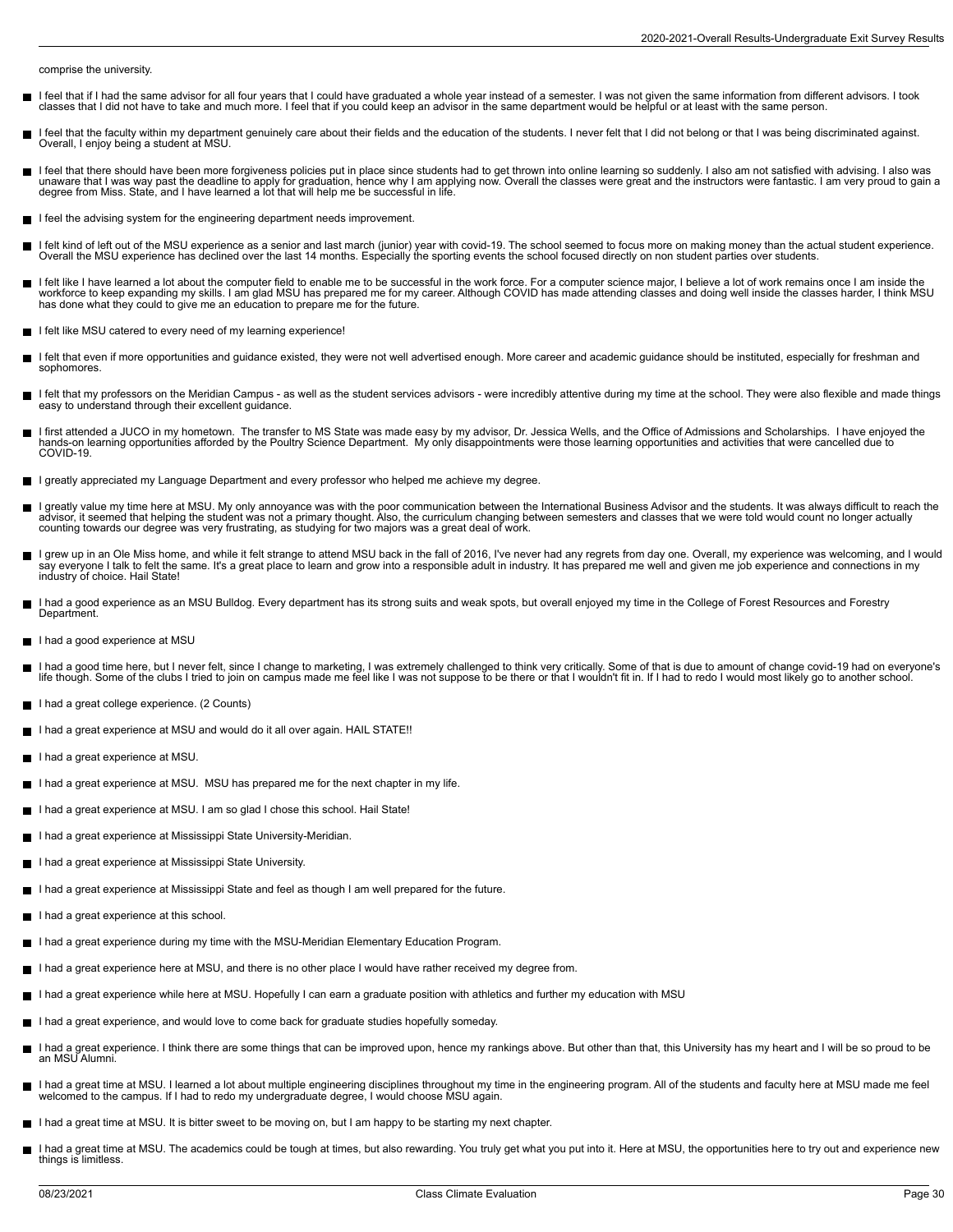- I had a great time at Mississippi State, but my department specifically has problems meeting the needs of all of their students.
- I had a great time while attending MSU and I am ready to start my next chapter in life.
- I had a really good experience at MSU.
- $\blacksquare$ I had a really great academic experience here. The English department (my major) was always willing to go the extra mile to make sure I had the know-how and opportunities available to<br>succeed. I would say, however, that be opportunities to do so.
- I had a wonderful experience at MSU and I am so glad that I chose to attend here.
- I had a wonderful experience at MSU! I am sad that my time is coming to an end, but once a bulldog always a bulldog! Hail State!
- I had a wonderful experience at MSU. I feel prepared for the workplace.
- $\blacksquare$ I had a wonderful experience at MSU. I felt as though the physics department was lacking compared to the other departments as far as being able to convey the material in an effective<br>manner. Overall, my experiences inside
- I had a wonderful time at MSU and would not trade my experiences for anything.
- I had an absolutely horrible advising experience to the point I felt that my advisor did not in any way genuinely care about making my scheduling process any easier. Once I met with a<br>different advisor the next semester, i
- I had an amazing 4.5 years at MSU and would not have changed a single thing about my college experience!
- I had an awesome experience at Mississippi State University!
- I had an overall positive experience at MSU. My teachers were extremely helpful and encouraging.
- $\blacksquare$ I had an overall positive experience at Mississippi State but these are three things I found really disheartening. - Student lead organizations are extremely cliquey and political - After<br>working for Housing as an IA, their students instead of teaching them.
- I had my sights set on Mississippi State without ever seeing the campus, and it never disappointed. I am proud to now and forever be a bulldog.
- I had one advisor who did not advise me very well and didn't seem to understand what I wanted to do after graduation. My second advisor was really great. I did have one professor tell me<br>"yes, if everything passes" after I
- I had problems at MSU due to disability and LGBT status. One prof failed me on a test after I had a seizure in the hallway. A TA flirted with me in class when I was underage. Campus PD<br>mocked me for being trans. Staff guil were often unhelpful even if offered. Some faculty were wonderful and I'll remember them fondly, but my experience was a mixed bag.
- I had some really good effective teachers, while I also had some that barely spoken English and were not as open to helping.
- I had such a great experience and could not have had a better 4 years!! I am so thankful for everything that Mississippi State has given me. I will never forget my time here, the memories made and the friendships gained.
- I had the best 4 years ever! Thank you Mississippi State!
- I had two advisors. First, Dr. Elmore and second second, Dr. Burch (I made the switch from PTE to ISE). These two men made all the difference in my career as an engineer. Always Н available & encouraging. I felt empowered and informed when I left their offices- couldn't say enough about these two. The entire ISE office (Dr. strawderman, Dr. Reeves, HP, Dr. Smith, Dr. Bian, RJ, TA's Sara vickers and Safae el Amrani, just to name a few) all made learning ISE fun and engaging.
- I have a different future plans than most graduating students. I have started a business, and it will be my full time job. I would have liked to know more about running a business, including<br>the start up process. I do not
- I have absolutely loved my time at Mississippi State and I am sad to see it end. From President Keenum to Mrs. Gloria at the Perry, I have been supported and encouraged. To everyone<br>here, thank you! HAIL STATE!
- I have always felt welcomed with open arms. I faced few tribulations dealing with my major which was quickly resolved with the help of my advisors. I switched from Agriculture Sciences to<br>Politcal Science all in one year.
- I have always wanted to attend MSU and my experience here has been amazing yet challenging. I met new people and tried new things that will allow me to become better and do better in my future endeavors. MSU will always have a place in my heart.
- I have been a pre-medicine student and wish I had gone to a more pre-med focused school. My advisor changed 3-4 times and only 1-2 of them were somewhat knowledgeable about the<br>pre-medicine route. I had to figure out most
- I have been a student over many years. I just had the opportunity to graduate. I have learned hard work and perseverance pays off. I wanted to give up many times because of things that<br>happened to me or was happening arou on me. I am thankful.
- I have been disappointed with how 'individualized' things have been this past school year. The environment has changed to one that is no longer welcoming for students to work together to study and help others understand course content, in addition to making friends.
- I have been struggling with mental health issues all four years. I'm glad MSU offers free counseling so I could attempt to help myself.
- I have changed my major five times since 2017 and with each change there was a wonderful staff member helping me try to find the major for me. Special thanks to LeRoy Davenport and<br>Jermaine Jackson for putting up with my c
- l have definitely grown as a person attending MSU. It?ÇÖs taught me how to survive in real world situations even when life deals you a bad hand. For the last couple years l?ÇÖve really<br>wanted to give up but somehow l?ÇÖm s
- I have enjoyed and will continue to enjoy my time at MSU. The staff are well versed and caring- they always want the best!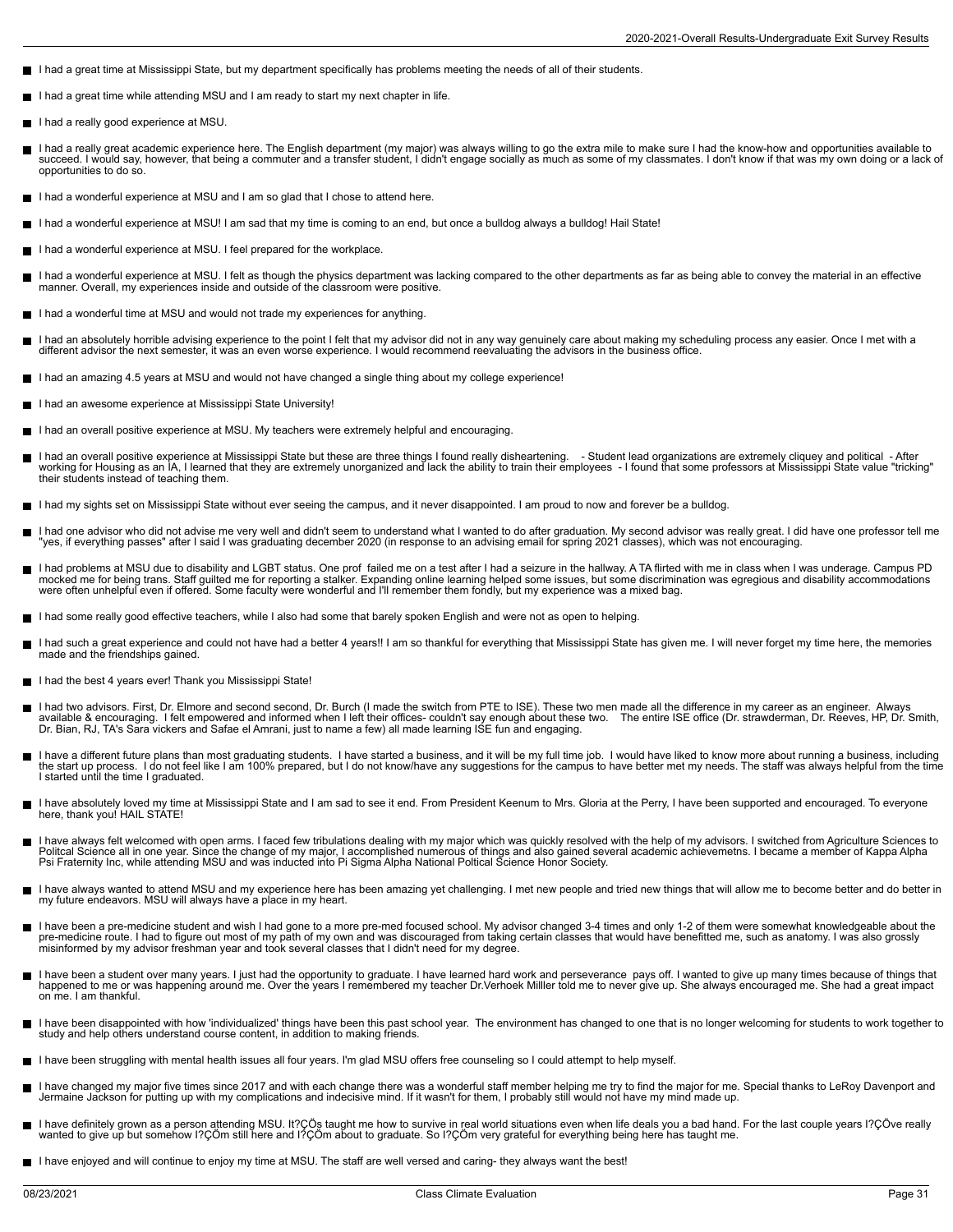- I have enjoyed furthering my education here at Mississippi State University. This college is very understanding, nurturing, and accountable.
- I have enjoyed my (almost) 4 years at MSU. I originally did not see myself attending MSU, but I am happy I did. I have made so many memories here.
- I have enjoyed my experience at MSU, it felt like a small town where everyone knew your name and was very welcoming.
- П I have enjoyed my four years at MSU and have made life-long connections. My suggestion would be to hire professors who can actually teach the material and not hire someone because<br>he/she is good at research. Research is im
- I have enjoyed my time at MSU as an undergrad student and I hope to receive my Master's Degree from State as well! Thank you all for everything, especially my advisor! She has been so<br>helpful and I cannot thank her enough! person! Hail State!
- I have enjoyed my time at MSU. If I had to complain about anything it would be about the parking situation lately on campus with the construction work going on. One more thing that I did not like was the ability of some of our foreign teachers to convey the material adequately. It was always hard for the first month or month and a half in a course with a foreign teacher to understand them well enough to be able to interact in class.
- I have enjoyed my time at Mississippi State University. The campus has been very welcoming and I am glad that I have met some great professors and other great students.
- I have enjoyed my time here at MSU, and would do it all over again in a heartbeat. I hate that COVID had such an impact on my senior year but MSU did the best they could to facilitate<br>operations as normal as possible and I п can't wait to return as an alumni to visit campus and attend athletic events.
- I have enjoyed my time here at Mississippi State University.
- I have enjoyed my time here at Mississippi State University. I have made great connections and friendships with teachers and students that I will cherish greatly. Thank you for such a great college experience!
- I have enjoyed my time thoroughly here at Mississippi State University! I have made life-long friends, and all of my teachers were so helpful! I want to thank Dr. Roberts for all that she has<br>done for me! She is truly an a
- I have enjoyed my time.
- I have enjoyed my two years here at Mississippi State.
- I have experienced growth in all aspects of my life at MSU.
- I have found some of the most amazing and caring teachers at Mississippi State and I am forever grateful for my experience.
- I have greatly enjoyed my experience as an distance-learning student at MSU and I am proud to call myself a bulldog.
- I have had a great experience at this school. Hail State!
- I have had a truly wonderful time at MSU. My professors in CAAD have challenged me and my work to become better. Dr. Keenum and dining hall staff have been so encouraging<br>throughout my time in school. I hope MSU will alway While school has not taught me everything, it has prepared me to begin my career, and I would say that that is a success on the part of MSU.
- I have had an excellent experience at Mississippi State University? Several members of my family have attended MSU as well, including my father and sister. I would most definitely recommend MSU to anyone who is looking to achieve a higher education.
- I have had great mentors along the way, especially in my student-worker roles in ITS and OPA under Dr. Ronald Gatewood, Marilyn Wilson and Allison Matthews. I feel like the character of the Student Association has been compromised during my time here under the current student leadership, who seem to have adopted a "social justice warrior" mentality and failed to<br>represent the majority of students on campu
- I have had some of the best times and met some of the best people!
- I have learned so much about myself and the info regarding my major. MSU really pushed me to find myself and continue to be friendly to anyone that I cross paths with. Forever thankful for this experience.
- I have learned social and professional skills that will help me to have a successful future as a new graduate.
- I have loved attending MSU and I plan to come back to Starkville often post-graduation. Overall, I had a very positive experience at MSU.
- I have loved being a part of the political science department. The professor are awesome and the opportunities through Stennis Montgomery Association, college democrats, and  $\blacksquare$ undergraduate research has helped me grow so much academically.
- I have loved it so much here, sure will miss it forever!!!
- I have loved my experience at MSU and I am proud to have called this institution my home for the last 4 years. Thank you and keep up the good work!!
- I have loved my experience at MSU and I wish that it could last for a life time. I am so happy with my degree and the friends I have made.
- I have loved my time at MSU and can not wait for grad school!
- I have loved my time at MSU. I liked most of my classes, and I enjoyed coming to campus. I made many new friends here that will last a lifetime. This school helped me get out of my comfort zone and become more social. I will take so much away from this school, both academically and personally.
- I have loved my time at MSU. I will miss it.  $\blacksquare$
- I have loved my time at MSU. It was the best choice I made for my life 4 years ago and has been the best 4 years I could have ever imagined.
- I have loved my time at Mississippi State!
- I have loved so many professor from the psychology department and have met some really awesome friends through their classes!
- I have never been more proud of a decision. There is nowhere else I'd rather have spent my last 4 years.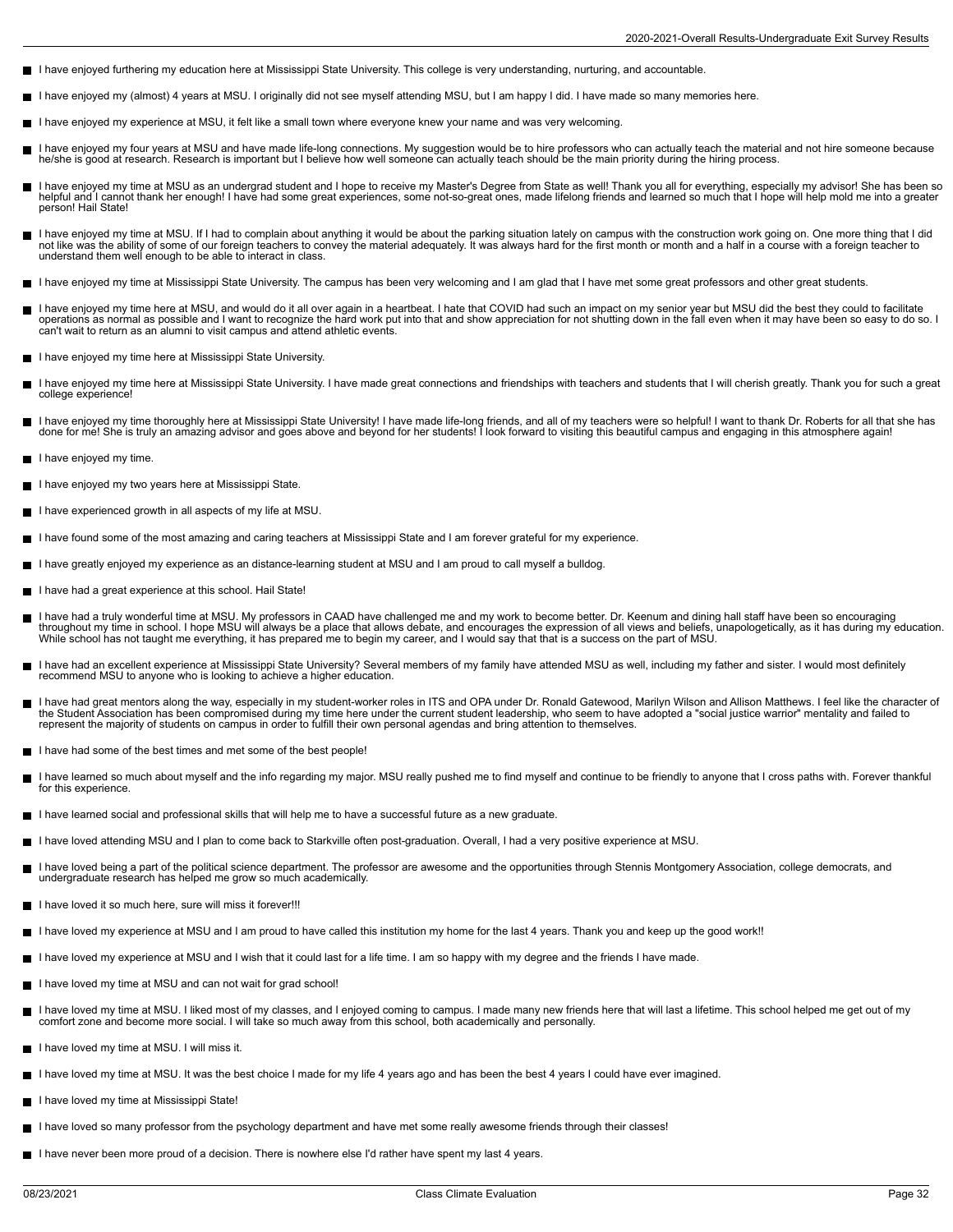- I have no comments or suggestions at this time.
- I have no comments.  $\blacksquare$
- I have overall enjoyed my time as a student here at MSU. My teachers and peers have challenged me to be better and overcome adversities.
- I have really enjoyed my time here at MSU! I really hate to see it come to an end. Maybe graduate school is in the future.
- I have really enjoyed my time here at MSU, and I will never forget the great memories I have made with both faculty and students alike. Thank you Mississippi State University for providing such an amazing Forestry and Wildlife program. It is really nice to see such diversity in both of those fields.
- I have really enjoyed my time with MSU. All the faculty and staff have been so positive and helpful during my college career.
- I have really learned some many great things at MSU, whether it be about life or knowledge. This institution has opened so many doors for me. It has humbled yet strengthened me. If I<br>had to choose a university to go to all
- I have thoroughly enjoyed being a part of the MSU family, the amiability of the MSU staff and faculty when I first toured this school is what made me attend here and I am so glad that I did.
- I have thoroughly enjoyed my experience here at MSU. From the football games at Davis-Wade Stadium to lunch in the Perry, everything about MSU has been everything I could have ever<br>imagined coming from a community college.
- I have thoroughly enjoyed my experience here. I have made many friends
- I have thoroughly enjoyed my time at MSU! Н
- Е I have thoroughly enjoyed my time at MSU. I have grown as a leader and an adult. As a student in the College of Business, I believe that more emphasis should be put on assisting<br>students in attaining internship positions.
- I have thoroughly enjoyed my time at Mississippi State. I wish I could stay forever. I have felt loved and heard my entire time here including during the pandemic.
- I have throughly enjoyed my time here at MSU. I have gotten to meet amazing people and experiences. I am very thankful for my time here at this amazing school.
- П I have truly enjoyed my experience here as a MSU student. I feel that I have learned so many things here at this university that I can put forth into my career. I think the faculty and staff<br>have prepared me very well for
- I have truly enjoyed my time at MSU and am so glad I made the choice to come here. I feel like I got good quality education while at MSU.
- I have truly enjoyed my time here at MSU especially, in Political Science Department where every single professor I had the pleasure of learning from changed my life for the better. I would  $\blacksquare$ highly recommend this University to everyone and plan to pursue graduate degrees here.
- I highly suggest improving the Chemistry department, as I felt that it was overly difficult for no reason. I also suggest hiring teachers that actually teach the important material that we need  $\blacksquare$ for our futures. For example, I am a nutrition major, and Dr. Norwood, who is supposed to teach us Nutrition and Chronic Disease, does not actually teach us, and she wastes our time<br>during class to post things she is late
- l just want to say that first I have greatly appreciated everything MSU has done for me. I have felt like I was in a family and I may start tearing up the day I have to leave Starkville. My<br>suggestion is that MSU invests i
- I just wanted to take this opportunity that thank everyone (my Instructors, the Financial Aid Department, and specifically my Advisors Mr. Hawkins and Ms. Dunlap) for all of their devotion and patience with me as I pursued my goal of completing my degree. Everyone has been amazing, insightful, and encouraging throughout my journey!
- I learned a great amount at MSU and will use my knowledge and skills for my career and life.
- I learned a great deal at MSU. I didn?ÇÖt expect my experience to be so positive, if I had to do it all over again, I would choose MSU. п
- I learned a great deal at this university, and I wholly appreciate my experiences (both good and bad) as they have been a transformative force in my life. However, I believe that the potential for the Aerospace Engineering department has not been realized.
- I like MSU. Thank you!
- I love MSU #hailsate
- I love MSU always
- I love MSU and I also had a wonderful experience at MSU. Yes I would recommend other students to attend this university.
- I love MSU and will always be proud to be a Bulldog.
- I love MSU and will miss being a student here. It was the best experience of my life. Thank you MSU!
- I love MSU i am so glad i decided to continue my education here. Hail State!
- I love MSU so much. I was not satisfied with my experience with Greek Life but I found a home in chemical engineering. I met friends that I love and want to keep up with. I also loved the dining services and shuttle staff. They remembered me and I loved seeing their friendly faces. I truly appreciate my teachers in chemical engineering and Dr. Elmore. I feel like they care<br>about me and remember me. I have h
- $\blacksquare$  I love MSU with all my heart.
- I love MSU with my whole heart!
- I love MSU with my whole heart. I wouldn't change a moment while I was here. All of my professors have been phenomenal. They have always made it seem like they genuinely care about me and my future.
- I love MSU!
- I love MSU!!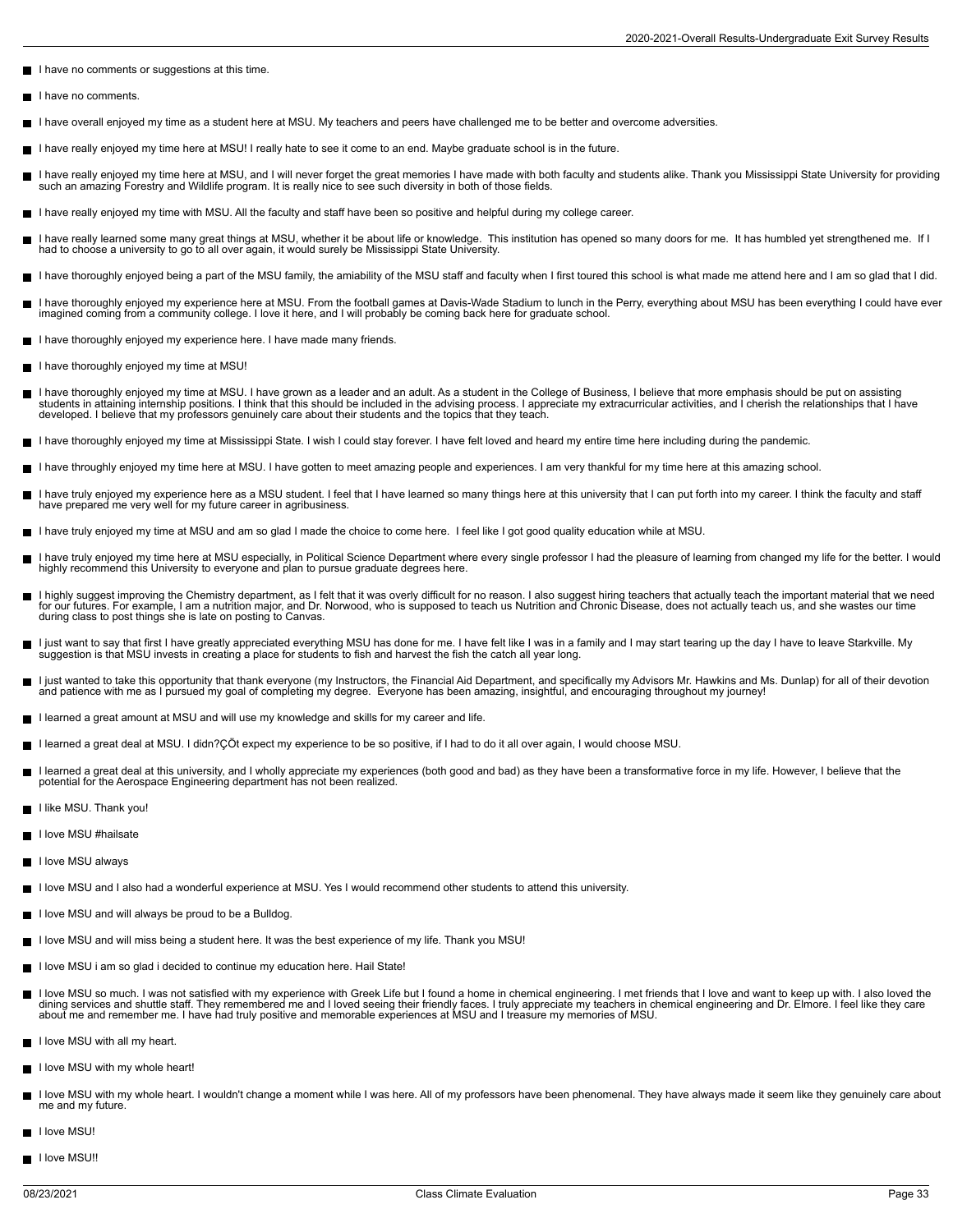- I love MSU, however, I believe there is a lot of room left to grow in diversity. I also wish transfer students were better equipped at transfer orientation. Please focus heavier on advising at that event, most transfers are juniors who have less room to make mistakes in their courses for the semester.
- I love MSU, this is my home.
- I love MSU. It has been a fantastic experience and like I indicated as above, I would do it all over again. However, some major suggestions I have include to take teacher evaluations  $\blacksquare$ seriously. Especially if there are professors indicating that they are not teaching well nor care about my education. Continue to invest in quality staff and professors.
- I love Mississippi State University with all my heart. From the first time I came to campus as a student from a different university I fell in love. Transferring to MSU was the best decision I could?ÇÖve have made in my life for my education. Hail State Forever! The only suggestion I have is being making students a priority when it comes to things like parking and events.<br>We were often the last thought when it c
- П I love Mississippi State! It has opened so many doors for me moving forward as a professional! In the many organizations I have been I have built so many networking relationships<br>because of Mississippi State! Hail State!
- I love State. Hail State!
- I love it here.
- I love my advisor Dr. Roberts but not my previous advisors. I wish they did more advising on how I can take classes that bettered my area of education and went towards minors of my П interest. Dr. Roberts was the first to suggest minors, even one that was not in her department. I also loved the Student Counseling Center and Dr. Stafford. They kept me alive.
- $\blacksquare$  I love my time at MSU.
- I love this school and everything it stands for. Hail state!
- I love this school it will always have a special place in my heart.
- I love you MSU.
- I loved MSU and all of the opp. it has given me! I formerly and lived in Hathorn & often couldn't find a parking spot and parked in an illegal spots to avoid risk of safety/having to walk miles<br>alone at night.I encourage t miles away.I wouldn't be typing this as a senior if I wasn't truly passionate about this.
- I loved MSU it changed my life. I met my future husband here and we will be getting married in December. I so enjoyed all my professors and I loved how the environment of MSU was always a family environment.
- I loved MSU so much!! Thank you for giving me an amazing four years of college.
- I loved MSU, I am going to miss it so much. Best experience of a lifetime.
- I loved MSU, and I definitely feel as though I made the right choice in coming here. I loved the Department of Chemistry and being a part of the college of Arts and Sciences. I do think that Ē several parts of Hand Lab could be updated.
- I loved MSU, and that's why I'll be returning for Graduate School.
- I loved State
- I loved attending Mississippi State University for my college education. I knew I always wanted to attend MSU because of how welcoming everyone here is and how great the environment<br>is. I have made so many lifelong friends
- loved attending Mississippi State University. It is wonderful school that promotes the wellness and success of their students. I will be always be grateful for the friendships I made at Mississippi State and the knowledge I have gained.
- I loved every minute I spent on this campus, which is why I will be staying for graduate school.
- I loved going to school here. The only thing I would change would be the Parking citations. We as students pay to attend this university and if for whatever reason we need to park out of zone, I feel as if it should not be a big enough deal to get a \$30 citation. We pay over \$4000 to attend classes and then we have to pay roughly \$180 to park on campus. I, personally, do not think there should be parking citations for students parking out of zone.
- I loved it !!
- I loved it and am sad to go:(
- I loved it at MSU! I met great people and made a lot of new friends.
- $\blacksquare$  I loved it here.
- I loved it here. The faculties were very nice, professional, and helpful. The people were very welcoming. I had a good experience here.
- $\blacksquare$  I loved it!
- I loved it.
- I loved most all of my instructors. I thought they were all warm, caring, and genuinely concerned about helping me grow as a student. I could not have asked for better advising staff. They  $\blacksquare$ helped me make the best decisions possible based on my desired pace and circumstances.
- I loved my 3 1/2 years here at MSU. I am from Starkville so I always loved MSU and wanted to attend I love it here.
- I loved my experience at MSU online.
- I loved my experience at MSU!
- I loved my experience at MSU. During my 4 years here I can honestly say I felt "at home". Students and faculty were always welcoming. The campus and atmosphere of MSU is beautiful. I  $\blacksquare$ really enjoyed my time here.
- I loved my experience at Mississippi State University.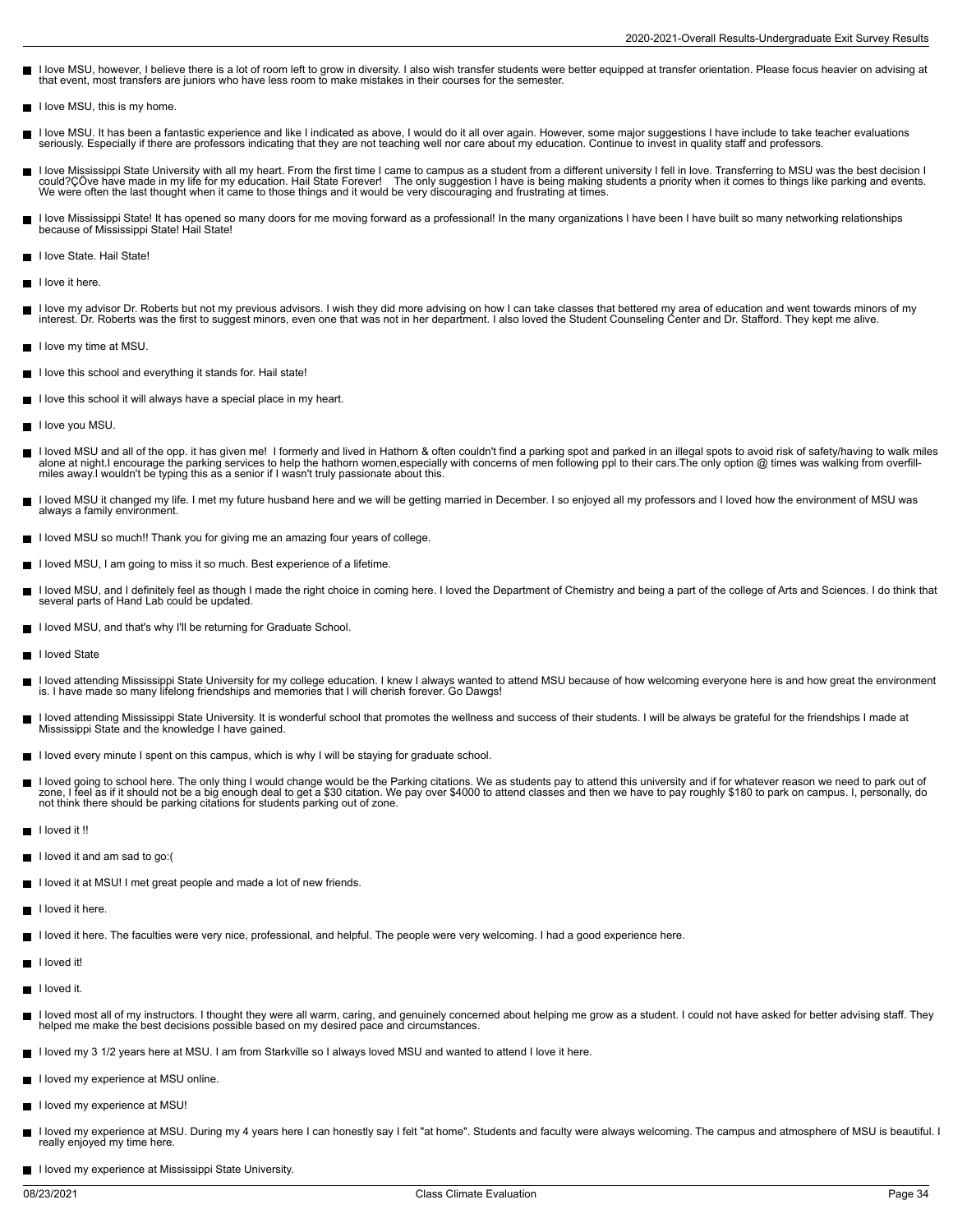- I loved my experience attending Mississippi State University.
- I loved my experience here at MSU. The environment was so comforting and welcoming. It is my home away from home. I have loved my experience so much that I want to try and stay in П Starkville and pursue a career here.
- I loved my experience here at MSU. The only concern I had was with the counseling services office. I remember experiencing a low point in my life and how devastating it was to be informed that the counseling office had no room for me. It is supposed to serve as a place of refuge, especially, for those out-of- state students who rarely have somewhere to turn.
- I loved my experience here at Mississippi State!
- I loved my time at MSU and I am going to miss it tremendously.
- I loved my time at MSU! I am sad to be leaving.
- I loved my time at MSU. I recommend for classes on Black history, (African American history, etc) Please employ a black professor. I understand that that sometimes that can be hard because you can only employ from your pool of applicants, but in order to promote the rise of black scholars, we must have that example.
- I loved my time at MSU. The only complaint i would have is more effort on teachers parts. I know they have lives to and are human also but most classes in the University are taught by teachers who could not care less and collect a paycheck. just because someone fits a checklist doesn't mean they will be a good teacher. thank you.
- I loved my time at Mississippi State П
- I loved my time at Mississippi State University. I will miss going to school here. I learned a lot and meet tons of friends.
- I loved my time at Mississippi State and would be honored for my children to one day attend this university.
- I loved my time here at MSU and I wouldn't trade my time or experiences here for anything else. Overall I was satisfied with my classes but I would also say that there are some professors that should get reviewed and reconsidered. They don't represent MSU well for students. Some professors I had either couldn't teach due to language barriers, too smart for the class assigned to them, or just were generally people that shouldn't teach.
- I loved my time here at MSU!
- I loved my time here at MSU. HAIL STATE
- I loved my time here in Starkville and at Mississippi State University. It exceeded my expectations, and I cannot have imagined myself anywhere else over the past 3.5 years.
- I loved my time here it grew me as and taught me so much about others and myself.
- I loved my time here so much, I wish the only thing I did differently was get involved earlier on rather than later.
- $\blacksquare$  I loved my time here. Hate for it to be ending.
- I loved my whole experience at Mississippi State! I am sad to be leaving MSU. I hope that future students can enjoy campus just as much as I did.
- I loved studying BME here at MSU, but I definitely wish I would have had more connections to alumni in the industry. Although I have a job after graduation, I would have loved to be able to  $\blacksquare$ connect with BME companies at career fairs and other networking opportunities through MSU. This does not impact my decision in "choosing MSU all over again" because of the incredible<br>overall experience I had here. I would
- I loved the Mississippi State experience. I would recommend this university to everyone.
- I met some amazing students and built some live long friends. ш
- I must say, I am not the same person I was when I arrived at Mississippi State University. I am leaving here proud of the woman I've become and confident in all that I have learned and acquired here. I will never forget how compassionate and inspiring most of my professors were. They pushed me and motivated me in ways, I'll never forget. It's been real, MSU. I can't wait to see what God has in store for me post graduation. With love, Quianna Harrington.
- I never could have imagined how amazing my undergraduate experience would be at MSU
- I never thought I would enjoy my professors as much as I have and for that I am presently surprised. The teachers here are absolutely wonderful and I could not imagine what going here<br>would be like without them. Specifical
- I never thought i would be able to attend a university because of financial reason. MSU made that happen. I was able to achieve my dream. If you put in the work anything is possible at П MSU.
- I only had 3 semesters here as I completed half of my ME degree at MGCCC. I generally enjoyed my experience at State and would come back for any future education I may want.
- I pay all this money for school, for it to be online; I honestly think that is ridiculous. I understand the COVID protocol, but the price is unreasonable. The parking situation is extremely<br>unorganized as well. I also was
- I personally only used the Meridian MSU campus, so I do not have much experience with MSU Starkville.
- I personally think my major was a great choice. All of my teachers truly wanted us to do our best. I think that HDFS does not get the appreciation it deserves. I would have never known about my major if I had not looked through every single major MSU offered when I was trying to change my major.
- I really enjoyed my MSU experience. I look forward to utilizing my degree to help advance my career and long-term goals.
- I really enjoyed my experience as a student/athlete at Mississippi State. I look forward to being an active alumnus.
- I really enjoyed my time at MSU! I am so grateful for the opportunity to attend.
- I really enjoyed my time at MSU. I learned a lot and can?ÇÖt wait to apply it in the real world.
- I really enjoyed my time at Mississippi State!
- I really enjoyed my time here and I will miss it very much.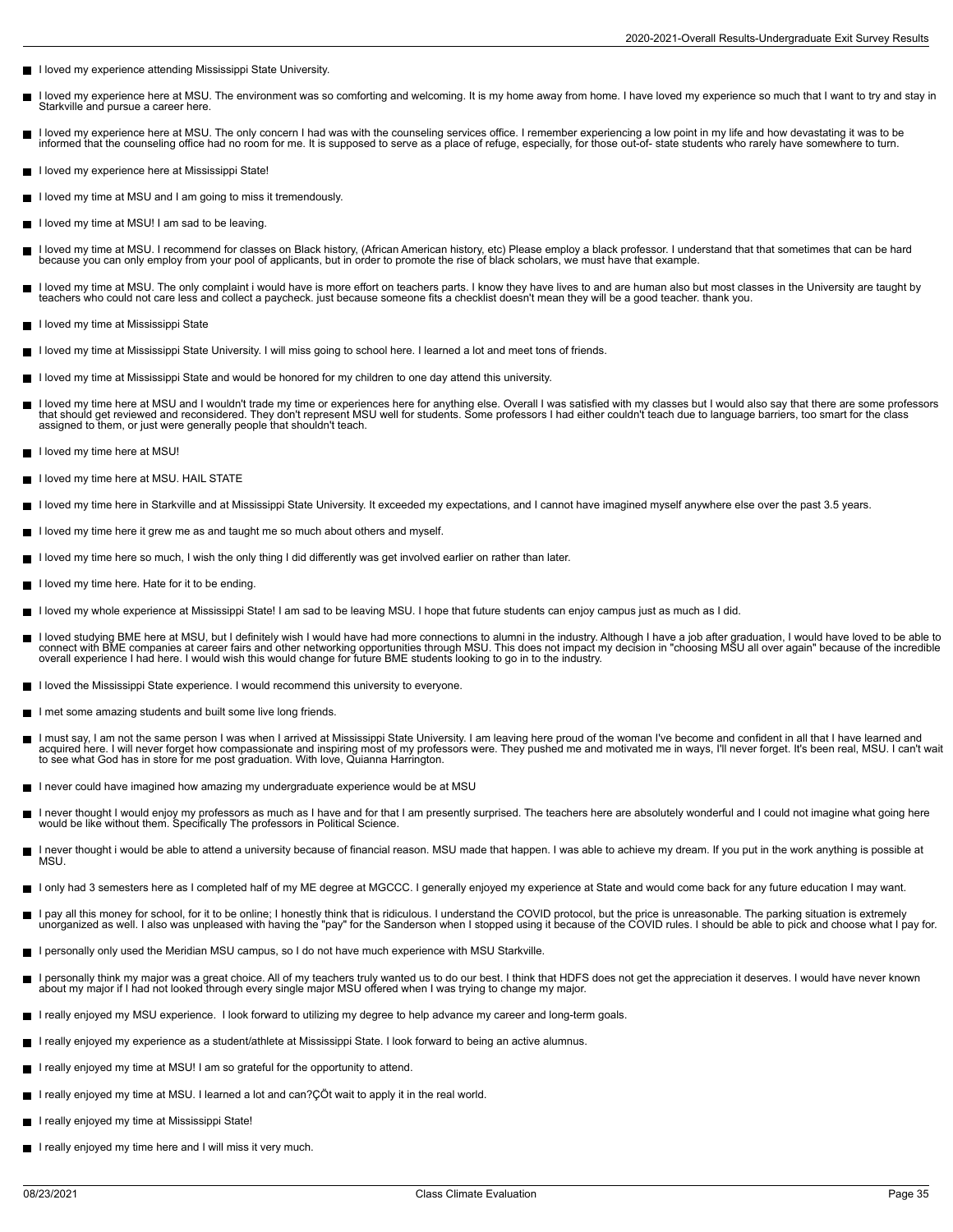- I really enjoyed my time here at MSU. My teachers cared about my well being and wanted me to succeed. I loved being involved in all my extracurricular activities such as the Famous<br>Maroon Band, Kinesiology Student Ambassad
- I really enjoyed my time here! I gained so much experience and had so many opportunities for service. I wouldn't trade it for the world.
- I really enjoyed my time here, at State. I started as a freshman with no friends and graduated with some friends that I call family. MSU will give you the best experience any college student  $\blacksquare$ can ask for!
- I really enjoyed the online degree program. I feel it was a true benefit for future endeavors. Everything was co-operative and communicative during the one year I spent at Mississippi State П University.
- I really enjoyed the vast majority of my teachers. I felt that they were competent and passionate about the subject. I have no complaints about the education I received.
- I really loved the campus of MSU and the Poultry Science department. I was nervous about coming to a big university because I am a huge introvert but the department of Poultry Science made me come out of my shell and I have met some life long friends here in my two years. Over all if I could do it all over I would stick with MSU.
- I really think that the Computer Science Department here at Mississippi State is struggling. I have had very few professors that I look back and think fondly of in terms of accessibility, relevant content, setting high expectations of the class, and overall knowledge of the subjects they are teaching. Please fix the CS department.
- I received a quality education at Mississippi State University.
- I recommend doing my engineering outreach, coming into college I was against engineering because I didnt fully understand what it was. Then I saw what it was and fell in love.  $\blacksquare$
- I recommend that MSU-Meridian do a better job in advising their future students.
- I sent an email to the dean following last semester. I was extremely unhappy with the way the professors handled summer 2020 and Fall 2020. The dean did not acknowledge me, I feel  $\blacksquare$ unheard. I feel I paid far too much money for poor quality instruction.The only reason I continued this semester is because I have 20k in student loans that won't pay themselves. Your<br>professors need to be reminded they ar
- I should have a minor in Biology but I didnt see that option available under minors
- I sincerely enjoyed my experience at MSU. I would do it all over again if I could. This university has an outstanding atmosphere, unlike any other. The biggest blessing was my opportunity  $\blacksquare$ to enhance my education through research.
- I started out having no clue what I was doing and struggled to find my way, but I am glad I chose the path that I did and met the instructors I had along the way.
- I struggled a lot. I did not start in Interdisciplinary studies, but i wish i did. If I had known about it sooner, I would have done a lot better academically and been happier and had a better handle on mental health. That major in particular needs to be addressed and recommended more.
- I studied Aerospace Engineering and I experienced harassment and blackmail. The advisor, Mrs. Bush requested personal information from me in exchange for her advising services. She  $\blacksquare$ withheld Scholarship funds from me by withholding her signature. She yelled at me for asking for her signature and aggressively approached me forcing me to retreat out of her office and<br>into the hall. I felt forced to tran
- I suggest increasing the availability of places and locations for students to do work. I do not work well at home or in my room, so having a place away from that to study and do homework  $\blacksquare$ was the only reason I made it through college.
- I suggest making campus feel safer for female students.
- I suggest you get out and get to know someone new.  $\blacksquare$
- I think MSU has done several things well with regards to maintaining a good campus environment. However, I am somewhat irritated at what feels like the continual decline of the<br>Aerospace Department. Whether that be through Aerospace curriculum as top notch.
- I think MSU was a very good choice for my bachelor's degree. I was skeptical when I first decided to join MSU for my undergraduate degree but upon coming here, meeting the faculty,<br>visiting the campus, made me ensure that and I would definitely recommend it to any of my future relatives or friends.
- I think Mississippi State provided everything that I could possibly need, it was just up to me to use those resources. Probably the most frustrating thing was development/structural integrity surrounding MsState campus, but other than that it has been a good experience and I appreciate the attempt to make things as normal as safely possible.
- I think if there was an FE exam review class offered it would help a lot.
- I think it is highly racist to single out any one ethnicity like Mississippi State currently does. An organization like the "black voices of msu" continue to segregate cultures. We should have<br>zero organizations that have
- I think it is important for professors to be able to speak the main language clearly, which for this school is English. It is important for instructors to be invested in INSTRUCTING not research!!!
- I think one area where my experience could have improved is in keeping a single academic advisor over my years. I had a new advisor every semester and that made it difficult to build a relationship with them when I only saw them once.
- I think perhaps there should be a bigger online presence for student involvement for online students.
- п I think some teachers in my department need to understand more on the teaching aspects and not on the marks. I think the few teachers are more focused on their students scoring well<br>rather than them actually learning the m
- I think that it would be a good idea for the College of Education to have students do their internships for a complete year in one classroom. I think that when they have the experience to be<br>with the same teacher for a ful down for an entire semester already.
- $\blacksquare$ I think that it would be a good idea to have more advisors for the College of Business, because I feel that Vincent Young has a lot on his plate. Although I did not have trouble with him and<br>my advising, I think it would b
- I think that most of the professors were diverse; but many of the students were very typical Mississippian's who voiced their harsh and rude opinions especially due to who is in office as the<br>president during this time. I born and raised Mississippi resident myself and I can even realize how wrong that people like that were.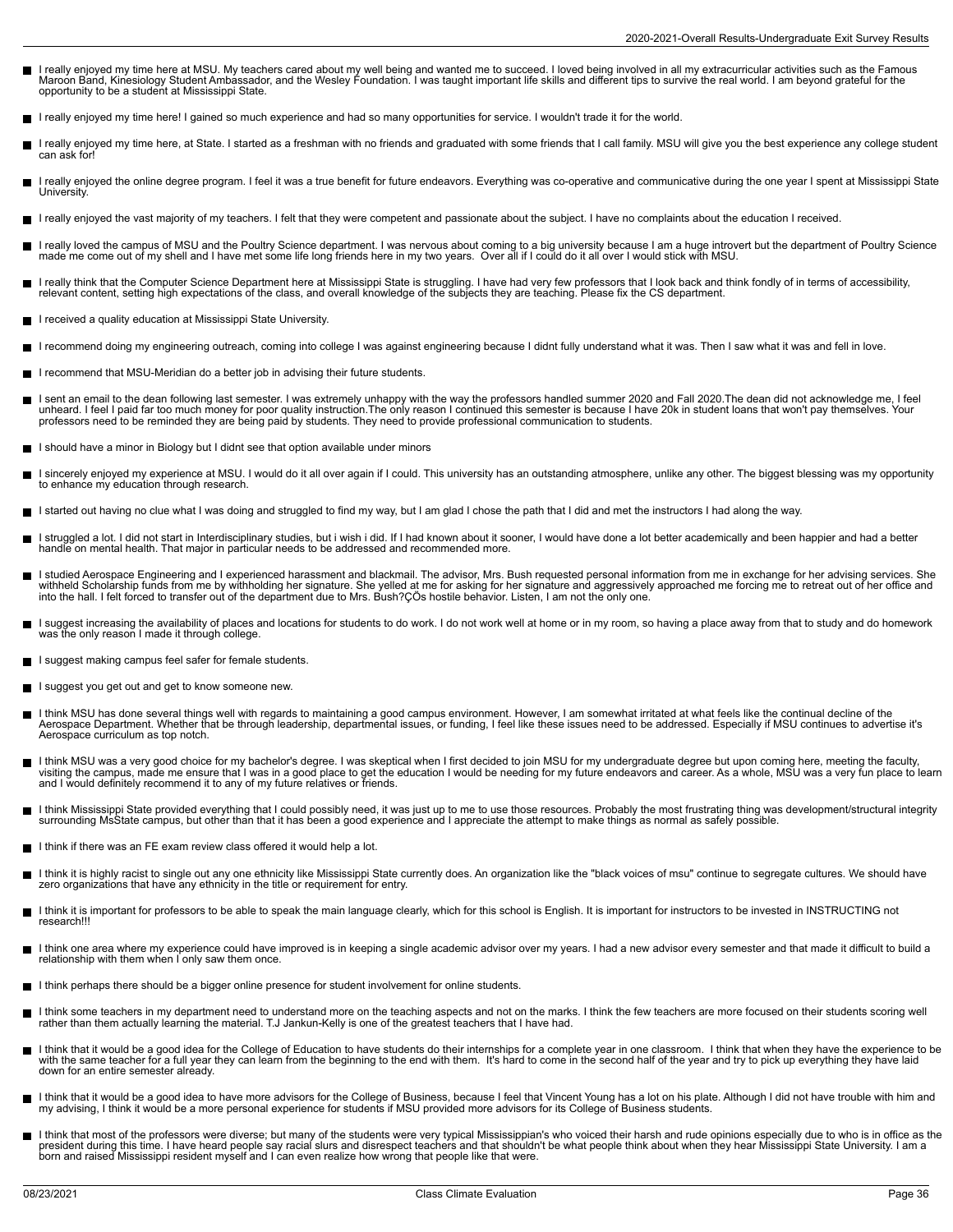- I think that some of the classes could have done a better job of making classes more realistic to what you might see in a real job. Some classes taught valuable information that would help for when working, but did not always explain what and why the problem was even being solved.
- l think the main thing I would recommend is improved parking, but you guys are already doing that. I would also recommend a better parking situation on game days for the weekend for<br>people living on campus. I had them try
- I think these 5 years of studying here at Mississippi State have been very up and down, especially with the added challenge of being a student-athlete. However, the people I've met and<br>the relationships I've built with peo
- I thoroughly enjoyed challenging myself to extend my learning in all disciplines across campus as well as the exposure I had to other areas of learning.
- I thoroughly enjoyed my experience at MSU and would highly recommend it to any future student.
- I thoroughly enjoyed my time at MSU and I am grateful that I made the decision to transfer here from USM.
- I thoroughly enjoyed my time at MSU.
- I thoroughly enjoyed my time at MSU. I am forever grateful for the wonderful college experience, even as a transfer from junior college. If I had to do it all over again, I would choose MSU every time.
- I thoroughly enjoyed my time at MSU. I met a lot of diverse people and it made me appreciate my background even more. I believe MSU made me grow as a person and allowed me to strengthen my leadership skills in various classroom and extracurricular settings.
- I thoroughly enjoyed my time at Mississippi State University
- I thoroughly enjoyed my time at the English Department of MSU, and I found it both formative and fulfilling. I would not have traded my time with the faculty here for the world, and a large  $\blacksquare$ part of who I am as a scholar and a person is because of these wonderful people. I think MSU provides plenty of opportunity to its students, and the memories made from these opportunities will follow me for a lifetime.
- I thoroughly enjoyed my time in Starkville for the past 5 years as a student.
- I transferred in from JUCO going in to my junior year. It was a "culture shock" to say the least. I came from a JUCO of around 5,000 students to a university of around 23,000. Thompson Н Hall welcomed me in with open arms. I have enjoyed being able to get hands on with most of my course work during labs. Most professors are enthusiastic about what they do and want us<br>to learn. I will forever be thankful to
- I transferred to MSU my junior year of college, and I wish I would have attended all 4 years.
- I truly enjoyed my time at MSU Meridian Campus. My instructors were very knowledgeable of the information that taught us. They also were always available to assist if me or my classmates needed any help. HAIL STATE!!!
- I truly enjoyed my time at MSU. I met many wonderful people and learned many life lessons. I gained lots of experience and knowledge that will help me with my future endeavors.
- I truly enjoyed my times here at MSU. I?ÇÖve learned things and experienced things I know I wouldn?ÇÖt have have at any other university in Mississippi. The environment always feels<br>so safe and welcoming. I definitely feel
- l understand that the Aerospace Engineering department is in the process of rebuilding its reputation from the turnover in staff over the past 5 years. But it is affecting the instruction within<br>the courses. Students have of it, hence this survey. Overall, my experience at MSU was great and unforgettable. Hail State!
- I want to give a big thanks to the landscapers and janitors of MSU for keeping the campus clean and beautiful all year round. Also, thank you to all the business and office associates on campus for keeping our community running!
- I want to thank MSU for all of my experiences. I truly enjoyed my time at MSU and can not wait to see where this chapter will next begin! GO DAWGS!
- I was a transfer student from another 4-year institution, and I was welcomed with open arms by everyone at MSU.  $\blacksquare$
- I was able to switch advisors in the middle of my time here at State, but some advisors could careless about their advisees and seek to intentionally be hateful. I believe that if someone is Е going to advise a student, he/she should not absolutely hate his/her job.
- I was an all around good experience.
- I was an online/distant student. Therefore, some of these criteria above did not apply to me. However, I did enjoy the flexibility of the program!
- I was not a fan.
- I was pretty satisfied with MSU overall throughtout my years attending as a student.
- I was quite displeased that I was advised to apply for my degree in the spring so that I could walk knowing I would be doing a maymester class. I ended up having to double pay for the application fee and did not even walk becasue of the pandemic.
- I was so excited to be able to attend my dream University, however the learning experience was a little different than I expected. I think that State should put in more effort to get more skilled professors to teach courses like Real Estate, Insurance ,etc. Other than that being a MSU student was the best time of my life.
- I was so excited when I got a chance to attend Mississippi State. Going to a school where my mother was an alumni has been a honor and a privelage. Being a non-tradiotnal student, I thought it would be tough. Mississippi State made me feel right at home.
- I was very disappointed in many aspects of the kinesiology department and their lack of supplemental learning. I do not feel equipped to take the steps into grad school or a job with the amount of information I have learned.
- I was very impressed with MSU faculty and staff. I am glad I chose to further my education at this university. П
- l was very pleased with all of the teaching styles that each professor provided. All of my professors within my department were always so helpful and personable. They would always grant<br>help when needed and made sure you k school.
- I was very well pleased with my experience at MSU.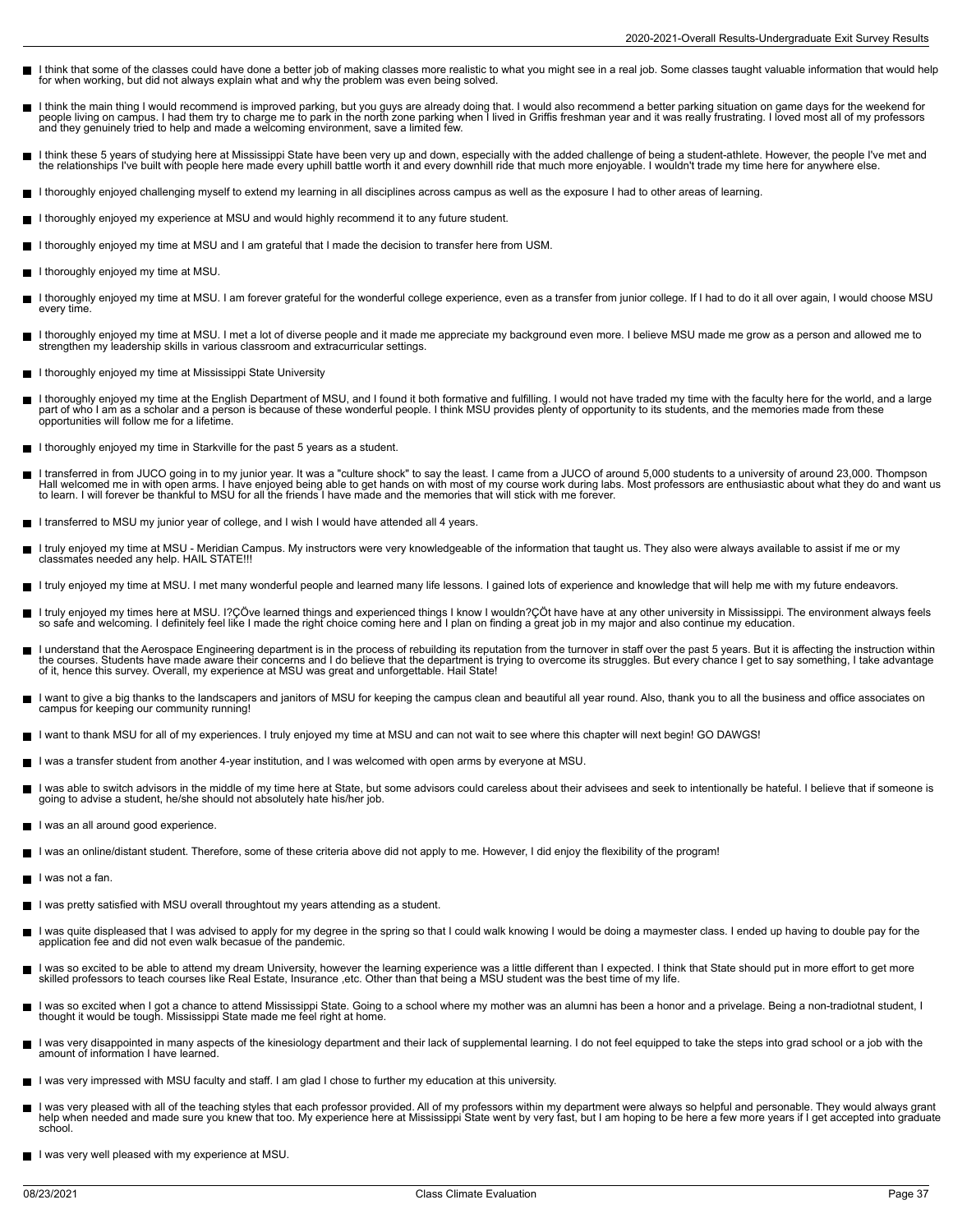- I wasted thousands of dollars on things because of miscommunications with my advisor and even graduated later than I should have. I love MSU and the memories I made here, but there were many days where I felt betrayed by advisors and felt they didn't really care or prioritize my need to graduate.
- I will always be a strong advocate for Mississippi State University because of my incredible experience here as an undergraduate student. The faculty, staff, and students made this place<br>my home the past four years. I love
- I will always be thankful for my time at Mississippi State.
- I will look back on my experience positively, though the challenges are currently making the appreciation difficult. One person that specifically will remain in a positive light is my academic П advisor, Chase Barr. Chase provided guidance, advice, and availability to help with any problems or questions. Chase is the man.
- $\blacksquare$  I will miss it!
- I will miss you Mississippi State! Forever cling to thee, fondest memories of these! MAROON & WHITE! Thank you for preparing me so well for graduation! I am happy to say I accepted a full-time job in Data! I loved my 4 years here and will miss it to pieces!
- I will truly remember my time here at Mississippi State University as being the best thing I have ever did.
- I wish I had the foresight to go to literally any other school. This backwoods swamp school is the absolute worst, the people, teachers, and superfluous staff all suck.
- I wish I would have been required to write more in my courses. Being able to write well is a very important skill. I wouldn't trade my time here at MSU for anything in the world. This is a<br>special place with dedicated facu
- I wish I would've done more with my time here, but I am happy to be almost done. #hailstate
- I wish my advisor in the CSE department was a little more involved and active in his role, he still did his job. MSU has the ability to hire people that are passionate about their fields, even if  $\blacksquare$ they aren't the best when it comes to teaching. One thing that I should have done more is visit during a professor's office hours as I feel it would've been a great deal more helpful. MSU is a great experience for STEM students and I commend them for being able to be active in the career center.
- I wish on-campus activities were a little more advertised just cause I feel like I missed out on a lot. My favorite event was the kidult day and I would love if they would bring that back.
- I wish that academic advisors had more time to focus on advising other than teaching. Maybe there should be a separate faculty that focuses strictly on advising, it would improve a lot and  $\blacksquare$ help students career plans.
- I wish that both my degrees were more challenging. I wish they both incorporated more writing. I love my experience at MSU, I do wish that they reached for excellence more. I wanted to<br>finish feeling satisfied with my 3.93
- I wish the university listened to students' reviews about professors. The quality of professors ranged widely from very good and very bad, and it was disheartening when I tried to inform the<br>university that the professor w
- I wish they would offer some of the classes more than at one time each semester making conflicting with other classes and harder to progress with my degree.
- I would STRONGLY suggest that you put people in the financial aid office and registars office that know what they are doing. I was repeatedly mislead by the people in those offices who<br>answer the phones. They are the reaso
- I would appreciate more sidewalks and bike lanes on campus. I would have liked to have had more vegan, vegetarian, pescatarian options on campus.
- I would definitely recommend MSU to future students. I loved my time here, Starkville is a very unique and fun place to live.
- Н I would have appreciated more guidance on balancing family time with school work. I realize most students do not have a wife or kids, but I have been married for the entire duration of my<br>time at MSU. Additionally, there w fully refunding me for a parking decal that I purchased before discovering that nearly all of my classes are online.
- I would have liked to have a more in depth orientation for the transfer students. I felt like I was a freshman all over again, and I had no idea where some of the buildings were, and I was also lost on some procedures.
- I would just suggest that students coming in as freshmen take an orientation course or join a club previous to the starting of their Fall semester so that they become acquainted better with the campus, the school process, and finding friends.
- I would like to acknowledge my advisor, Jonathan Black. He was absolutely wonderful. He was always willing to answer any of my questions, no matter how crazy they were. He was always available to me. He answered every email in a timely manner. He deserves five stars. My overall experience at MSU was fabulous. My professors were all wonderful and very helpful.
- I would like to personally commend my advisor, Kevin Entrekin. He paved a degree plan out I never would have thought possible, and he was always ready, willing, and able to help at the<br>drop of a hat. Without him, I would h
- I would like to see the social work program on campus get more recognition. The professors really care about our education, and they try their best to make sure we go out into the world prepared.
- П I would look more into professors because some of the professors I had did nothing to help my learning experience. Also if someone was becoming a biology major they need to realize the biology department does not care about religious views.
- $\blacksquare$ I would most definitely suggest work on parking. When it is gameday, students shouldn't have to move their cars that they paid good money for decals. Alumni should find a suitable place<br>to park. For example, the university basketball and baseball areas of campus.
- I would not have changed a thing about my experience at MSU.
- I would not have rather attended any other university in Mississippi. My last four years of education as well experiences will last a life time.
- I would not trade my experience at MSU for anything.
- I would not trade my experience at MSU for anything. Truly the best 4.5 years of my life so far!
- I would recommend for the parking tags to be cheaper and offered based on seniority. The teachers here were awesome, you could tell the teachers wanted you to succeed. I also love the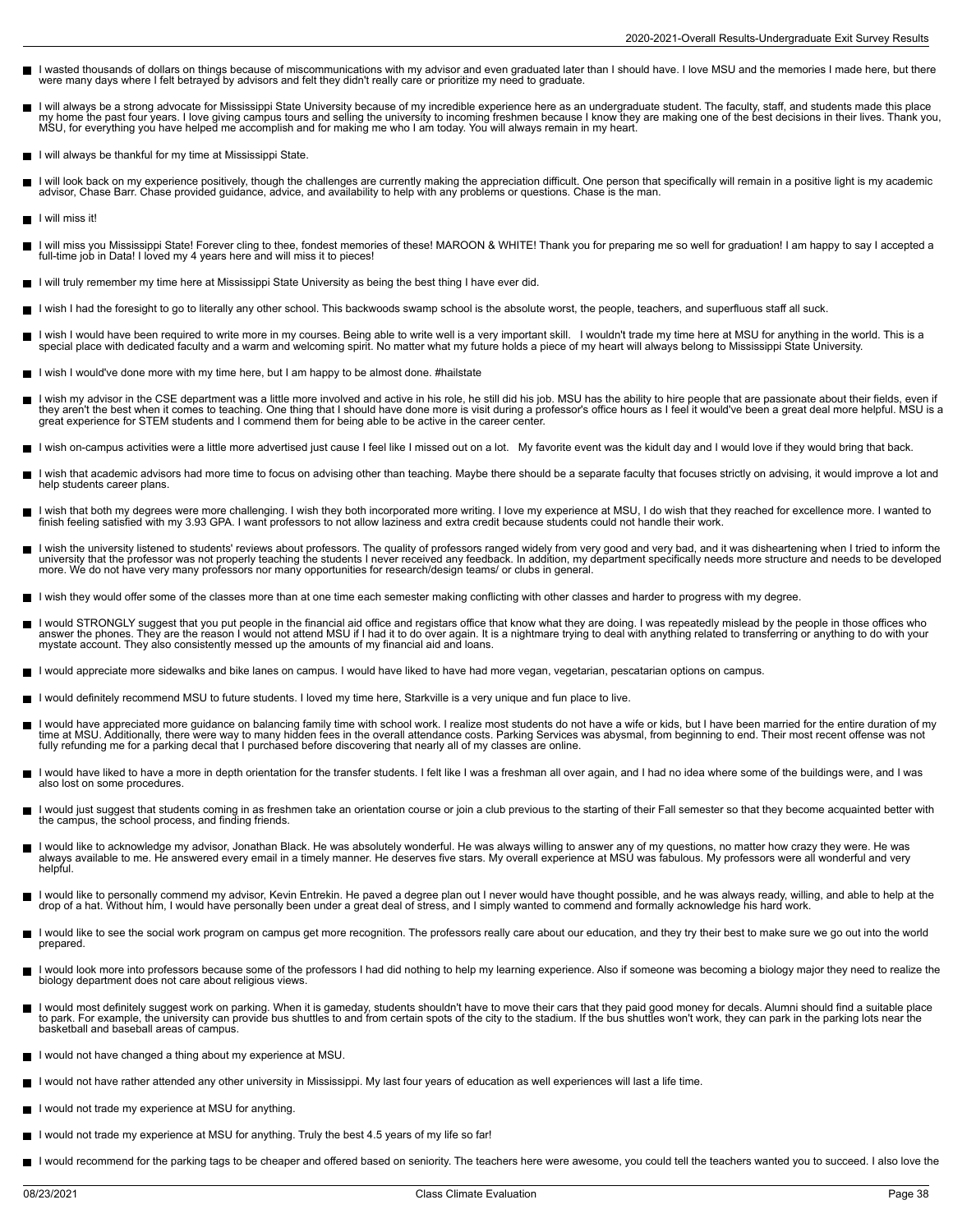atmosphere at MSU it always felt like you were with your family. I wish the advising office would check in on the students and make sure they are doing well in their classes. The<br>housekeeping and maintenance do an AWESOME

- I would recommend more tutors as well as academic advisors for my department of psychology. I feel that it is very limited and puts more pressure on the few that are in the department.
- I would suggest including a coop or internship requirement for Biological Engineering majors so that those who are unsure if to pursue the pre-med or engineering route will have clarity Н upon graduation.
- I would suggest letting instructors teach overlapping classes. On a campus as small as that of MSU Meridian, I can understand needing to have few instructors to cut costs, but when there is only one instructor for each type of class, one bad instructor can create a nearly impassible wall for students who want to graduate. By having teachers teach the same classes during<br>different semesters, it becomes a lo
- $\blacksquare$  I would tell the Poultry Science department to not practice title 9
- I wouldn't attend MSU again, because of my desire to experience new places and meet new people. My answer choice for question 5.11 has no relation to the quality experience I've had at MSU.
- I wouldn't have changed a thing. Best 4 years of my life.
- I wouldn't trade my experience at MSU for anything!
- I'll never forget my freshman year, I got advised by Martha Wilson in Harned Hall. I am an African-American female and so is she. She basically told me that I needed to switch my major<br>and that I wouldn't get into medical
- I'll remember my time here at State forever. These are precious memories that will stick with me for the rest of my life through involvement in Band to multiple clubs. Many faculty are life<br>long mentors to me an I will alw all that's left to say is GoDawgs and HailState
- I'm glad I'm getting my degree so that I won't have to come back.  $\blacksquare$
- I'm going to miss this place.  $\blacksquare$
- I'm just ready to not be in school anymore.
- I'm just thankful for the opportunity to be attend college and graduate.
- I'm pretty sure throwing up one parking garage with a few levels to it would solve most of the parking problems, especially in commuter west, for a few years at least. I took chemistry my<br>freshman year, and the teacher tol to have a whole class average on a test be below passing?
- I'm satisfied with how MSU worked, but I wish we were reminded more about deadlines.
- I'm so grateful that I chose MSU and couldn't imagine spending the last 4 years anywhere else!
- I've had a great experience at Mississippi State University and have really enjoyed my undergraduate studies. Most professors were very accommodating when certain needs arose.  $\blacksquare$
- I've had a great experience here at MSU and have made many great memories and friends. The writing and history classes were great here and the biological sciences were also great. The chemistry department has needed work in my opinion on its curriculum because I had quite a stressed time even with the help provided.
- I've had a great time here at State, I hope all others that come can receive the same quality education that I did.
- I've had an amazing time at MSU, but I wish MSU would give Jackie Mullen & MSU Panhellenic more praise & recognition. Being a part of Panhellenic life has been one of the best<br>decisions I have made at MSU. The amount of s could've done it without them. Overall, MSU Panhellenic deserves to be given more praise & honor. Besides that, thank you for everything MSU!
- I've had wonderful experiences, but also very terrible experiences with faculty on campus. The faculty is the only reason I wouldn't attend MSU if I had the chance to do it again. I feel it's  $\blacksquare$ important to make sure students are satisfied with the faculty they encounter in order to make their experience at MSU a good one. I hate that I'm leaving here with a negative experience considering I was so excited and happy to be here as a Freshman.
- I've learned more in two years in my degree program here than I ever have anywhere else. I'm thankful for the growth of the Comm department and specifically for things implemented by П Dr. Likes to the Broadcast fields. I feel very prepared for the real world.
- **I've love attending MSU.**
- I've loved my time here at MSU! I have had instructors who have gone above and beyond and many opportunities to get involved.
- I've really enjoyed my time at MSU, although the handling of Covid-19 during the spring semester 2021 has disappointed me. I am very uncomfortable with coming back to class under the current conditions, but had no choice because one of the senior classes I had to have to graduate that was only offered this semester, and only offered face to face. I feel that the university has not taken the virus as seriously as they should have.
- I've really enjoyed the last four and a half years! Hail State!
- $\blacksquare$ Idc
- If I could do it all over again, I would have attended MSU straight out of high school instead of going to another university.
- If I had the chance to do it all over again I would choose MSU every time. My experience here at MSU has been more than I could have ever hoped for. Coming in as a an out of state student I was immediately welcomed and greeted with open arms, MSU was like a second family to me. I could not have asked for better professors, advisors, or staff to have guided me<br>through this academic journey. I appreci
- If I had to give one suggestion to MSU, it would be to fix the bus schedule from the main campus to the wise center. It makes it very difficult to make it to classes on time when there is only one bus going back and forth.
- If I had to go back and take my bachelors degree again, I would definitely attend to MSU again. I do not regret coming to this school. Everything I learned, the people I worked with, my professors, and each department on campus, have helped me to become the person that I am today. I will definitely recommend MSU to anyone! HAIL STATE!
- If I knew I would have had to take two years worth of courses that had nothing to do with my degree I would have found the training elsewhere and joined the career force years ago.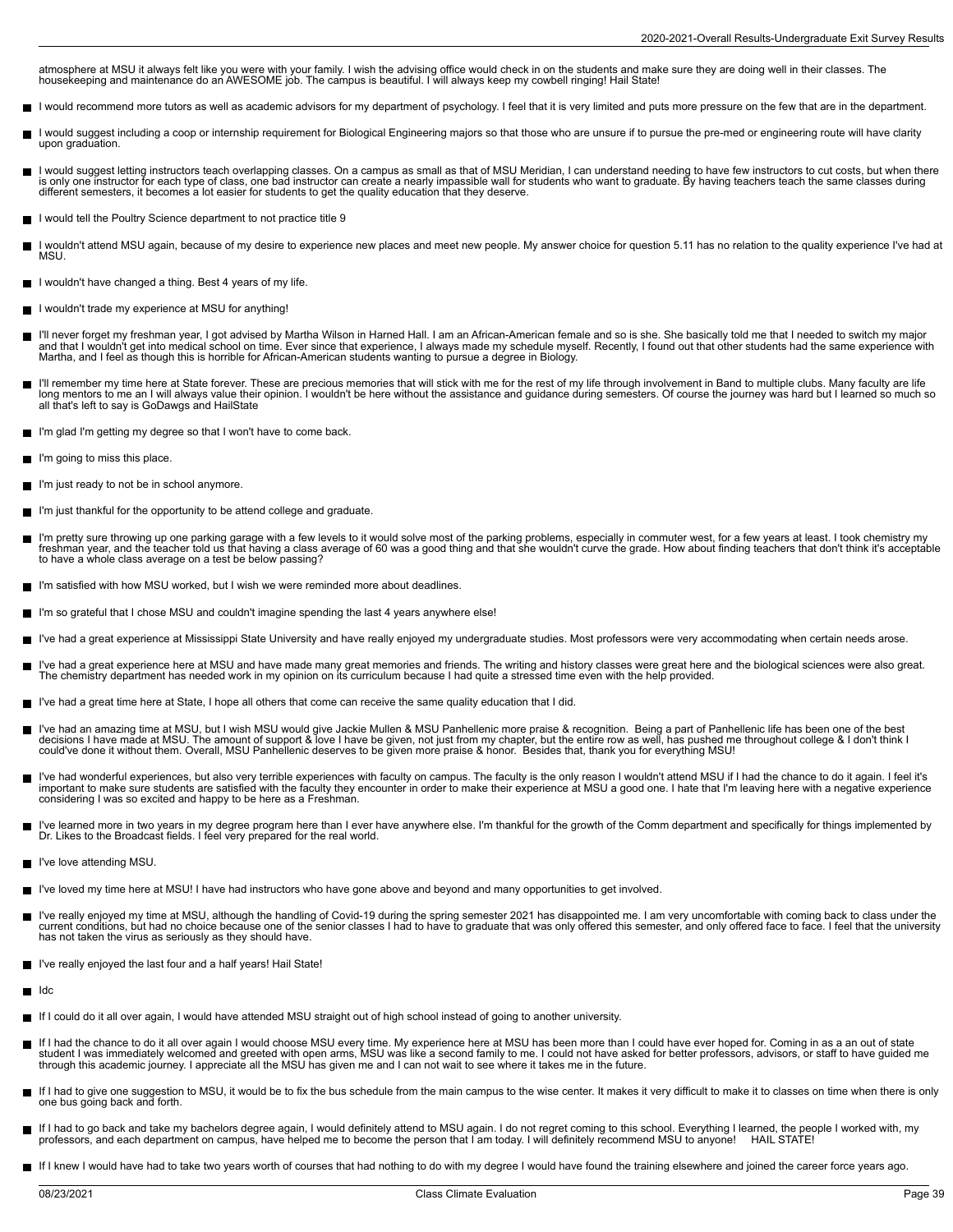School just felt like an obstacle once I understood what I wanted to do because I had to take classes that were not relevant to my future career at all.

- If traditionally face to face classes have to be switched to hybrid/completely online, tuition should be lowered. The level of instruction is never the same regardless of the skill of the  $\blacksquare$ professor and we should not have to pay for what we do not get.
- Improve science department, specifically physics and chemistry.
- Improve upon health (mental and physical) options/services for students.
- In my 2 years at Mississippi State University, I could not have chosen a better department to be apart of. I was instructed by some of the best teachers this University has to offer. One<br>person I would like to point out is
- In terms of my negative answers, my aerospace advisor was difficult to work with when I wanted to move to the college of business. As for opposing points of view, I thankfully accepted  $\blacksquare$ that not everyone will agree with me long before college. My public speaking teacher is a perfect example of teachers going after conservative students. I had an A in her class before I made a speech halfway through the semester with an opposing view and ended the class at a low C.
- In the poultry program at MSU, your teachers have no practical knowledge about the poultry industry in Mississippi.
- Incredible 5 years, could not have asked for a better experience! Would do it all over again if I could. П
- Instructors waste too much time in the classroom.
- International Business Advisors need to be expanded. There should be more advising for International Business students. П
- International Student Office was very disorganized and was very uninformed upon my status as an international student and never knew the the law that was required for an international student.
- Introduce Job opportunities/ Career options in a more welcoming manner not so harsh even though its that important.
- Invite a more diverse group of people into the faculty, by doing this it allows everyone an opportunity to have a better understanding of each other. Obviously this won't benefit me, but for<br>generations to come I think the
- It always felt like the financial aid office never made an effort to help or solve an issue.
- It feels like everything is about money to the admin, fees everywhere you look. Especially the ASE department feels like they want to put nothing into student development instead focusing the money only where there is profit to be made.
- It has been a fantastic time.
- It has been a great experience.  $\blacksquare$
- It has been great attending MSU, but when a student has an issue with a professor they should be taken serious.
- It is extremely aggravating that we have to pay to send transcripts and apply for graduation. I feel that it is just an easy way to make us pay even more money because of course we are going to do what it takes to further our education and graduate. I do not find it justified at all to require us to pay for these services.
- It was a GREAT experience П
- It was a crazy rollercoaster ride, but I can say that I learned some valuable information in and out of the classroom, here at MSU, that has prepared me for life, and I grateful for all of it.
- It was a fantastic experience! Amazing campus atmosphere, lots of extracurricular opportunities, and great facilities for learning.
- It was a good life learning experience and I enjoyed the life lessons and responsibilities it taught me.
- It was a great experience
- It was a great experience and I will highly recommend attending MSU to future students.
- It was a great experience to attend MSU. A life long dream completed.
- It was a great learning experience.
- It was a great time and it taught me a lot.
- It was a great time!! П
- It was a long and difficult journey to get to the point I am at now.
- It was a roller coaster ride, although its a part of life and I loved the challenge.
- It was a truly wonderful experience. I look forward to continuing my education at Mississippi State University.
- It was a very good experience.
- It was a wonderful experience, and I truly enjoyed my time at Mississippi State!
- It was alright.
- It was amazing 5 Semester. I many great experience.
- It was an amazing experience filled with memories and growth.
- It was an awesome experience.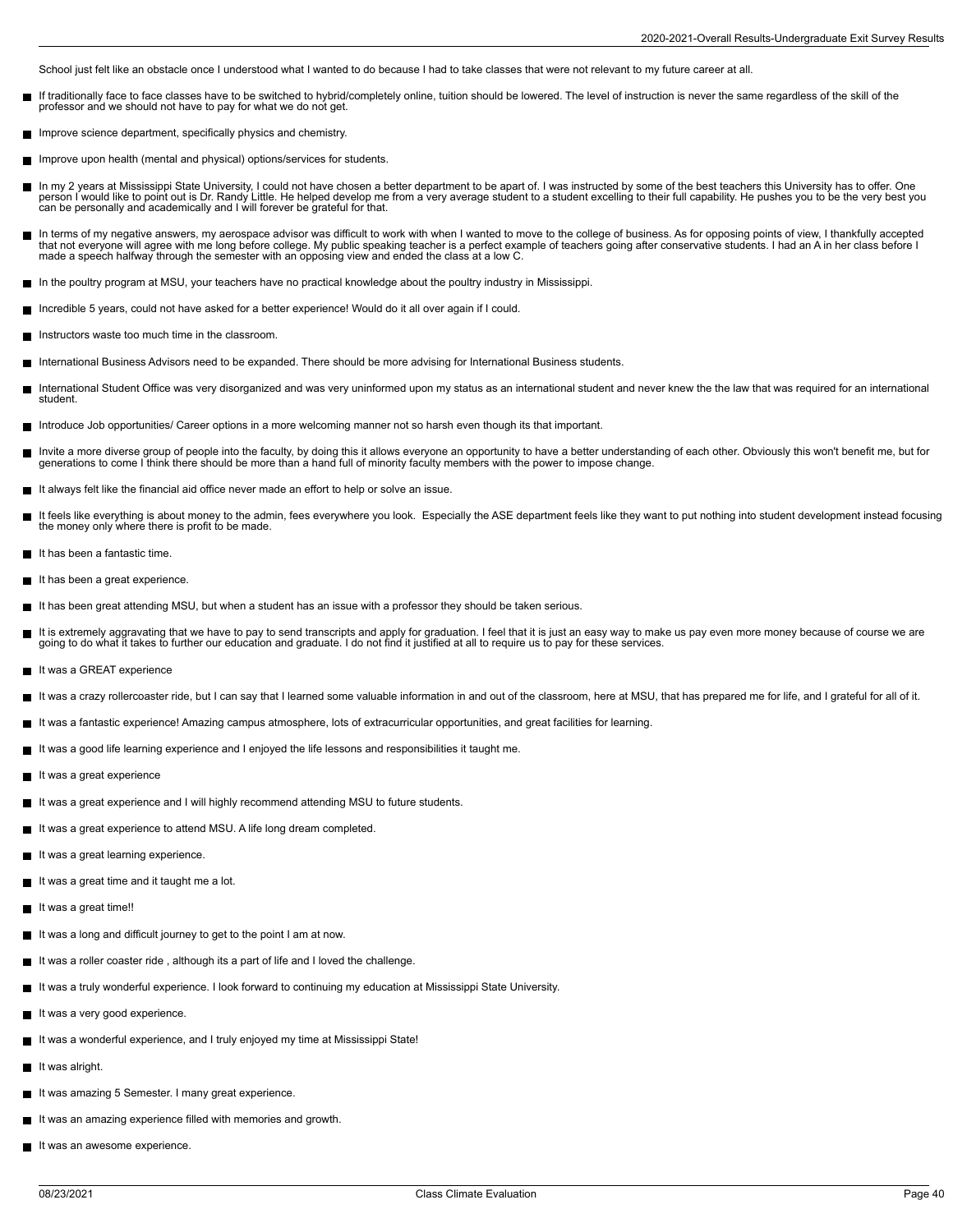- It was an up and down battle that nobody at the school cared about. This school sadly only has one intention and that is to make money.
- It was fantastic! I met lifelong friends, and I am glad that I chose to earn my degree at MSU! Sidenote: Parking Services needs to be reevaluated.  $\blacksquare$
- It was fun! Thank you!
- It was fun. (2 Counts)
- $\blacksquare$  It was good
- It was good time. (:
- $\blacksquare$  It was good.
- It was great MSU.
- It was great experience here in MSU. Specially, being an international student I loved the vibes and environment here.
- It was great. (2 Counts)
- It was not perfect, but I had a great experience at MSU. I appreciate the support from the faculty.  $\blacksquare$
- Е It was obvious this university cared more about making money than ensuring that its students received a quality education while at the same time, spending obscene amounts of money on<br>athletics. Maybe that money could have
- It was overall great but i feel like the university should help all students more after graduation to help find a job in their field.
- $\blacksquare$ It was six long and very hard years with a ton up up and downs due to how much life can happen in that time. I enjoyed my time though I wouldn't do it again cause I'm just tired at this point and want to move on.
- It was the best 4 years of my life until Covid took away the joy of my last semester. GO DAWGS!
- It was the best four years of my life, minus the pandemic! I am so sad that this big change had to occur and really impact my senior year. Even still, it really was such a special gift and I enjoyed each day on campus. I thank God for giving me this opportunity.
- It was the best two years of my life! Thank you MSU!
- $\blacksquare$  It was the greatest time of my life.
- It was wonderful until covid came and pushed me back.
- $\blacksquare$  It went well.
- It would be nice if on campus students did not have to pay to wash clothes.
- It would have been nice to have the same advisor for all four years.
- It's a great school as a transfer student with lots of resources.
- It's been real
- It?ÇÖs been a great experience, I?ÇÖm ready to graduate but I hate to leave!
- It?ÇÖs was good !
- $\blacksquare$ lts an amazing school where I have made so many memories but its not perfect. My only real gripe is it wasn't till my last year and half did I feel like I was doing engineering, I understand<br>alot of pre reqs are required b
- Its was kind of like that bubble gum my mom would get me as a child at first it was super sweet then after about 10 minutes or days it turns hard and not sweet.
- **Just fix advising.**
- **Just happy to be done with undergrad.**
- Kudos to Vergie Bash, College of Business Academic Coordinator. She was extremely helpful and available to help in any way. My former academic advisor in Economics, however, is a<br>different story. She answered direct questi
- **Learn so much information. Great school**
- **Less bullying in my department. But other than that, I had a blast.**
- Less online more in person.
- Library needs an update.
- **Love it!**
- Love va'll
- **Loved MS**. Wouldn't trade my bulldog family for the world.
- Loved MSU
- Loved being on campus since day one of freshman year.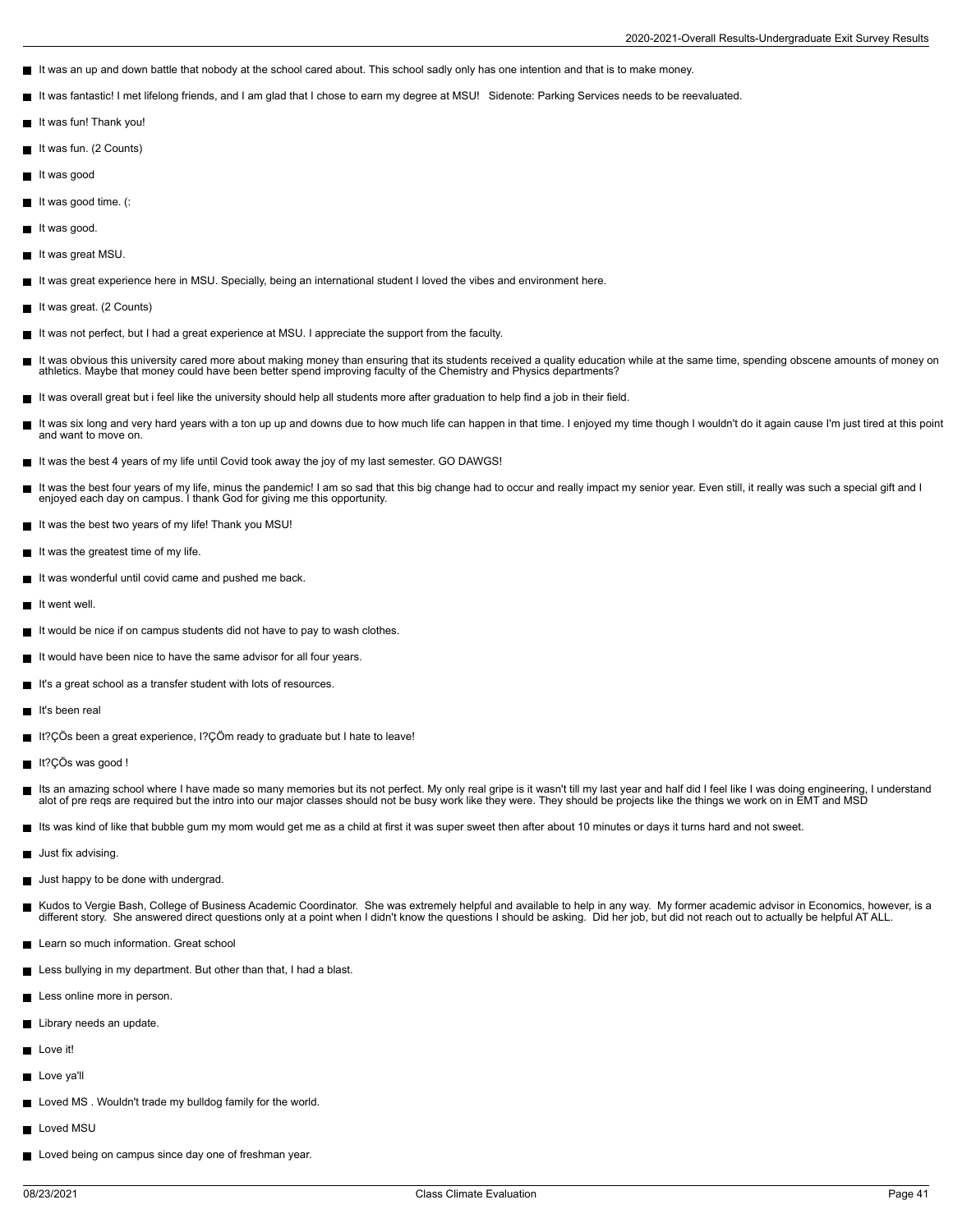- Loved every second of it!
- Loved my experience here. Most of the faculty I dealt with was very willing to help me (with the exception of a few).
- Loved my time here at MSU! However, I would change a few things: 1) Have better parking and more any valid permit areas, including by the ADS building since we have no parking over<br>there if we are not commuter south. 2
- **Loved my time here at MSU. Covid made some things a struggle but that happened everywhere**
- **Lovely**
- Loyal friends we'll always be, love you MSU faculty, staff, and students!
- **MORE PARKING SPOTS AND STOP OVERSELLING PERMITS!!!!!**
- MSU and colleges in general are overpriced. The facility did not go over and beyond for their students and it seem liked most of them did not care or were even passionate about the<br>subject they taught. My degree and colleg
- MSU campus provides a safe academic environment in my opinion and I?ÇÖm am glad to receive my education from there.
- **MSU did a great job with virtual learning.**
- $\blacksquare$ MSU does not accommodate students as individuals. No help with shadowing, hospital volunteer work. Dr. Roberts switched to advising, horrible. Dr. Reese helped, Love her. The PA<br>advisor, great. Parking service, about money towards the end I felt that the university is only revolved around money, and I, the student, was of the universities least concern.
- MSU gave me the best education and lifelong friends. Thank you!
- MSU has been a great place for me to get my education, I wouldn't change a thing I did here!
- MSU has been an amazing experience for me and I look forward to returning for Veterinary schooling.
- MSU has been an amazing home for the past 4 years. I have made many memories, and met tons of wonderful people.
- MSU has been one of the greatest place for me where I learnt so much and grew a lot as an individual. I definitely would miss this place a lot but I'm excited about the upcoming future where I can use knowledge and experiences gain from here and apply to real world.
- MSU has been the best college years I've ever attended and future plans of doing more concern things like graduated school or doing more research work at MSU is in mind.
- MSU has changed my life for the better, and I feel fully prepared to step into the professional world and start my career.
- MSU has given me a great deal of knowledge and companionship
- MSU has given me an opportunity to expand my education greatly, and also help me along the way. I would recommend anyone to Bagley Collage of Engineer.
- $\blacksquare$ MSU has given me the most amazing and fulfilling three and a half years of my life. I am so grateful to have attended a university that makes graduating and saying goodbye so hard. I<br>have grown academically in ways I canno
- MSU has gotten me to the point in my life where I feel I am prepared to be an independent and productive member of society. Some classes were difficult and taught me I had to work that<br>much harder, but in the end it all pa
- MSU has made me the man I am today, I am so glad that I was able to be apart of this college experience. 10/10 recommend it to any and everybody. I love you guys, thank you.
- $\blacksquare$ MSU has provided me with a good overall experience. The Business Department definitely the best department at MSU. I would definitely recommend MSU emphasizing on the fact that<br>they are indeed also a good school in Busines
- MSU has provided me with great resources from the faculty and students. Very great environment. Parking services have improved over the years I have been at MSU. Classes have been<br>close to my parking zone which I loved. Ho
- MSU has provided me with the best years of my life in terms of personal growth and education. I have made lifelong friends and unforgetable memories through both my classes and<br>extracurricular activites. The transit system parking and traffic, especially on gamedays.
- MSU has provided me with the skills to that I need to be successful in my career. Thank you!
- MSU has taught me what it means not only be a responsible student but also a responsible human. I have matured into a young man while attending MSU and the lessons learned here will never be forgotten.
- MSU is a fantastic place that is warm and welcoming to all and I am leaving MSU with zero regrets about my tenure in Starkville. Choosing to come to State was one of the best decisions I have ever made.
- MSU is a fantastic school and I am glad I had the opportunity to attended high level learning at MSU.
- MSU is a fun campus to attend, and I would highly recommend people to attend here.  $\blacksquare$
- MSU is a great place, and it has taught me a lot. I wish I could come back and do it all over again.
- MSU is a great university to attend. They gave me that feeling of home while being away from home.
- MSU is a special place!
- MSU is my home, and it has prepared me to go out into the world. So thankful for the staff and faculty who have shown me the way. Hail State!
- MSU is my personal home away from home. I truly felt at home being 8 hours away from Dallas. I learned new skills that I never thought I would while here for the 4 years I was here. I will П forever be proud to be a Bulldog. Hailstate.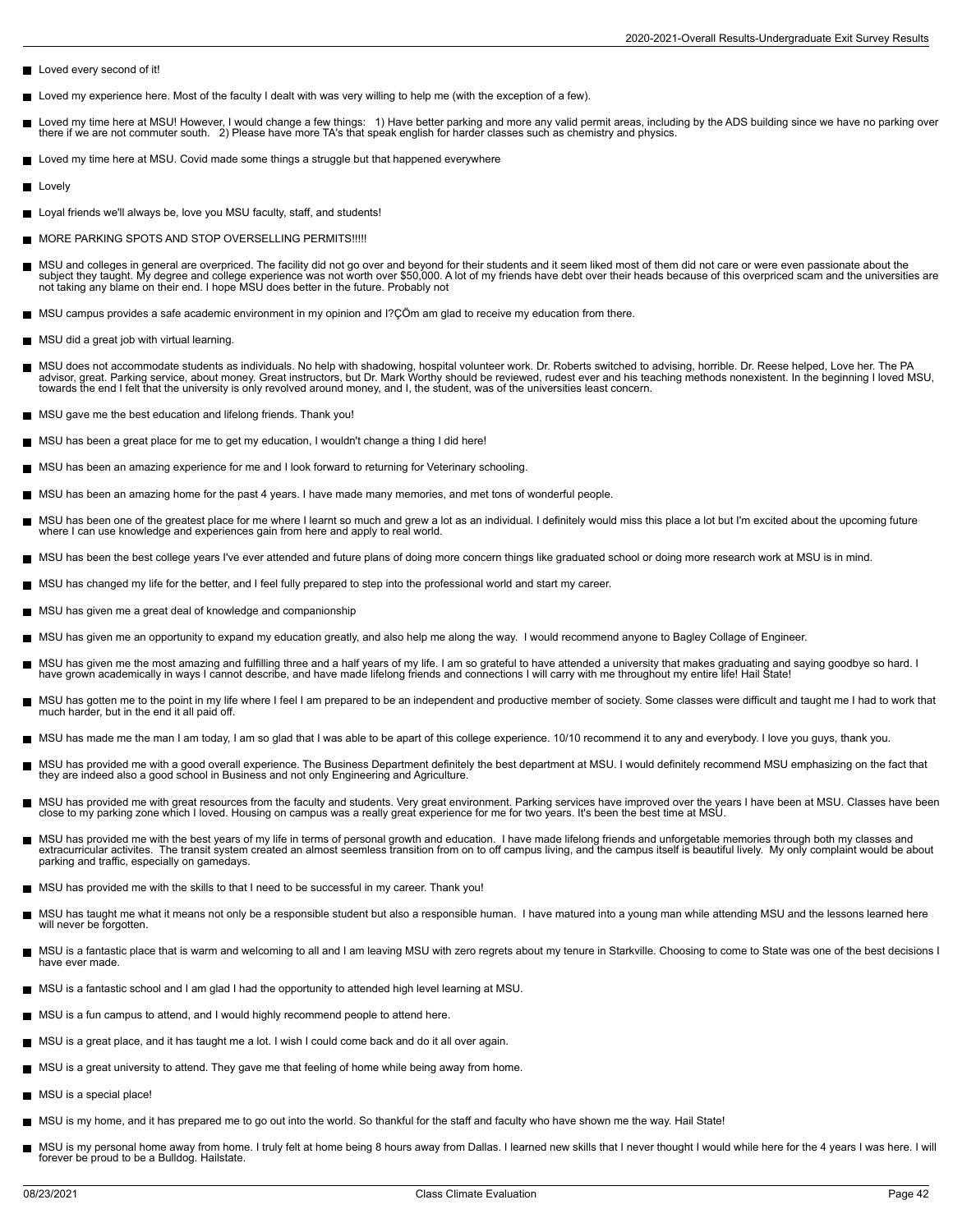- **MSU** needs more on campus dining options.
- MSU needs to be about the education. There were a large number of questions on this survey regarding cultural diversity and my feelings/experiences towards that. I would much prefer to  $\blacksquare$ see MSU focus on the academic and networking education regardless of race or culture rather than impressing different cultures on its student population for no other reason than political gain.
- MSU needs to have more diversity in classroom education. African American courses need to be offered in every major as a part of the main curriculum instead of electives.
- MSU obtained a special place in my heart that I didn't think could ever happen. I never thought I could have loved a college as much as I do with MSU. It really gave me a sense of where I wanted to go with myself as an individual and I owe this school and the faculty so much more than what they are credited for. I'm glad this is the school I will become an alumna of. Hail State Forever!!
- MSU offered great opportunities for me to expand my career opportunities while in school.
- MSU took a chance on me and through hard work and dedication I was able to grow to my fullest potential.
- **MSU** was a good overall.
- MSU was a great University to earn my degree, and I have thoroughly enjoyed my time here.
- MSU was a great fit for me! I love this school and everything that it has to offer. My professors helped me find my path for what I want to do as a career. They have helped me work with the  $\blacksquare$ degree I have to make those those goals happen.
- MSU was and amazing experience for me and my family. I appreciate all of the authority that tried to stop my growth and graduation because what doesn't kill you will only make you П stronger. I'm a believer in you reap what you sow and through the unnecessary obstacles I have dealt with from teachers and track coaches God has kept me focused on the long term goal which is graduation.
- MSU was everything I hoped it would be and made my college experience as great as it could have possibly been.
- MSU was fair and helpful in every endeavor I took on during my education experience.  $\blacksquare$
- $\blacksquare$ MSU was great in everything it did. The only problem I have at MSU is the parking services. They sell way to many parking passes, and they do this for the revenue they receive through<br>tickets. This constant writing of tick
- MSU was the BEST years of my young life. I would do it over and over and over again if I could and couldn't thank MSU enough for the friends, community, and overall experience it brought me. Starkville holds a special place in my heart and always will!
- MSU was the best choice I ever made. From the very first time I talked to Evan in the IDS online department I felt welcomed and valued. He answered all of my questions and concerns. The professors were all great. I felt like I truly mattered to each of them & they took my concerns into consideration each time they were voiced. I don?ÇÖt think I would?ÇÖve been as successful in any other online program without the constant love and support from everyone at MSU!
- MSU was the best four Years of my life I am so thankful for the experience.
- MSU was the best place that i chose to come to because it help me to become person i am today. if you come here it will teach a lot of things that you don't know about the world.  $\blacksquare$
- MSU was the perfect place for me to receive my undergraduate degree and I have loved every minute of being a bulldog and representing this university. Hail State!  $\blacksquare$
- MSU was to date the best decision I've ever made. I learned how to be a leader and how to be a better person. The people here have changed my life forever.
- $\blacksquare$ MSU will always be home to me. I still get chills every-time I drive into campus or hear those cowbells ring. I will never forget the memories I had in Starkville and I wish they never had to<br>end. Thank you Mississippi Sta
- MSU's Gautier Campus needs more amenities or we need tuition reduced because it isn't fair that we pay the same tuition as Starkville campus students, and we don't have a proper study<br>area, breakroom area, group project ar are made. It's ridiculous that this program has been active for five years now and our voices have still not been heard.
- MSU's animal and dairy science program is something to be proud of. I am proud to become an MSU alumni.
- Н MSU, will forever be my home away from home! These four years have been the best time ever. The students, faculaty, campus itself has truly made me feel welcomed each time I step<br>foot onto MSU Campus! I truly will miss my eveything in Maroon and White.
- Make it easier to send in a transcript
- Make students feel like the university cares for them. There were multiple times where I felt like a number and a bank account for MSU. There are little welcoming opportunities for students outside of greek life. Make it about the students.
- Many of the aforementioned questions are not directed at online students, therefore, the response to such questions are simply "neutral."
- **Maybe a little upgrade in Simrall. Old building.**
- Mechanical Engineering students should be REQUIRED to take a machining class. This course should include HANDS-ON experience to properly learn how to operate a mill, lathe, etc. Е Maybe even show them how to use a CNC machine. Also, give 4.0 engineering students give more scholarship money. Give less to the athletes. The whole point of going to an institution<br>of higher learning is EDUCATION, not spo
- Meridian Branch lacks opportunities for students. Poor Libraries and food facilities. Lack of between class environment. Faculty that killed my enjoyment for my major than has me<br>regretting my major choices. I comprehended
- Mississippi State is a great school to attend the advisors, and teachers are great.
- Mississippi State University gave me the greatest four years! I met my lifelong friends, my fiance, and made unforgettable memories here. I would pick MSU over and over and over again if<br>I could. I am so proud to call this
- Mississippi State University has been a huge part of my life for the past four years. I have been impacted by this school in numerous ways and have grown to be the best version of myself.<br>I am so thankful for the opportuni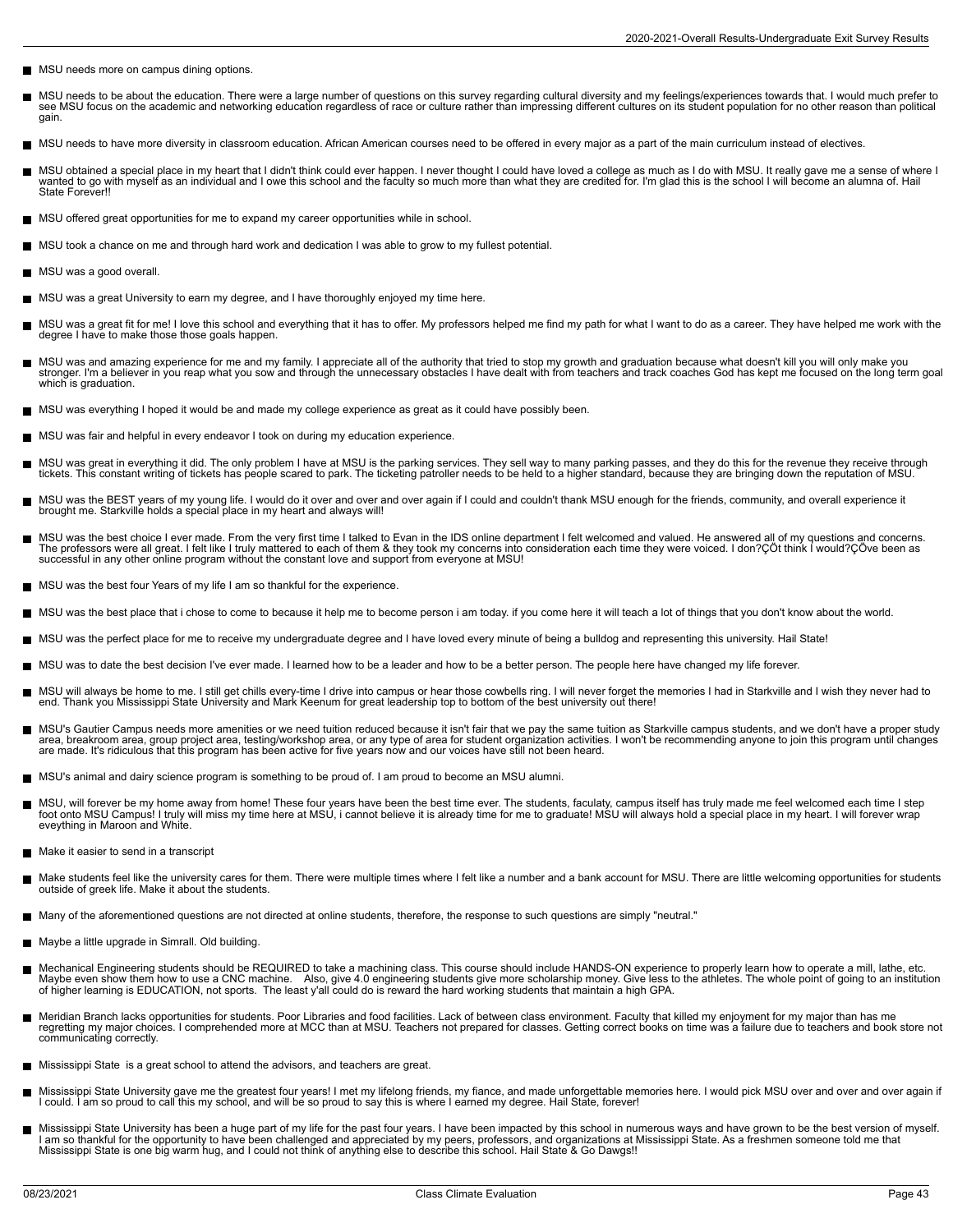- Mississippi State University has been an amazing institution, that allowed me pursue my degree despite my unique work circumstances.
- $\blacksquare$ Mississippi State University has been great for the past 3 years. From learning through a variety of courses and experiences, I plan to use my knowledge in order to navigate my way in life in the future.
- Mississippi State University has felt like home since I visited in high school. Everyone has been so welcoming and kind. They are willing to help you, you just have to ask. I loved it here and  $\blacksquare$ the friends I've made along the way.
- Mississippi State University has great campus life where any student has the opportunity to receive a solid education located in a good place. Game days are awesome and has been one of the most amazing atmospheres I?ÇÖve ever been apart of. It?ÇÖs been hard at times, it?ÇÖs fun at times, but definitely worth that milestone. MSU is the best and I will forever be proud to be part of the Bulldog family.
- Mississippi State University has the most special place in my heart. I will always cherish my time there.
- Mississippi State University is a friend and home to all.
- Mississippi State University is the best college to attend for education and skills. There is a lot a information and classes to take in order to achieve your goals in life. The main theme to remember about education is "A Mind Is A Terrible Thing To Waist".
- Mississippi State University was a great experience. I have gotten to know a lot of different people here from different backgrounds. The education that I received from here was excellent. I п would recommend anyone to go here to further their education.
- Mississippi State University was an amazing environment to develop into a productive member of society
- Mississippi State gave me the best five years of my life thus far. better yet, I feel MSU has prepared me for every year to come in my career to be even better
- Mississippi State has created such a loving and welcoming home to me, I fell in love with it very quickly and continued to love it more as I progressed through college. I have left with a great education, incredible life long friendships, and cherish-able memories! This school will always hold a special place in my heart.
- Mississippi State has far exceeded my expectations. This university is my second home.
- Mississippi State has forever helped changed my life. I would not forget my experience here. I wish that MSU would incorporate more diversity into student organizations and academics. It<br>would be nice to see more diversity
- Mississippi State has provided me with a strong foundation that I can take into any work environment. I have made life long friends and memories that I will keep close to my heart as long as live. I thank Mississippi State for everything it has done for me.
- Mississippi State is a welcoming university for all students, regardless of background. My four years here have shown me that no matter who you are, you will find your family here. Thank<br>you to everybody who makes this uni
- Mississippi State is an amazing school. I antipirate attending graduate school at Mississippi State as well.
- Mississippi State needs to stress its inclusion of diversity more. Hire more Black, Indigenous, and People of Color teachers. Additionally more positive press about the diversity groups<br>should be done by the upper faculty
- Mississippi State was a great school that helped me find myself. I appreciate my professors for guiding me in my academic path towards success.
- Mississippi State was great!
- Mississippi State was the right choice for my undergraduate program. I loved being here, and I only wish my last two semesters hadn't been interrupted beyond anyone's control.  $\blacksquare$
- **Mississippi State will always have a place in my heart. Hail State.**
- Mississippi State will always hold a special place within me, it was home away from home for a long time. I miss it already
- More discussions about career options
- More diversity, more POC representation. Also, I found advisors very unhelpful and rude.
- More money should be spent on education instead of athletics, but it seems that student needs are worth less than football tickets.
- More needs to be done in terms of education students about financial aid. I feel like freshman can be overwhelmed the whirlwind of new things being thrown at them and don't have time to really learn the future financial meaning of those decisions.
- More outdoor recreation options would be cool.
- More parking on campus please, the new lots are great but they were not in time for me to be able to use them.
- More student involvement with SA outside of Greek life would be nice
- Most part there where good professors, when you could get in their classes, if not you were on your own and just had to learn it all yourself with limited resources.
- $\blacksquare$ Ms. Harris, advisor for BSIS major, is seriously the best advisor Mississippi State has. I have been through a lot and she is the only one I have had and heard of that genuinely cares about<br>her students. She actually takes other who will back this up. She tells you exactly what needs to be done and does not beat around the bush.
- My Experience at MSU was a very positive one! Certainly there were times where I was dissatisfied with a professor or a service, but my overall experience heavily leaned towards the  $\blacksquare$ positive. It's hard to give too many suggestions, as COIVD has really twisted what the campus experience was like, and most things I would list will hopefully be solved when everything returns to normal. I guess one thing I would like to see more of, are more academically minded speakers invited by MSU.
- My General experience at MSU was good.
- My MSU experience has been one I will never forget and will forever be grateful for! The campus, facilities, people and staff are all so welcoming and polite. Both my athletic and academic experiences here at MSU have provided me with so many different opportunities and friendships.
- My Program adviser was sub-par and had a negative impact on my college experience. Although my language adviser, Keith Moser, was phenomenal. Other than this, the faculty at MSU,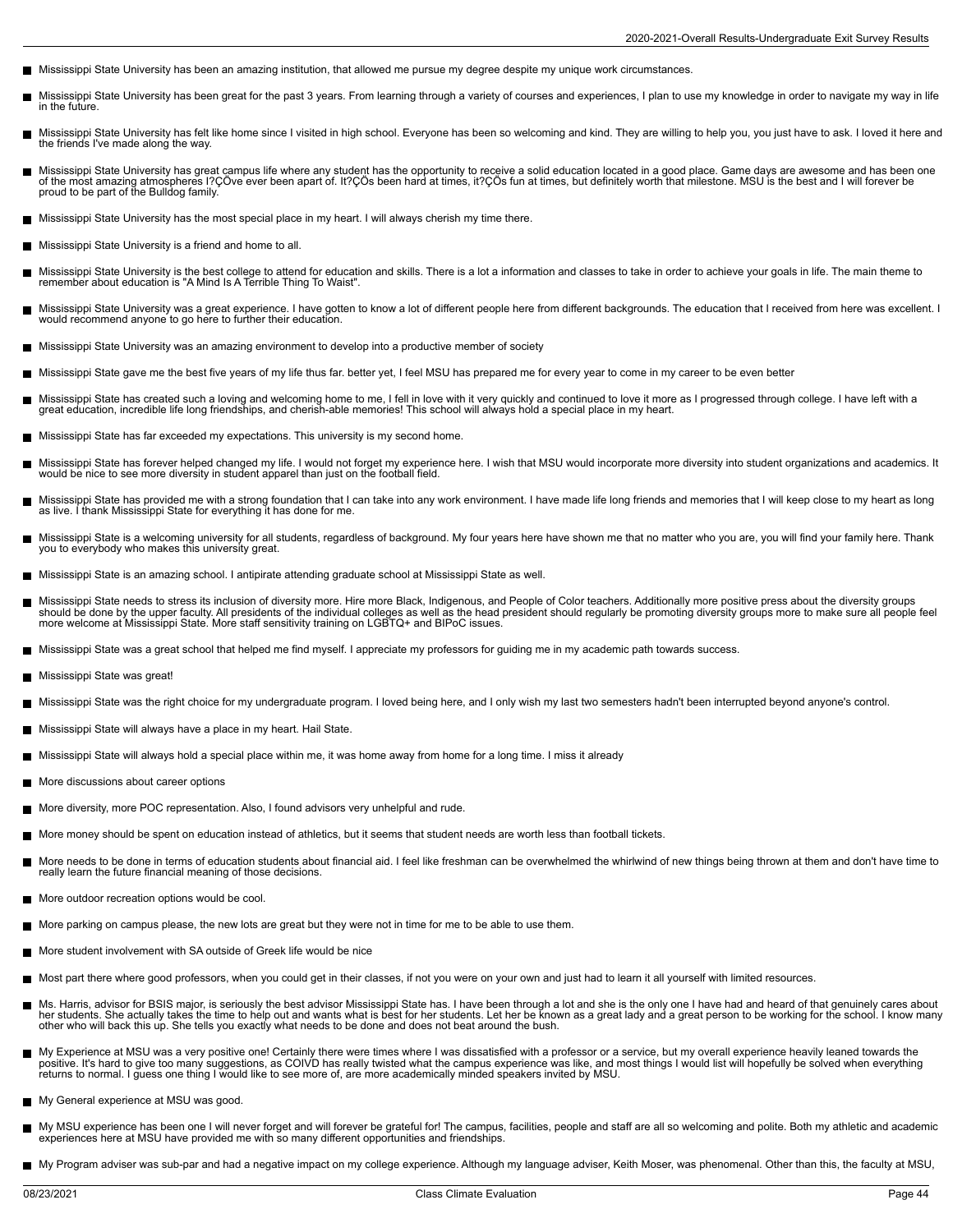specifically my business classes, were outstanding in every way. Also, student organizations and my involvement in them skyrocketed my satisfaction with MSU.

- My advisor was really no help at all. Her misguidance almost caused me to have to take an extra semester. I was very disappointed.  $\blacksquare$
- My advisor would never reach out to me unless I start the conversation, and even then, I had to pray for a response. Also, the COVID response by the University has left a stain on how I<br>view MSU. There doesn't seem to be a
- My college education at MSU was everything I thought it would be and more. I was highly involved in non-greek student organizations and held two undergraduate research jobs while on<br>campus. I was also given the opportun
- My degree from of Mississippi State University will be the best thing I have ever received.
- My degree plan made it to where I needed to take Tech Writing in the spring of my Junior year. There were not enough spots for the class for many students for the spring and subsequent<br>fall semester. I had to deal with ove they take it at a certain time.
- My dream has always been to attend MSU and the experience exceeded my expectations. I have absolutely loved my time here at MSU and will miss it. I really enjoyed all of my<br>criminology classes and the different teachers th П
- My education at MSU prepared me to be successful in my field and has opened many doors to new opportunities.
- My experience as an undergraduate at Mississippi State University has been lovely.  $\blacksquare$
- My experience at MSU has been a complete roller coaster. There were many ups and downs throughout the semesters. The thing that I really liked is that the good out weighed the bad.<br>The People I met here became like family
- My experience at MSU has been a life-changing experience, to say the least. I have made so many memories and connections that will last a lifetime. Hail State forever.
- My experience at MSU has been fun. Although I dropped out two times within five years I still completed my degree. Thank you MSU.
- П My experience at MSU has been nothing short of unforgettable. I chose kinesiology as my program of choice, and I loved everything about it. I did not choose it until my second semester of<br>junior year, but I am forever grat am prepared for my next step of education because of Mississippi State.
- My experience at MSU has been wonderful, I obtained professional knowledge that will benefit me in the future.
- My experience at MSU has taught me on thing, which is life is unpredictable. There are days when everything can go good for you and there are days when t can be bad for you.<br>Sometimes time might be wired or not very intere groups to help you explore your curricular skills.
- $\blacksquare$ My experience at MSU is definitely something that I will remember for a long time. There were a lot of tears here from school and the people that I have met. I feel really happy that I have<br>met the people that I know today move on and found out what I need to do in life. I liked it here.
- My experience at MSU was a good one.  $\blacksquare$
- $\blacksquare$ My experience at MSU was amazing. I have met so many people from different cultures and background, and MSU gave me the opportunity to not just be a student but to develop as an<br>individual. I have learned and grown so muc
- My experience at MSU was amazing. I was able to learn more than I ever could have imagined and excel in my department through clubs and leadership positions.
- My experience at MSU was great I networked with some good people and loved the environment around campus.  $\blacksquare$
- My experience at MSU was like no other. I grew up in the Starkville area and while attending MSU I got the chance to see old friends and meet new ones. I have loved being at MSU for<br>the past three and a half years. It has
- My experience at MSU was more than I ever imagined. I met so many friends and teachers and made lifetime friendships while at MSU. I am a white male, majoring in Agronomy with a 3.0<br>GPA. I came from a community college and school. Everybody is helpful and cares about each student being successful.
- My experience at MSU was not as outgoing as others due to me commuting and COVID-19. If I were a on-coming student, I would look into extracurricular activities to become involved on campus. I really missed out on these opportunities due to me being a commuter and trying to maintain a steady income as well. MSU is home to a great campus and staff with tremendous<br>hospitality. Overall, I have enjoyed my
- My experience at MSU was nothing short of amazing. I had professors guide me and help me along my academic journey, as well as making sure that the material that was lectured in each<br>class could be taken out into my profes
- My experience at MSU was very good. Most of my teachers exceeded the aspect of teaching possible, others did not. My advisor seemed very helpful, but she was specific about some<br>things. She sometimes made it seem like she
- My experience at MSU was very rewarding and fulfilling. For staff, the need to sympathy among students in intense climates needs to be increased, but I enjoyed my experience in this school over the past three years.
- My experience at MSU was very satisfying. These were the best years of my life. I met a lot of great people, I made new friends, and I learned a lot from my teachers. It took me a while to<br>find the major I really wanted bu world. Hail State!
- My experience at MSU were awesome. I've met lifelong friends and I was able to attend the best gospel choir ever. I cherish every single moment at State and if I could do it all over again I would. The school was awesome and I just loved it in general. Don't get me wrong though, there were some awful professors but there were great ones too. I loved Mr. Chartese Jones and<br>Dr. Brandy Roberts. Their passion for
- П My experience at MSU were great because i got to work with peoples who was less fortunate then I was. I got the opportunity to work with people of all ages such as the youth, elderly, and<br>homeless. once I leave MSU I plan
- My experience at Mississippi State University is life time full of memories that I will never forget. I have had some bad times and good times but at Mississippi State University the good<br>always out weight the bad. From ma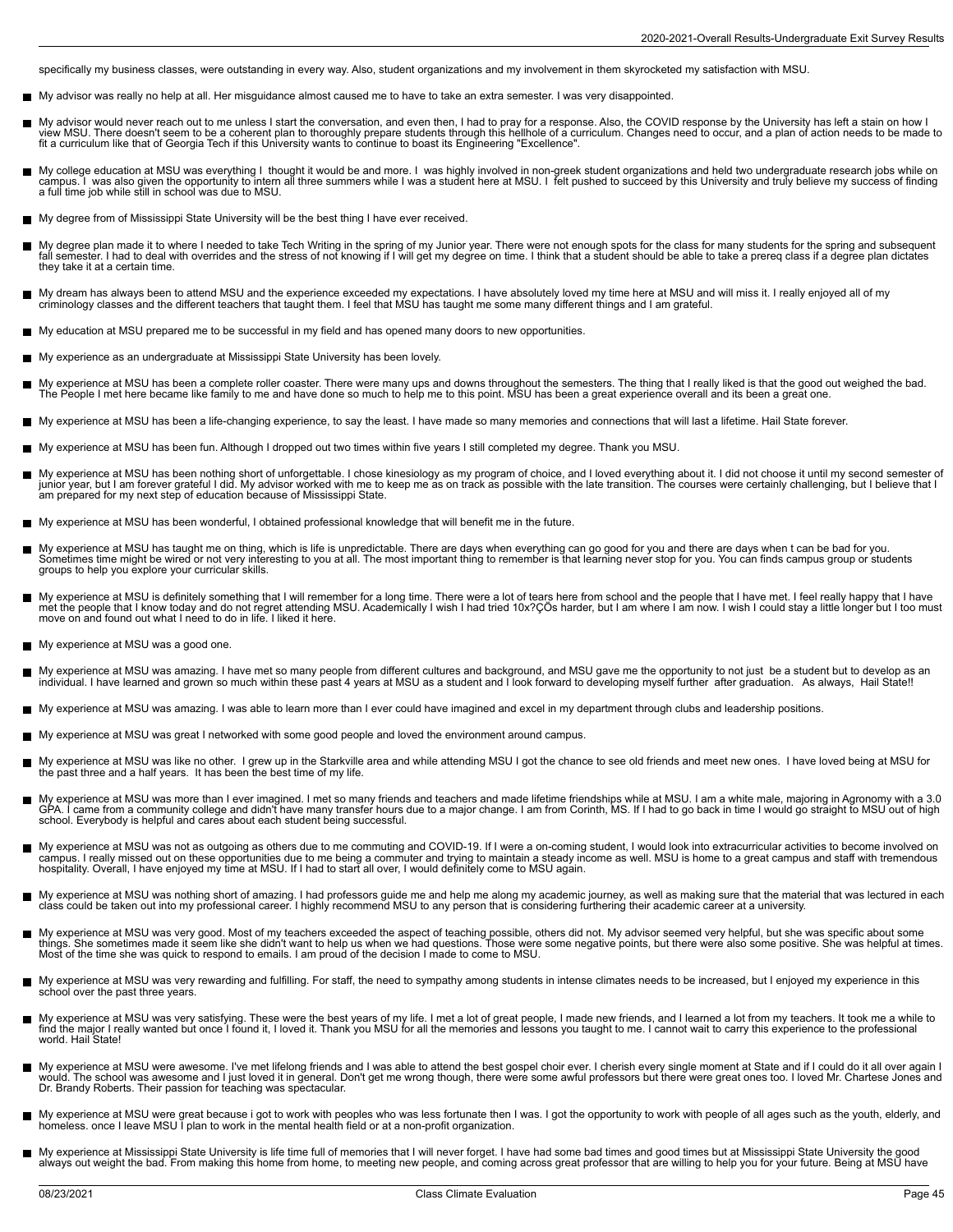been wonderful experience in class to being just around the campus.

- My experience at Mississippi State University was awesome. From the campus, culture, friends, family, and hometown feel it was everything I could ask for! The professors, academic г advisors, campus workers etc, it blew my mind how nice and well rounded the people were in this community.
- My experience at Mississippi State has been a dream come true and I am not done yet. I plan on applying to graduate school for the fall semester and continuing my education there. I П would like the opportunity in the future to become a teacher at State.
- My experience at Mississippi State was challenging, filled with countless hours of studying, and numerous major changes along the way. Since transferring from USM to MSU in 2018, I<br>have been granted the opportunity to enga
- My experience at mississippi state university was an overall postive experience. I gained skills that I will take with me the rest of my life. If i were to suggest an area that needs<br>improvement, it would be the biological
- My experience here at Mississippi State was great. I learned so much in my field. I had many amazing instructors that really cared about me and my future. My advisor was outstanding.<br>She was willing to go over and beyond t
- My experience outside of a few classes at Mississippi State was a very good experience. I felt that I was taught well and cared for while being taught. The pandemic caused a lot of<br>difficulties for myself, as the transitio
- My experience was amazing here at MSU and I will miss it greatly.
- My experience was generally positive, however, It would be nice if more care/money was put into the art department/art buildings. They are run down, falling apart, and old. We also need<br>more materials.. I understand that t us too.
- My experience was great!
- My experience was great. I had been busy to with work and class as I didn't have too much of fun as needed.
- My experience was pretty good. As a transfer student I had many concerns.
- My experience was satisfactory in terms of Academics.
- My experience with MSU was wonderful. There is absolutely nothing I would change.  $\blacksquare$
- My experiences at MSU were some of the best times of my life, I am looking forward to graduating and hopefully continuing my academic career here in a grad program.
- $\blacksquare$ My first degree path, Elementary Education, became unbearable - which is why I switched to a new path during my senior year with a 4.0 GPA. My advisor in the El. Ed. program was<br>unhelpful, the professors in senior block we
- My first semester at Mississippi State was amazing, but it has went down hill from there. Since my friends decided not to attend Mississippi State, I felt alone. Then, the pandemic happened, and it was impossible to meet new people. I know that not much could be done to solve this problem.
- My first semester made me question if MS State was the right college for me. I almost dropped out due to 2 instructors. They were preoccupied with their other careers, refused to answer<br>emails or grade assignments in a tim
- My freshman year, I was turned away from the Student Counseling Center after I made it clear that I was in an emergency situation (because the on call therapist had already went home).<br>If my roommate had not been in our do become absolutely sick to my stomach whenever I hear someone recommend this 'resource'.
- $\blacksquare$ My goal in life was to earn a degree from Mississippi State. I could have taken another route and attended a university closer to my home, but I am glad that I will forever be connected to<br>Mississippi State University. The
- My language adviser, Keith Moser, was great. Although, some teachers I had were disliked by myself and nearly everyone I knew in the program. This was very upsetting and the low<br>quality of teachers, one in particular, dras
- My largest dissatisfaction was my internship experience. Despite the Covid-19 pandemic, I was led to believe that I would be an intern during the summer of 2020. Unfortunately, my<br>position was cut at the last minute and I more communication from the company to either myself or MSU.
- My last year has shown me what MSU really has to offer. I regret not taking full advantage of the services that are offered. Also, with those services, I wasn't aware of many. I know that seeking out information may be highly recommended yet, sometimes an individual doesn't really know what they may need or the path to take in looking. All in all, I appreciate my, ever so<br>long stay, and I am excited to have
- My main comment/complaint is that every semester, my account would reflect a balance after my refund because there were charges added to my account after my initial refund for the semester. I would then need to go into the account services or make a payment on the web portal when the charges could've just been put on the account earlier.
- My only bad rating on this survey is because of the bus service. There was only 1 bus to my apartment most days and they always stopped early. Yet the Greek bus always has 3-4 buses. Non Greek students should matter as well.
- My only recommendation would be to help graduates find alumni connections to help them find jobs once they leave MSU.
- My overall experience at MSU has been relatively positive.
- My overall experience at MSU has been the absolute best. I would not have chosen any other university to complete my undergrad years in besides MSU.
- Н My overall experience at MSU was enjoyable. As an electrical engineering major, the classes were challenging yet doable. It has prepared me to be a contributing member of society. On<br>another note, East parking is a cluster trying to be healthy is wrong and discriminatory.
- My overall experience at MSU was wonderful, and I wouldn't change anything.
- My overall experience at Mississippi State University was a challenging one. I encountered many situations that have given me the opportunity to grow and learn. Being that I am from a<br>different environment than Mississippi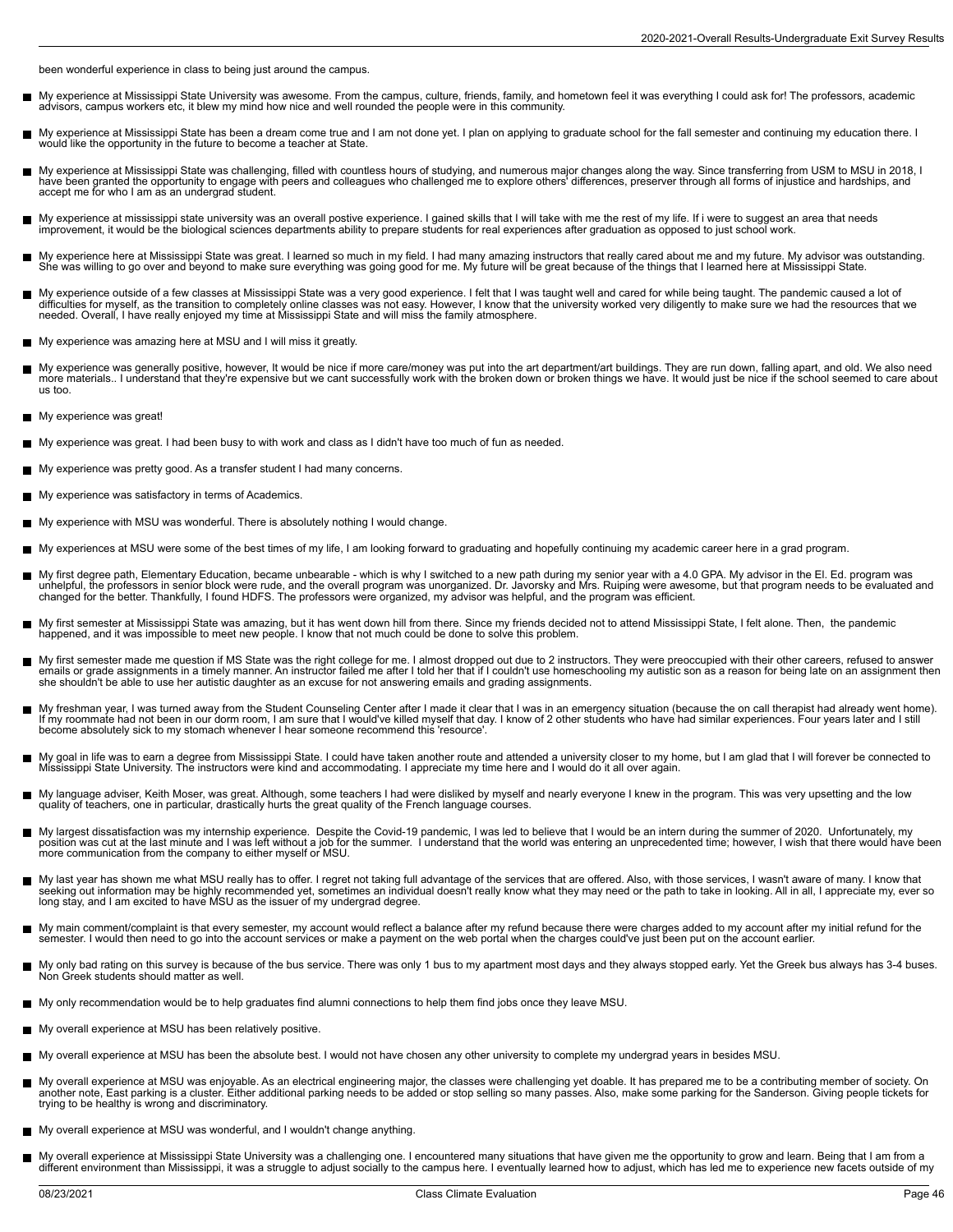comfort zone. For that Mississippi State I thank you.

- My overall experience at Mississippi State was good, but I did have a few issues with curriculum. I felt that the required courses for 4000 level credits were limiting and kept me from taking г classes in the literature I really wanted to study. I wish it was more open.
- My overall experience in the Animal and Dairy Science department was amazing. The faculty took the needs of each student on an individual basis into consideration. I have gained so<br>much knowledge from my classes that I wil
- My overall experience was great.
- My overall experience was wonderful. I've continued to grow exponentially during my time here.
- My time at MSU has been exceptional. I am so thankful for the opportunity to go to an out of state school and I cannot imagine choosing anywhere but MSU. MSU has felt like a home away<br>from home for me. My professors and fe
- My time at MSU has been great. I loved almost everything about it in the last 5 years, except parking services, RA's with a sense of self-entitlement, professors with a bully complex, and<br>heartbreaking losses in some big t the honor of getting to meet some of the best people I've met to date.
- My time at MSU has been wonderful and I am so glad I got to attend this place. MSU has been in my family for many years and I can not wait for more of my relatives to attend this place. Thank you to all the faculty and staff that helped me get through the good and bad times. I will miss MSU, but I will always remember this!
- My time at MSU was one of the most formative periods in my life. Overall, I became an educated, well-rounded, driven individual with an appreciation for those around me. If I had to do it Н over again, I would absolutely attend MSU. The memories and relationships that I formed at MSU will stick with me for the rest of my life.
- My time at MSU was some of the best times I have had. I have made so many memories and would experience this all over again if I could.
- My time at Mississippi State was more enjoyable when I had an idea of what I wanted to do in life.
- My time at Mississippi State was one of happiness and knowledge. I will say that I have noticed throughout my time here that there are many buildings and crosswalks on campus that are not wheelchair/handicap accessible. If State were to make more places on campus accessible to all types of students, it could amplify Mississippi State's appeal to many more people around the country.
- My time at msu went pretty smoothly, but I feel that I was treated unfairly in some situations.
- My time here at MSU has been long and hard but I'm just glad I'm almost done.
- My time here at Mississippi State has been wonderful. Me being from out of state, it was kind of hard at first to adapt to a new environment. I adapted well and made life long friendships and memories in the time that I have been here. I will miss this place and wish future alumni the best. Hail State!! Craver Swing
- My worst experiences have been with the Financial Aid Office, Parking Services, and Housing and Residence. I have had problems with receiving state aid that I was awarded, and every<br>year, I have been selected for verificat
- My years here at MSU have been wonderful. I wouldn't have traded them for anything.
- N/A (54 Counts)
- $N/A$ .
- **■** N/a
- NA (11 Counts)
- $\blacksquare$  Na
- Need to use flex dollars in the community
- Never do online classes again. I would have rather had Covid.
- No comment
- No comment.
- No comments
- No comments needed at this juncture.
- No comments or suggestions
- No suggestions needed.
- None (17 Counts)
- **Nope**
- Nothing to comment on.
- Of all my years, what bothers me most as a former resident of Deavenport was that I was constantly left without a parking spot to my own residence due to MSU prioritizing revenue from RV's and athletics over student life. MSU appears as a friendly environment that is welcoming, but underneath all of that is another greedy corporation. I also believe that forcing an attendance policy on budding adults is egregious as attendance realistically has no correlation to performance.
- Only bad thing I could say is I just hate the parking system, It's overpriced, it barely got used, and the place I typical park got constantly closed off by football games, making my neutral opinion on sports turn into a dislike of the entire thing for making my day harder. If we pay so much for tuition, we should at least have parking included on that.
- Other than questions 5.3 and 5.4 being entirely irrelevant to the "quality of the undergraduate experience", I've nothing else to add.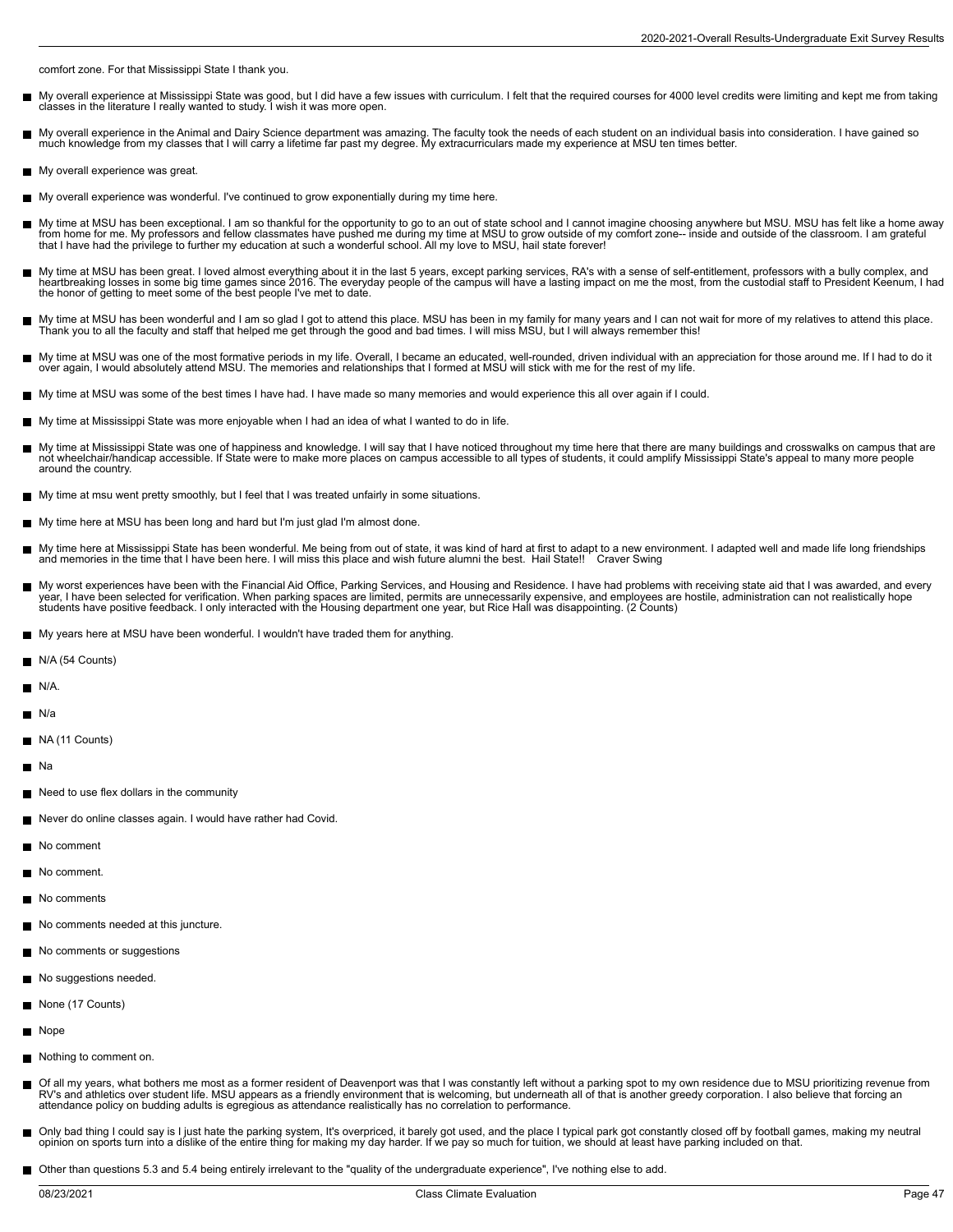- Out of state students are out of luck. It's very difficult to make friends even through new maroon camp, since many people already know each other. Almost everybody goes home on the weekends, making campus completely dead.
- Outstanding experience! I will definitely advocate for this university and will always be a proud Bulldog!
- Overall I enjoyed my time academically at MSU, but did not enjoy MSU overall as I feel the student body could still be pretty intolerant. On top of that my department was gutted from П professors leaving to take jobs at other universities which I feel affected my overall educational quality.
- Overall I enjoyed my time here. The construction was a good sign of the things to come, but I felt they went to things that were unnecessary when the Aerospace Department is underfunded and running on limited professors and faulty equipment. Other than that, the professors I did have were great and helped me learn a lot. I was also blessed to be a part of several really great organizations on campus.
- Overall I had a wonderful time at MSU. I have made countless friends that will carry on with me later in life and have enjoyed being taught by a majority of my professors.
- Overall I loved my college career, however, if given the option to do it again I would not go back to MSU. The reasoning behind this thought is not just because of the price but also because of the general lack of concern that the university has for its student population. If the student is not an athlete, well off, or in a Greek organization they are paid no mind at all and essentially<br>left to figure out thei
- Overall a good experience
- Overall a great school. On e with flaws, but one that allowed me to hone my skills and leaves me hopeful for my future moving forward. Thanks msstate for all the adventures good and bad.
- Overall good
- Overall good experience. As an aerospace engineering student, I hope that research will be done in way more areas than the present. There is virtually no research in chemical or electric<br>spacecraft propulsion being done at benefited.
- Overall good experience. Some really bad professors mixed in, but most were good. I had a very good experience with the Co-op office and one of the times I visited as a high school<br>student I talked with Ms. Gooden-Hunley,
- Overall good experience. Too many foreign teachers that I could not understand.
- Overall had wonderful experiences however, the lack of parking for students, and the severe tickets incurred for making the decision between an education I paid for and avoiding a ticket, is simply appalling. Paying \$165 for a parking pass should automatically keep me from getting a ticket. Many other colleges do not assign parking sections, instead they sell passes and act<br>on first come first serve. I have
- Overall my experience was pretty good. I will say personally I was unaware of the two different GPAs meaning, MSU has a GPA requirement then there?ÇÖs your overall GPA. Students<br>need to be aware of those type of requiremen
- Overall my experience was worth my time and effort and allowed me to obtain a degree that I have dreamed of having, which was my main goal in the end.
- Overall the teaching and instruction I received was top notch, but I would be lying if I said every professor I had was intentional and helpful. The good definitely outweighed the bad, but I do<br>think there's room to improv when asked.
- Overall, I enjoyed my experience at MSU!
- Overall, I enjoyed my experience at Mississippi State. Student Support Services were a good way to keep myself in check and talk to someone one in a while. I worked on being more<br>social with others during my time here, and to interact with other people.
- Overall, I enjoyed my time at MSU. I wish I could have experienced more of it before the pandemic fully hit, but I still enjoyed my remaining semesters. My only suggestion is that the П campus needs more parking and sidewalks.
- Overall, I enjoyed my time at MSU. The campus was very Veteran-friendly and I had a good experience re-integrating back into school.
- Overall, I enjoyed my time here at MSU. My only issues were with the parking situation and COVID-19. While living on campus, parking was never an issue but once I began to commute, I<br>realized that parking was often a hassl
- Overall, I genuinely loved my experience at MSU. The teachers were great, and actually helped you when it was needed. The students were always open with one another, and the sport<br>events were always fun. I will actually mi
- Overall, I had a fantastic time here at MSU. I would tell anyone that is wanting to go to college, especially for Engineering, I would tell them to look at MSU. The engineering departments are top notch.
- Overall, I had a good experience. COVID was the hardest part, but everybody worked hard to make the spring semester of 2020 work.
- Overall, I had a great experience at MSU, and the CHE curriculum engaged me in large group projects that pertained to my field that helped me during my co-op.  $\blacksquare$
- Overall, I had a great experience at MSU-Meridian!
- Overall, I had a great experience at MSU.
- Overall, I had a great experience at MSU. Advising could have been better. I feel l could have graduated a semester early if I had more help and knowledge from my advisor.
- Overall, I had a great student experience at MSU and would recommend the University to family and friends.
- Overall, I had a positive experience at MSU. Being in engineering classes, several classes included other majors which is great. In those classes, BME seemed to be a smaller crowd so  $\blacksquare$ therefore we seemed to get much less or sometimes no examples pertaining to our major. I would have appreciated major related questions so I could better connect the major to the concept. I feel like I have a good foundation, but I would have learned more with more focus on practical uses of the subject.
- Overall, I have had a good experience at MSU over the last two years. I had mostly good professors who love their jobs and truly care for students and their success.  $\blacksquare$
- Overall, I have had a wonderful experience at MSU. This has been my home away from home for the past two years, and in that time I have been challenged and pushed to do my best. I<br>feel as though I am prepared to enter into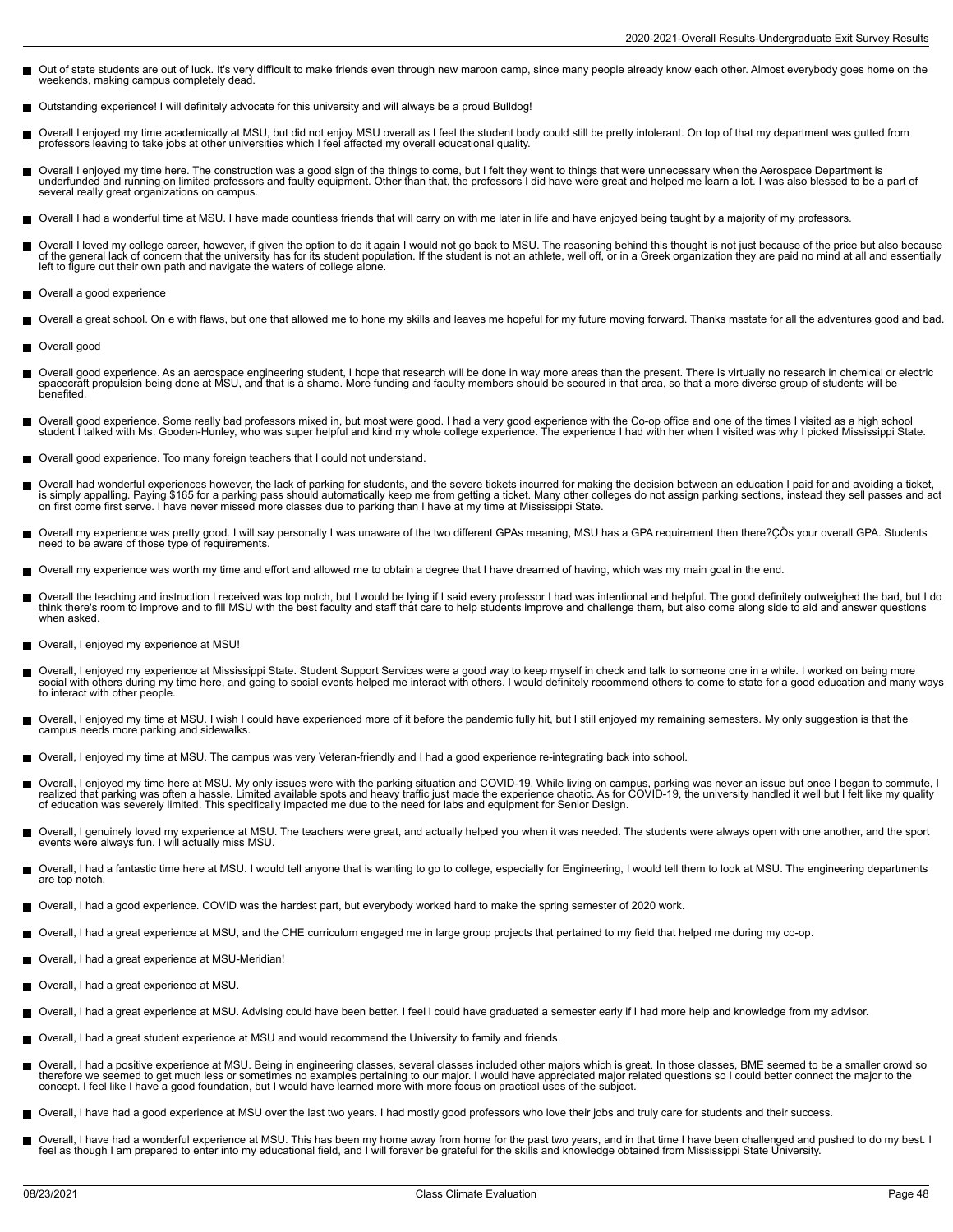- Overall, I learned a lot. I got some good and bad experiences but I thank God.
- Overall, I learned what it meant to really be a college student these past two semesters. I severely wish I had been more studious and more able to control habits that took up time and learned better on how to study and work. The staff has been lovely, but I just wish I had been able to get out more easily. I would hope I could think of more helpful insights to give in response to this question, but all in all, I am glad for the time I spent here as an undergrad.
- Overall, I really enjoyed my time at MSU. The professors did their best to help each student as necessary in their classes. I felt very safe when on campus, and if I had to do it all over, I<br>would still attend MSU and enco
- Overall, I would not change a thing about the four years that I have spent at MSU. The Kinesiology department did a fantastic job of honing my knowledge in the world of sports. Some of П the best instructors I have ever had.
- Overall, I would say my experience as a MSU bulldog was completely satisfying and I enjoyed my time here on Canvas. I enjoyed my instructors and learned a great deal during my time  $\blacksquare$ here.
- Overall, MSU was the best choice for me. The community is welcoming and the coursework is tough but achievable. I've come out a more well rounded individual. I will recommend MSU to others and look back on my time in a positive light.
- Overall, if I had to do it over again, I would definitely choose MSU. Great teachers and awesome people.
- Overall, it was difficult to keep up with campus activities because of all of the spam email sent to my school email. Also, finding other information for school activities, degree requirements, etc was over-complicated and difficult to find on the school's website.
- Overall, my experience at MSU was nothing but amazing. I received a great education and felt welcome by all on campus.
- Overall, my experience at MSU was very good! One thing I would complain about is my advising. My advisor didn't know much about any of the classes I had to take. She never reached<br>out to me to see how my classes were going
- Overall, my experience at Mississippi State was pretty good. While it did start off a little rocky, making friends and participating in different extracurricular activities made college more fun. I<br>would try to find more s
- Overall, my experience at Mississippi state University was great. Vincent Yong was a fantastic advisor and helped me with all the questions and problems I had.
- Overall, my experience at this university has been wonderful.
- Overall, my experience here at MSU was incredible. I loved the faculty, teachers, advisors, as well as all of the students.
- Overall, my experience with Mississippi State University, as a student, has been exceptional. I have no complaints regarding the faulty, staff, and support at MSU.
- Overall, never felt more at home especially being a transfer student. I have made many friends and networks that will help me with my career.
- Overall, this was a really good experience here and I would do it all over again.
- Parking Services is just another way to nickel and dime students that are already paying a lot of money. Covid-19 restrictions were ridiculous and I felt deprived from a lot in my senior year.<br>The learning experience took was really disappointing. Making me question if I will donate money to the university for years to come.
- Parking Services is terrible. Parking on campus is terrible.
- Parking Services was the worst think about campus. also the lack of parking spaces for students.
- Parking decals are too expensive. The Holmes Cultural Diversity Center does not seem welcoming to Caucasians. Distance learning through the Distance campus cost way more than regular online classes with no justification as to why the costs are extremely elevated compared to in person instruction or Starkville online. I would like to see a financial statement sent out<br>every school year telling h
- Parking fees really need to be adjusted to match the area where the parking decal is assigned to. These fees are truly overpriced.
- Parking is an absolute disaster, the Sanderson is way too crowded, greek life is treated poorly by many higher ups.
- Parking is awful on campus and the price for decals is beyond ridiculous. I hated how I paid over \$100 to be able to park without getting a ticket and never be able to find a parking spot. Parking needs to be expanded.
- Parking on campus is not good at all an should be more available. Also, communication students who are familiar with the camera equipment should be the only ones allowed to work at the  $\blacksquare$ DMC.
- Parking services is horrible for many reasons. Meal plans should definitely be improved along with cafeteria hours which should be increased. I believe all faculty should be more heavily<br>monitored for quality. I had one pr
- Parking services is nothing but a scam to make the athletic department money and creates more problems for students parking than they create. Greek Life on campus is amazing and<br>dorm life is decent if you have a new dorm o class.
- Parking services needs to be re-evaluated.
- Parking services sucked. Especially when I would still get tickets despite my college moving buildings across campus.
- Parking services was absolutely brutal. Also I hate how I gave this University my everything on the baseball field and yet I had to wait a whole extra semester to graduate due to gpa. Just feels unfair after I broke my back for MSU on the athletic side.
- Parking services were terrible. Their website never worked when it was time to buy commuter passes and they were unwilling to work with you if you had a different type of vehicle situation. I felt as if they abused the unchecked power they hold over the students. I do feel like a received a quality education, however I feel like some professors could have been a little more<br>challenging. Overall I have enjoy
- Parking sucks. Also would have liked more opportunities to explore my career options. I do not think professors should be academic advisors. There should be a separate position. Also, I think we should have career advisors who help us apply for jobs and with long term goals.
- **Parking sucks. Everything else was pretty good.**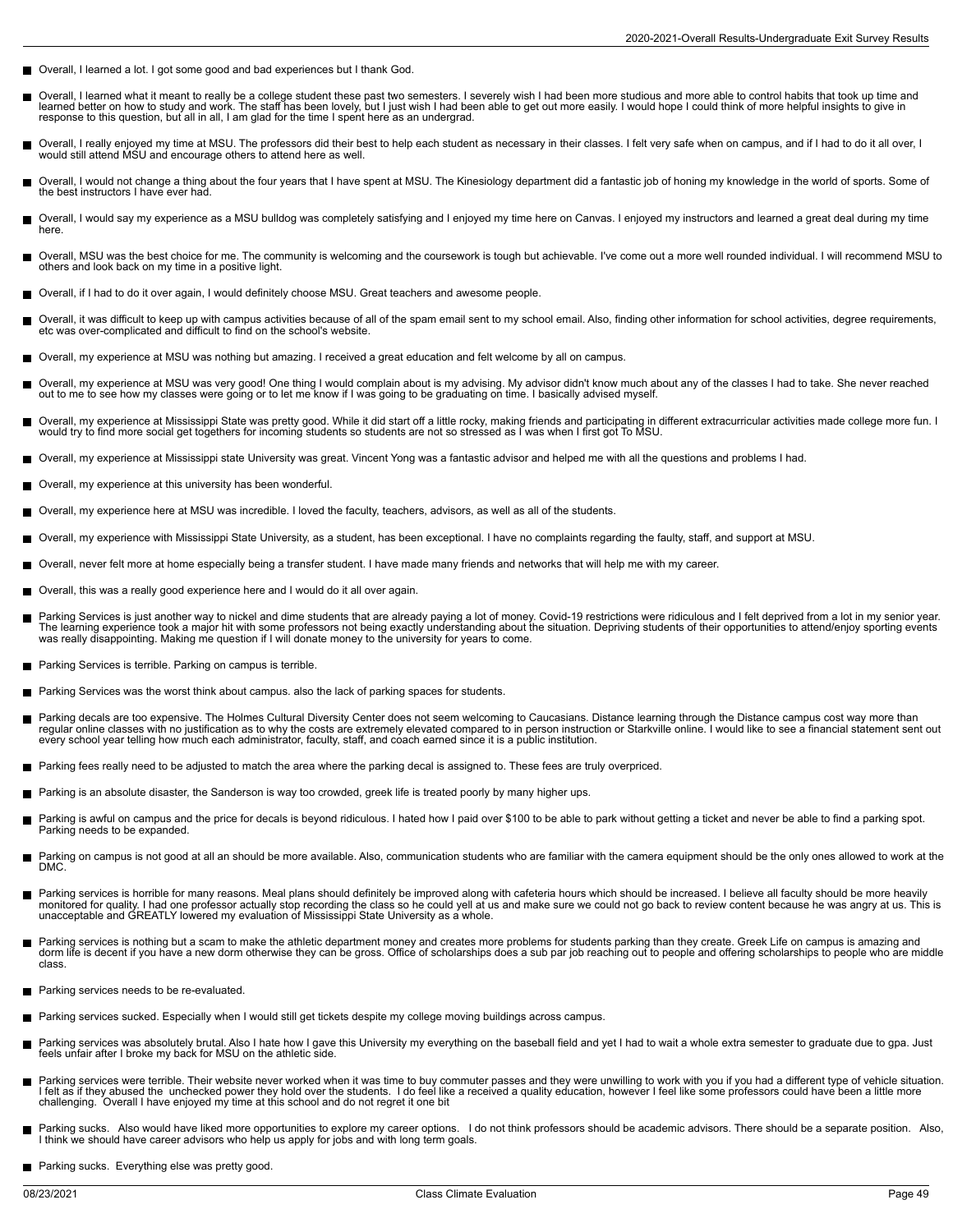- Parking was a nightmare and forced me to use the bus because there would never be an open spot.
- Pave Commuter East
- Pay more attention to the Music Department. Unsafe crosswalks to band/choral hall at all times.
- П Please be of more ADEQUATE assistance financially for your low income students! More grants! The money this institution receives for everything (sports, donations, textbook/resource<br>fees) is more than enough to assist stud
- Please for future students at MSU make parking decals more affordable
- Please get teachers who actually want to teach and nog just do research.
- Please improve training of advisors and orientation for transfer students. I felt underprepared as a transfer student entering a new college and my advisor would often times make me more stressed than I already was.
- $\blacksquare$ Please provide better architecture professors. I genuinely feel as if you are not a "top student" you do not receive the direction that you need in studio. I struggled to meet the basic<br>requirements simply because I contin did and it is unfair to anyone who is not already introduced into the curriculum before entering the degree program.
- Please put little trash cans for feminine waste products in all of the bathrooms.
- Please reform parking services. They are universally hated on campus.
- Praise the Lord and GO DAWGS.
- **Praise the Lord and Go Dawgs**
- Prior to March 2020, MSU did not have developed distance learning options. I have a sleep disorder and really struggled with all face-to-face classes throughout my time in college. If I<br>were to do it over again, I would've
- Pros: advising, sporting events, pretty campus Cons: paying \$180 for a decal (and full tuition) when majority of classes are online, campus police, KJ Costello, class on snow day, Honorlock
- Quality education and skills gained.
- Sanderson center should be remodeled and air conditioning revamped
- Satisfied  $\blacksquare$
- П Several times in upper level classes I felt that other students benefitted from my work, ie, I was carrying the group through the class because I wanted an A. I hate knowing that these less<br>than competent students will gra problems plaguing the world. Make some manufacturing technical electives and hire people who have worked in industry!
- Sherry Farr deserves a full-time job here!! She was my favorite teacher out of any I have had, and she was only here to teach the overspill of students in the Phase 2 Elementary Ed program.
- Since students are paying well enough money to attend this school, it would be more appropriate to hire professors who are more so able to communicate with their students better. Parking П services was one of the worst parts of my experiences, being that my parking pass didn't let me park "any" where like it should have. I enjoyed by time here because of the friends I made,<br>and the classes were definitely a
- Solid overall. The only thing that I would suggest is to try and find teachers that actually want to teach the classes they are in. Some teachers are at the school because they want to do research and not teach, but that just comes with it. I would suggest finding people to teach that want to teach.
- Г Some of my answers to these questions may seem odd out of context, but I am a returned distance student finishing my last 20-some credit hours without the benefit of being on campus.<br>Let me just say, there is no where else
- Some of my teachers were not as helpful and considerate when I would reach out to them. My favorite teachers were the teachers that actually wanted us to learn and have an  $\blacksquare$ understanding, that's how all the teacher at MSU should be but that is not the case. I reached out to teacher for help in the class and some would be rude or reply back with the syllabus.
- Some of the teachers I had did not seem to take me seriously enough when I was struggling with depression and had mentioned it to them. It made me feel unwelcome. I am only saying П this for others, as it is too late for me.
- Some professors I had were unhelpful and rude simply because they could be. I also would love to see more parking on campus and more accessibility for those who live off campus and П commute to class.
- П Sometimes because people in the engineering field are expected to be so ahead of the curve that it seems that the physical learners are forgotten. We are expected to learn a great deal<br>on our own and if we have basic ques
- п Stop forcing diversification, stop giving out tenure to professor's who do not teach or are terrible at their job, stop overselling parking, student living faculty need to be all replaced. prices for<br>student living need to
- $\blacksquare$ Stop funding Greek life with my tuition. Stop giving them priority hiring for student worker positions. Prosecute them for alcohol possession like any other student. Equal application of the<br>rules. You must either apply th
- $\blacksquare$ Stop the co-op office from lying saying you will not loose any scholarships from co-opping I lost \$2500 due to this and was told there was nothing they could do. Actually advise students<br>instead of asking them to fill out
- Student health service should be commended for their excellent work. I had to transfer prescriptions back and forth from school to home during the summers, and each time my local pharmacy commented on how nice/easy MSU Health was to work with, even going out of state.
- Student teachers are asked to intern for an entire school semester, with absolutely no pay. They are asked to intern for an entire semester and asked to not to work. Even if a student<br>teacher wanted to have a job, the inte to buy food and pay for gas would be life saving. Maybe, create requirements that must be met in order to receive the funds.
- THANK YOU MISSISSIPPI STATE !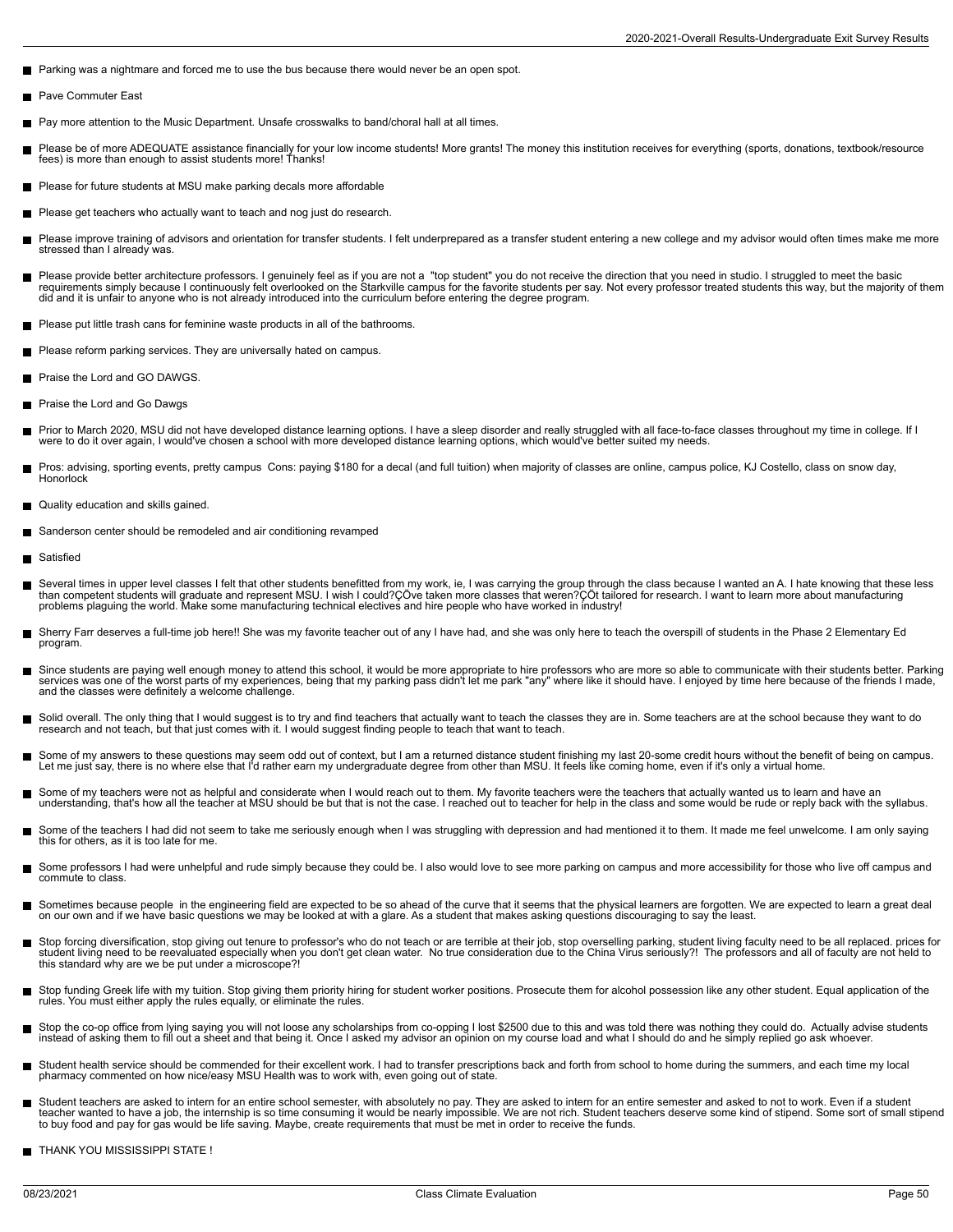- Teaching-internship should be earlier on in the degree to let students know if that is truly what they want to do with their degree or not.
- Thank you for a great 4 years! Hail State! П
- Thank you for a great experience at MSU.
- $\blacksquare$ Thank you for the best experience and welcoming me to the bulldog family
- Thank you for this opportunity to get my degree from MSU.
- Thank you for you my experience.
- Thank you for your time.
- Thank you!!
- Thanks
- Thanks MSU!
- Thanks for a fun four years.
- Thanks for my time. I enjoyed it.
- The ADS department needs to talk to one another. They leave the students wondering if they are doing things right and they give conflicting advice.
- The CSE department needs more classes. I want to be a mobile dev, but the university literally has no classes that directly teach mobile development. While cyber security is important to<br>this university, Each class should
- The Chemistry department and many of the science professors cared more for research than teaching. Often times my learning took a back seat to my professors lab time which is<br>disappointing.I felt as if my love for the scie
- The College of Business is one of the best organizations I have ever been a part of. All the College of Business professors have clearly been selected and trained by administrators who П desire to create a strong, healthy learning environment with clear expectations. Overall, the College of Business has blown away my expectations of how a large college treats its students, and, in my experience, the College of Business is far superior to any of the other colleges at Mississippi State. (2 Counts)
- The College of Chemical engineering assigns a teacher as an advisor. Some of these advisors are hard to reach or near impossible to contact except in person during office hours. If you have a class during this time you are SOL. Also, especially since MSU has cut recently cut rec sports space in half; You really need to consider new fields or more funding so these<br>organizations can find space of campus an
- The College of Education- Elementary Education department I want them to understand that the amount of work did not help me learn. The work load was crippling, and taught me more of how to get as many assignment done in a short amount of time rather than dive deeper into the content being taught.
- The College of Forest Resources needs to focus on the more hands on aspects of forestry. Competing schools get opportunities to learn the physical side of it, such as prescribed burns,<br>saw operation for thinning, etc. whil
- The College of Landscape Architecture does an amazing job of pushing students into quality internships, many of which are followed up with full time employment after graduation.
- The Communications department here at MSU is excellent. All of the professors truly care and make sure you get the material if you have difficulties.
- The Compete 2 Complete is an amazing program.
- The Electrical Engineering, Computer Engineering, and Computer Science programs need to be harder. I coasted through much of the material, and feel underprepared compared my peers at other schools.
- The Elementary Education program should do a better job of getting students in the classroom early on and for longer periods of time so that future teachers have a better idea of what all<br>goes into teaching. I believe it w
- The Hell & brimstone style protest group that is allowed on campus is destructive to the atmosphere of productive academia and MSU should revoke their \*privileges\* to damage our<br>learning spaces. Too many students report be
- The ME staff is great. I think the professors have done a wonderful job teaching the students about Mechanical Engineering. A special thanks to Dr. Shane Brauer and Dr. Aaron Smith. These two professors are truly amazing and have been both the smartest and best people I have ever met. I am blessed and honored to be their student.
- П The MSU Shuttle Buses and the Financial Aid office are my only concerns with MSU. The Wise Center bus needs two buses instead of one and there should be a bus stop at the new ADS<br>building to prevent students to walk all th
- The Sanderson weight room could use some work
- The Student Activities Fee should be raised to \$10 to enhance funding for student organizations.
- The Student Association should be more in touch with the students' concerns. They should have an email or form to send concerns to so that they are more aware. Everything else was П fine.
- The Theatre faculty is AMAZING!!!!! LAB RATS RULE!!! Catfish should be served twice a week at perry!!!
- The accounting department needs a lot of change. The majority of the professors do not teach well, starting with Clyde Herring. I would not attend MSU again if given the chance to start<br>over. I am glad to be done with this
- The advising for MSU is not very good. The advisors need to be better at reaching out to student's emails in a timely manner and be better equipped to answer all advising questions. I<br>also think that there needs to be a fe
- The advisor that I had before switching majors was horrendous. He was the director of the IB program and he was absolutely no help with advising and it was always our fault to him if something went wrong. My current advisor is amazing and so helpful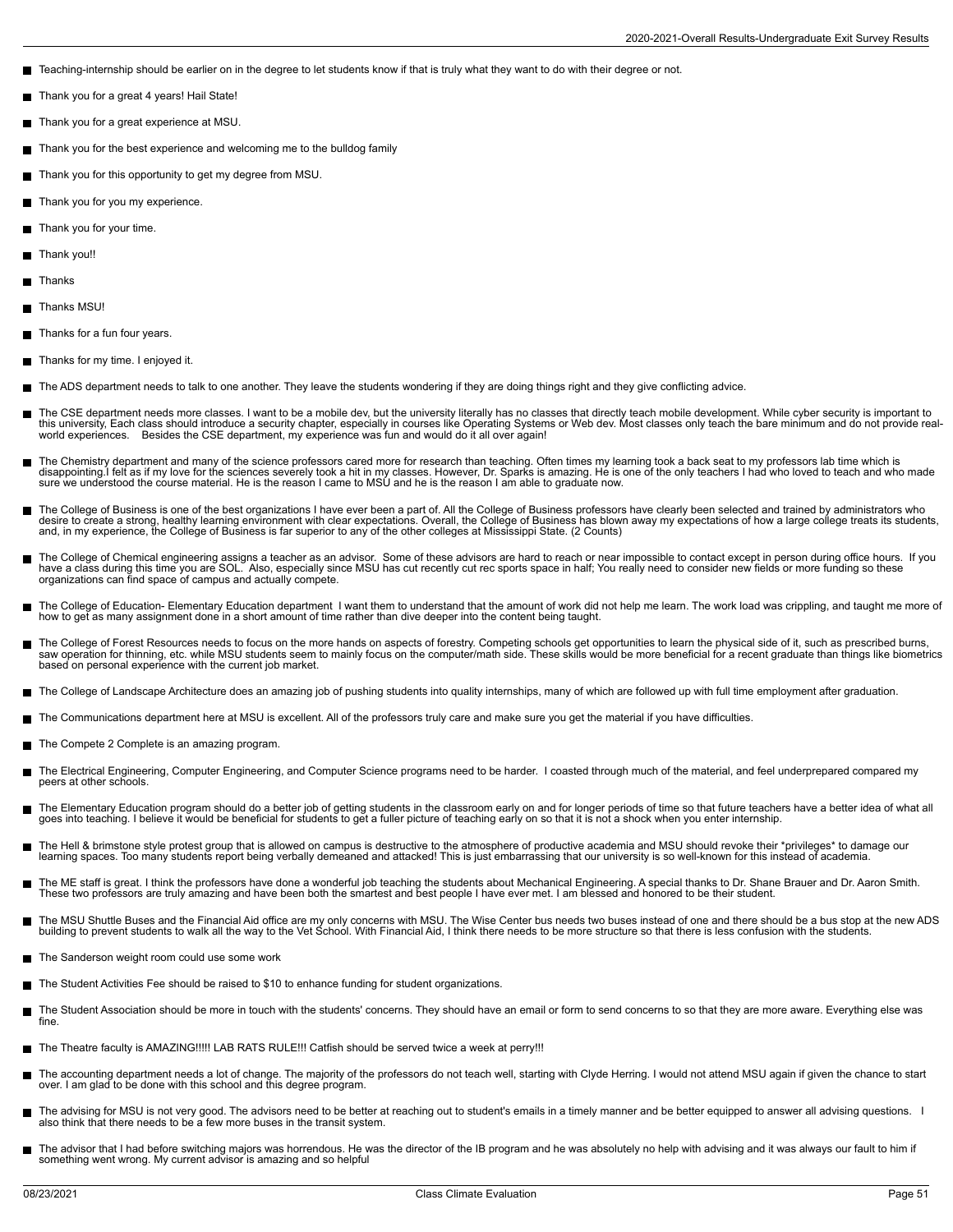- The art department has an awesome staff. They are very hands on and genuinely involved with our education and want us to succeed.
- The atmosphere of Mississippi State's campus was the first daunting thing I noticed when I first arrived freshman year. It could have all been overwhelming for a small-town kid like myself, г but the people--students and faculty alike--were so welcoming that I found myself quickly acclimating. All in all, I enjoyed my time at Mississippi State University and I would have no problem with my future children attending.
- The best choice I have ever made. This place is something special.
- The best college experience!
- The best experiences I had were the life long friends. The worst experiences I had were parking services... they literally take it way too serious.
- The best people, the best atmosphere. I have no idea how I am going to leave this place with all the amazing memories I've made.
- The best thing MSU has is its' people. They are what make MSU so great and I really appreciate how inviting MSU is to out of state students so keep that up when recruiting new students. MSU has given me my best friends for life and opportunities I will cherish forever. I could not imagine going anywhere else. :)
- The biggest problem I noticed as a student was that many of the teachers were not necessarily passionate on what they were teaching. I had some very wonderful professors while I was here, but I also had some that just did not care. When everything went online due to covid, it felt as if there were more teachers that didn't care about my quality of learning or education.
- The chemistry dept. needs some serious work. Professors don't teach & they speed through class and expect students to teach themselves everything there is to know. This also happens in other buildings on campus but that is the most apparent situation I had. Overall, the staff are diverse which is great, but I've had about two professors who I felt actually cared about the<br>success and well-being of the
- The chemistry program is absolutely terrible. I would suggest looking into that.
- The college bureaucracy (especially those over accounting classes), mandated ridiculous and potentially harmful requirements for students. The worst of these things was the forced use of Honorlock. The college's allowance of such a program that grants access to personal information is an extremely disappointing display of carelessness and ignorance on MSU's behalf.
- The counseling center my freshman year was ridiculously understaffed and made it seem like, during my one appointment, that all they were going to do was prescribe me medication and<br>send me away. Mental illnesses run rampa sense my freshman year, but I have heard about many bad experiences that friends and other students have had with this department.
- The education i received from MSU in Animal and Dairy Sciences, has shown to be very practical, versatile, and nothing short of excellent. The professors and staff in the department are<br>wonderful at their craft of educatin growing as an animal scientist.
- The education was satisfactory. The Financial Aid office was helpful but the financial aid system is awful. I had to apply for and SAP Appeal when I had not even failed to meet Satisfactory<br>Degree Progress because the syst
- The entire aerospace engineering building is in dire need of a new area. Walker and Patterson hall are both degrading and need to be redone. It also took 4 years for the wind tunnel, a<br>crucial highlight of aerospace engine facilities to the point where professors who are highly esteemed are leaving.
- The experience is very different from college to college. I indicated there was very little diversity and exposure to new ideas because that was my experience in the college of education. My friends in the college of engineering had very different experiences.
- The faculty and staff in the College of Education Elementary Ed department all deserve gold stars and a thank you. They really went above and beyond to make my time at MSU the best it could be. I will be forever grateful for their dedication to my success. Please give them the thanks they deserve.
- The faculty and staff is dedicated to helping students get what they need. Most of my professors have been interesting, compassionate, and qualified- there is truly very little to complain about, except for the cost of parking permits, but thankfully, if you're okay with walking, the shuttle system works pretty well. Heaters and fans in the stops might be nice, of course, but not completely necessary.
- The faculty within the College of Forest Resources has had new instructors hired for a large handful of the core classes I attended. While they were definitely qualified for the job, it was<br>difficult to understand the bulk be able to understand what they are saying. This should be considered during the hiring process.
- П The financial aid and account services employees were always very difficult to get ahold of and very difficult to work with the find solutions. They were almost the reason I was not able to<br>attend this college. I suggest b
- $\blacksquare$ The forestry program needs to hire people who have actual experience in the woods. The department does not need anymore researchers trying to teach woods experiences because they have no idea what they are doing.
- The general engineering courses offered for the first 2.5 years of my college experiences were poorly taught. A reoccurring theme is teachers who do not have any training on education.<br>They are smart but do not promote goo
- The instructors of MSU are the lifeblood of the university. Every one of my professors have made my time at State an absolute joy.
- The last four years have been the best educational experience. I have learned so much, not just as a student in the English department, but also as a person. I have been exposed to so many different ways of learning and thinking, and I will take all of that with me as I move forward in my life and my career.
- The last year and a half needed to be discounted to students in terms of tuition, parking, etc. It's absurd to be charged so much when we aren't even on campus half the time.
- The new building being built on the south side of campus took away the gravel route many commuters used to get to commuter east zone, thus leaving only one entrance from that part of campus at the 4-way stop sign. This caused a huge increase in traffic coming and going from campus and should be looked into.
- The online program allowed me to continue to work full time and pursue my dreams of a career change. I would recommend MSU to anyone and I will be attending the graduate program for Instructional Design here this Summer.
- The only comment I have to make is yalls Title 9 office is useless. They do not help when needed and they do not handle cases professionally at all. I seriously hope that this university finds people who CARES and trains those workers accordingly. The current employees are disrespectful and unqualified. Do better.
- The only suggestion I can provide is regarding the actions of various fraternities on campus. Racial slurs are far too common among that population and witnessing it regularly is a hinderance to the acceptance that MSU strives for.
- The only suggestions that I can give is better advising and better transferring of classes.
- The only thing I would say is decrease the parking pass prices, they were way to high. Honestly though, I loved my experience here at the school. Even with the lows, there was always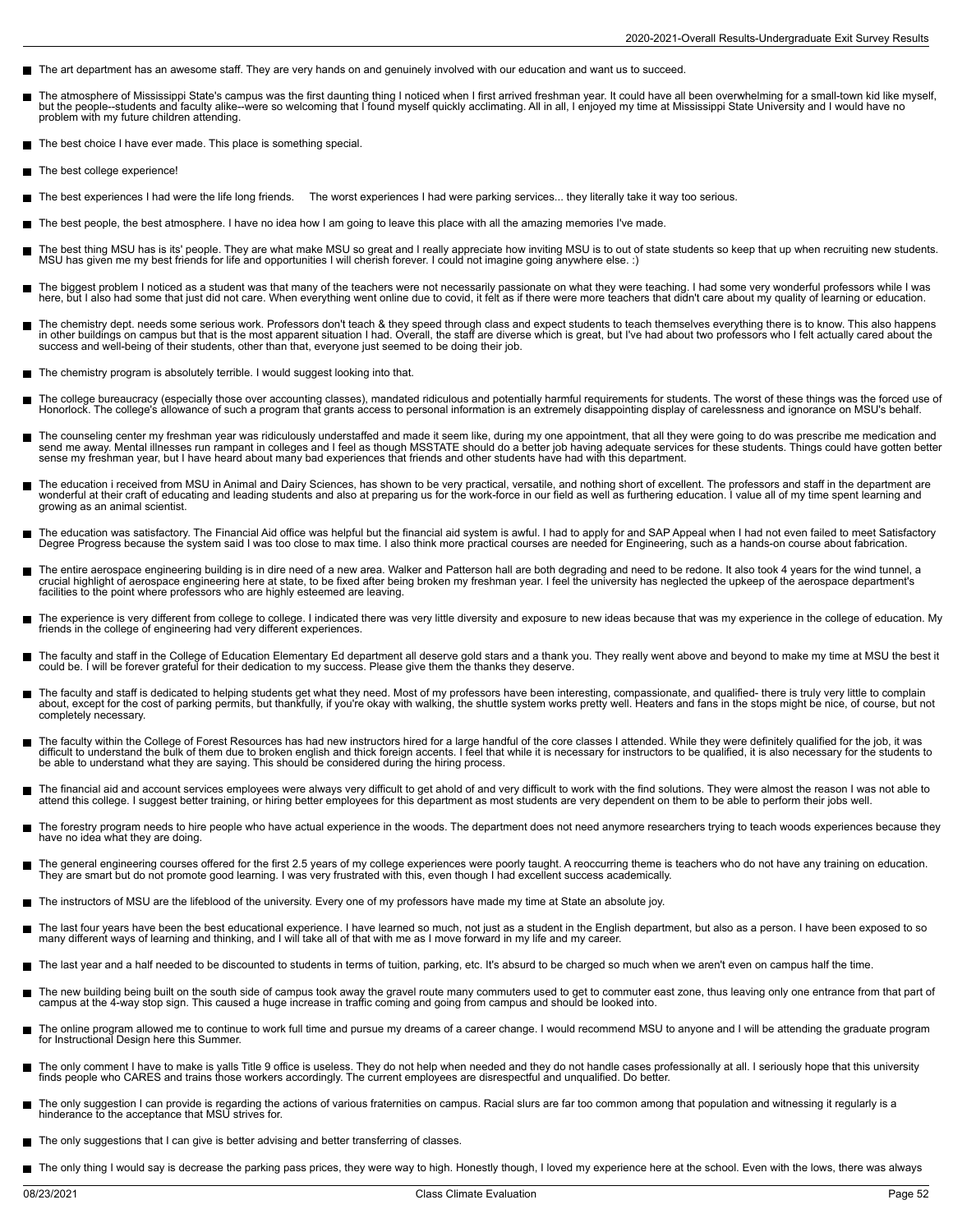someone here to help me get back on track, and I really appreciate that.

- The only thing I would say that I did not really enjoy about my time at Mississippi State is the struggle to find parking. There is not enough parking for the growing student body so plans for  $\blacksquare$ more should be planned.
- The only thing I would suggest is to have more of your college experience focused on your major and not lower level courses. Maybe more sales classes too. Other than that, I'm very proud to soon be a Bulldog Alumni.
- The only thing that I believe could be sold, outside of logistics concerns, is the parking situation on campus. I understand that there are a lot of people on campus at one time and the management of this is inherently difficult; however, the penalization for students who pay so much for their parking decals is extremely disproportionate. I believe there could be another form of punishment that does not cause a financial concern for students.
- The parking lots next to Rice hall near the Perry never felt safe because it?ÇÖs poorly lit. I really enjoyed my time at MSU. The people honestly make the school. Student Council Services<br>truly helped me to get through so
- The parking services department is the worst department on campus. They are not willing to work with students when they are on campus. The Greek Line administrator, Jackie Mullen,<br>does not play a fair game when it comes to
- The past four years I spent at MSU, I have learned so many valuable life lessons and gained friends and other relationships that I will carry with me for the rest of my life.
- The petroleum engineering department has great faculty with teaching methods that made it easy to understand. Dr. Elmore and all other professors were always helpful and available to talk anytime I needed advice.
- The professors for the Chemical Engineering program were always very helpful. Any time I needed help or guidance with classes and career advice Dr. Elmore was always there to help.
- The pros: Some faculty teach the students very well Access to labs Cybersecurity professors/program The cons: The academic advisors you are assigned could care less about what<br>you do with your degree or your career. Anothe be given an equal opportunity to get help and to learn? The CSE material was not challenging at MSU.
- The psychology department needs to do a better job of preparing/helping students get ready for job searches/graduate school applications after graduation.
- The purpose of going to some classes was "to avoid getting counted as absent". I hope there will be some improvements in the education system in general. #We love Hail\_State Е
- The quality of a professor can make or break a class, finding professors that have desirable qualities and actually enjoy their profession should be of high priority. Notetakers that are just<br>powerpoints printed on regula
- The quality of professors ranged from excellent to abysmal. Most professors (especially in the engineering department) cared more about research than teaching. Although a few of these<br>professors were still adequate teacher time was useless. There are some quality professors, but the bad outweighs the good.
- The run around in getting help and information from financial aid/counseling services is ridiculous. I personally was told that "it's okay to be sad" by someone who was not trained to handle my "sadness". This university cares more about it's athletics and full price of tuition being paid (even after students are forced home/online). Professors don't care about flexibility or helping students in classes that I did not want online.
- $\blacksquare$ The school, in my opinion, needs to stop focusing so much on diversity in the faculty and put more emphasis on making sure that the instructors can speak good English. Having teachers<br>that could not speak legible English m how the real world in terms of jobs works.
- The staff in the department of Educational Psychology go above and beyond in what they do for their students.
- г The teachers at MSU are the greatest in the world. I've been taught far more than just engineering. It's been a privilege to attend this school, even for a short time, and I know I will carry<br>this experience with me for th
- The teaching program should contain less group work and focus on teaching the students about HOW to be a teacher. I have yet to feel confident in my teaching or lesson plan writing.
- The time I spent on MSU?ÇÖs campus was great. The professors I had really cared about my success. Н
- The undergraduate research opportunities helped my undergraduate education tremendously and I am very thankful to both MSU and CAVS for that.
- The university could care about work-study student workers more.
- There are so many professors that do not care about teaching whatsoever and it's obvious. I don't know if they're just here to research or what, but it's so frustrating. I'd say about 60% of my courses were wasted by professors who were either incompetent or just didn't care.
- There are some research faculty at this university that should NOT be professors, because they simply do not have the skills to teach students.
- There has to be a better way to discern whether a particular major is well-suited for a student. Part of the reason why my degree took so long is that I didn't feel like anything was right for<br>me. I was just taking classes be and that they are still motivated to learn. I lost my way a few times, and I almost gave up on college entirely.
- There is a need for more African American/ Black professors throughout all departments.
- There is no reason, I repeat, NO REASON WHATSOEVER, that marching band should not satisfy an art appreciation requirement. Also, the concept of requiring the completion of topics<br>UNRELATED to a person's major in college is
- There is not anything negative to say about Mississippi State University. It has been a great expierence.
- There is really not much to say. I was a transfer student who wanted to spend the last two years of school at MSU. I would not have chosen to go anywhere else but MSU. The memories i made here will last a lifetime and I hate to say goodbye but I am ready to go.
- There needs to be many changes made within the accounting department. Many teachers in general are too outdated and don't well represent the students in any kind of way. Please make<br>more parking. The parking services depar
- There needs to be more excel and software focused classes, especially within the College of Business.
- There should be more oppurtunities to be involved on the gulf coast campus. Many times students are left out because many activities at main campus are during class hours. The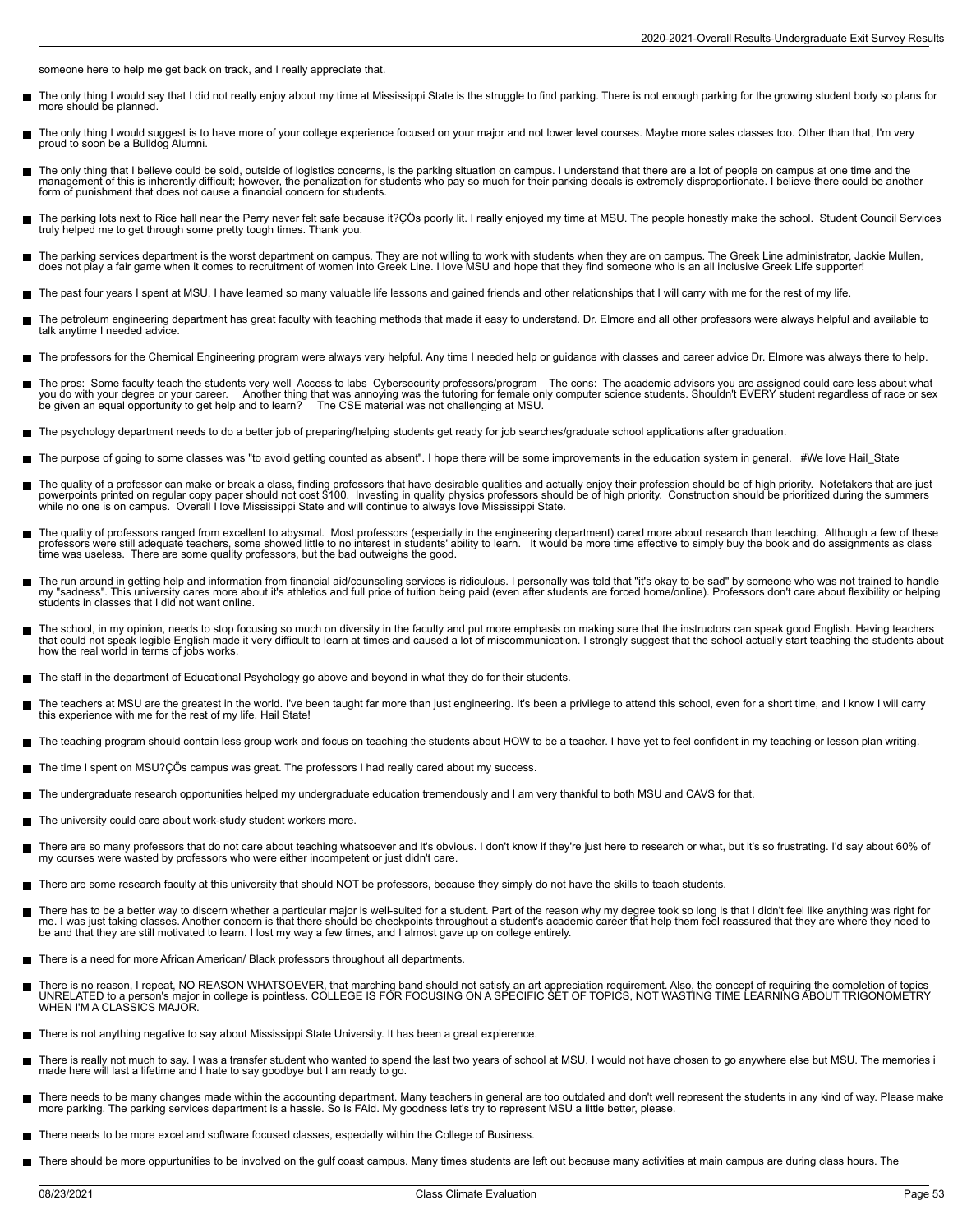professors are great; however, the majority of adjunct professors did not provide me with a quality education.

- There some poorly developed classes/professors, but I had an overall positive experience.
- There was too much work assigned to students in the BCS program. Many people were depressed, and unhealthy while trying to get required projects completed.
- $\blacksquare$ There were some positives in my experience, but there were also some negatives regarding when classes would be offered. Not sure if the negatives could be related to COVID. Negatives<br>also come from lack of communication an
- There were some written materials regarding degree requirements (prerequisite courses) that distance students should have received upon entering MSU as an Elem. Education Major.<br>Mrs. Susan Stewart did not advise me persona
- This college needs to keep up with companies and technology. For the most part, the things I learned in class did not help me on my coop or internship.
- Е This four-year experience at MSU has definitely exceeded all expectations. I believe that Mississippi State does a great job at making each student feel important, along with providing all<br>students many opportunities to be
- This institution cared nothing about anyone's education and only cared if they made money. The quality of their service or those they hire was of no concern. There were few exceptions to<br>this and few classes that were actu concealed carry was lifted. Ultimately, this university seeks only to serve its own interests and wallet.
- This semester was my first experience with MSU classes in close to twenty years. I am currently taking on-line courses to obtain a degree. I was immature and not focused when I attended out of high school and I have regretted it for many years. Going back to school after close to twenty years was scary at first. My advisor and professors have been welcoming<br>and wonderful. I can't wait to have a
- This university was amazing and exceeded all of my expectations. I am the first of my family to attend this university and I'm happy to have attended this university. There are some petty<br>things that I would like to see im would satisfy the need of more parking.
- This was an amazing experience. Mississippi State has been so good to me. I hate my time is up here!
- This was hell. I graduated despite MSU, not because of it. I overcame the outdated teaching methods, unhelpful class structures, many intentionally obtuse or aggressive professors, and<br>the countless times I heard "just Goo
- This will be an experience I will never forget. MSU was always so welcoming including the students, faculty, and staff. For me to be an out-of-state student, I felt at home here. I would<br>suggest trying to market on-campus
- Though I never once stepped onto campus for my bachelor's, I felt like a big part of this school and shared the pride that many who have attended this great university have.
- П Though my classes were online for the remainder of my program, I enjoyed my experience once again at MSU-Meridian.
- Throughout my time at Mississippi State, I love everything but all the pot holes around the campus. I popped 3 tires during my time here at state.
- To be honest, I feel as though for many folks a college degree is less about learning and becoming a well-rounded individual and more about getting a diploma to find a job. All this because I felt like I had to go to college when I was 18. I would sometimes daydream about entering a trade during lectures...
- Tough and enjoyable.
- Transfers are similar to freshman. Everything is new and I lacked guidance and help in transferring. I have met awesome, encouraging faculty members here at MSU. My advisor was not<br>one of them. I emailed him numerous times communicate and was passive. He made me feel more alone and more stressed about being on track than I already was.
- $\blacksquare$ Truly loved my time at MSU. I would have signed up for more meal plans if there were better vegan/vegetarian options-- the station added at the Perry was great, but sometime repetitive,<br>and I wish a similar station had bee
- Try to make the food a little better or on par with the Templeton at Fresh Foods and The Perry.
- Е Tuition is too high and there are not enough health resources for students. Forcing people through an unnecessarily brutal and stressful period of time during a pandemic and then charging<br>so much for it? Not a great look.
- Unfortunately, covid wiped out 3 semesters of my college experience, and this made the end of my career at MSU significantly less enjoyable. But I would like to say that I appreciate the П University taking steps to prevent the spread of the pandemic.
- Very Military friendly and received lots of help from VA office from Eddie Scales. Kali Dunlap was a big help as well as my advisor.
- Very few professors showed interest in student's success. They prioritized creating artificial obstacles. Mark Worthy, Isaac Howard, and Sepehr Zangeneh are professors that the rest  $\blacksquare$ should strive to be.
- Very glad i came to MSU. I've learned a lot about myself as well as other people and cultures. My education was great, 90% of my professors cared about what they were teaching. I am grateful to MSU and I will miss it very dearly.
- Very much enjoyed my time here
- Very positive experience, would not change a thing.
- WE NEED MORE BLACK PROFESSORS!
- Warn engineering students about the physics department and advise them to go to a community college for their physics credits instead of MSU :)
- $\blacksquare$ We need better advising.
- We need less liberal nonsense destroying our planet. I know you're not planning on us living in an Orwellian Society, but the way neo-marxist liberals are attacking our school systems, rational freethinkers are facing death by a thousand cuts.
- What a great university. Privileged to have been able to attend.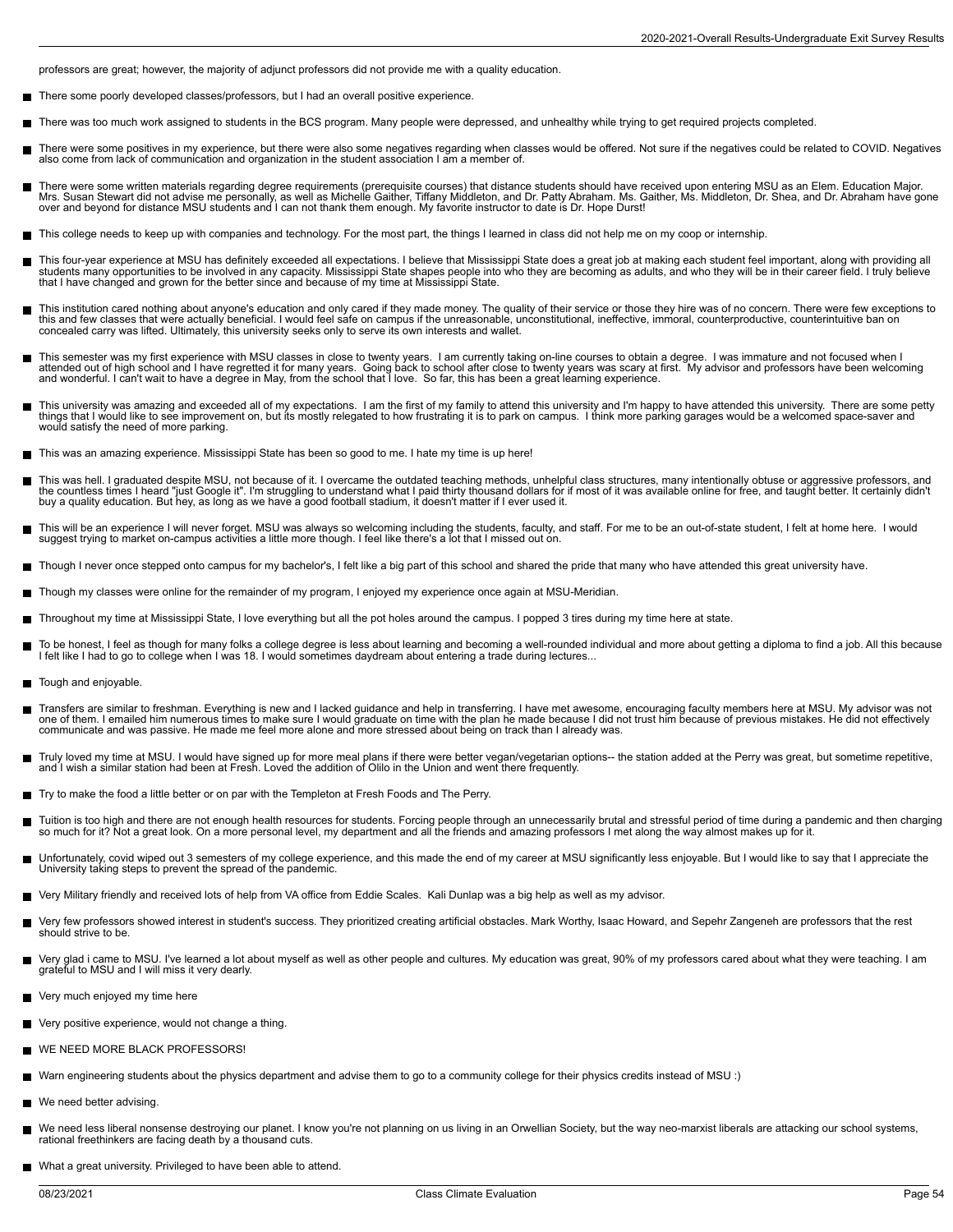- When I applied to school at Mississippi State, I was very nervous in the aspect of the size of the university. After a week on campus, I knew that this was exactly where I was supposed to<br>be. I have enjoyed every minute I
- When I first arrived at MSU, it felt like home, and I did not even question going here. However, as time went on, I felt more like a number, another tuition-payer. MSU has evolved into<br>caring more about quantity of student valuable degree in Civil Engineering that will actually be useful and respected.
- When I first entered the Academic Advising Department, I was told that students need African American teachers in the classroom. Representation matters. That has stuck with me. I also  $\blacksquare$ know that I could not have made it through college during my pregnancy and life battles if it had not have been for the faculty and staff at MSU- Meridian. Thanks MSU-Meridian, because<br>of YOU I am the first in my family to
- П When I went to register for classes my adviser informed me of the classes needed. My advisor was very helpful and if I had question she answered them for me. The staff at Mississippi<br>State was friendly, polite and helpful.
- $\blacksquare$ When entering MSU I was under the impression that the CAPP compliance was to be completed. Instead of it being a guideline and that the advisors can work around it to make it work. I<br>have had a difficult time with advising
- While growing up, all I knew was coming to Starkville and to Mississippi State. After my baseball playing days were over, this was the only school I applied to transfer to. I could not possibly<br>love this university any mor
- Why are all the meal plans except gold such bad deals? If you'd like to discuss it with me, I'm all ears.
- Wish transfer students were given the same opportunities as incoming freshmen. advisors need to better learn how to make time for students or have a better attitude when assisting students make a schedule. I had to go through 3 or 4 advisors in my two years at State. horrible experience with advisors. Mrs.Hailey was the only one to help and she wasn't even assigned to me.
- With changing my major many times, I?ÇÖve enjoyed Psychology the most and is one of the best department heads from my experience.
- With regards towards diversity and inclusion along with understanding of peoples cultures at MSU, That has never been an issue. My family had been coming here for generations and I Н have been here since the 80's. This has never been a problem that MSU has had to struggle with, the only time it becomes a problem is when it is forced down the throats of students.
- Without a doubt, MSU was one of the best decisions I've ever made, and if MSU had an Occupational Therapy graduate program, I would 100% stay. So sad to leave, but so incredibly п thankful for the good times, hard times, and fun times this University has provided me. It really prepared me for the next step in my life! Hail State!
- Words cannot describe how much I loved my time at MSU, it was not always easy and the school is not perfect, but it's an incredible place where I spent the best three and a half years of my life.
- Would go to this school again for undergrad if I had to for any reason.
- Would like to see easy publication of information on minors etc and less semester locked classes. For instance I really wanted to take into to probability but it?ÇÖs essentially summer only
- Wouldn't change a thing this is the best University in the United States hands down. Minus parking
- Wouldn't want to be anywhere else.
- You should not charge students \$160 for commuter parking to the parking lot between the Hump, the Sanderson, and the baseball fields if the parking lots are gonna be closed to commuters on/around game days. This makes it extremely hard for students to find parking spaces, and ,if the students park in a different parking lot, they get a ticket that is just as expensive as the parking pass. This needs to be fixed.
- bring back the 15 minute parking spaces by the union. It has been a pain this year without it, should not have to pay for parking when just going to get food and coming back to car
- cross walk and sidewalk from vet school to campus; bus stop at the new Animal and Dairy Science building should be added
- great job
- nail state
- https://pics.me.me/69-tekashi-69-recovering-from-a-heart-attack-being-comforted-63024357.png
- i am forever grateful for my time at MSU. i will cherish every memory that i have made, here at MSU.
- i had a great experience.
- i had really good time attending MSU.
- i have thoroughly enjoyed my time here at MSU
- $\blacksquare$  it was cool
- love this strange little town with everything in me.. coming back to visit will be a treat. I found myself as well as life long friends. what a damn pleasure it has been
- loved every single minute.
- $m$
- more parking
- more parking for commuter west
- $n/a$  (21 Counts)
- na (3 Counts)
- $n^{\circ}$
- no comment